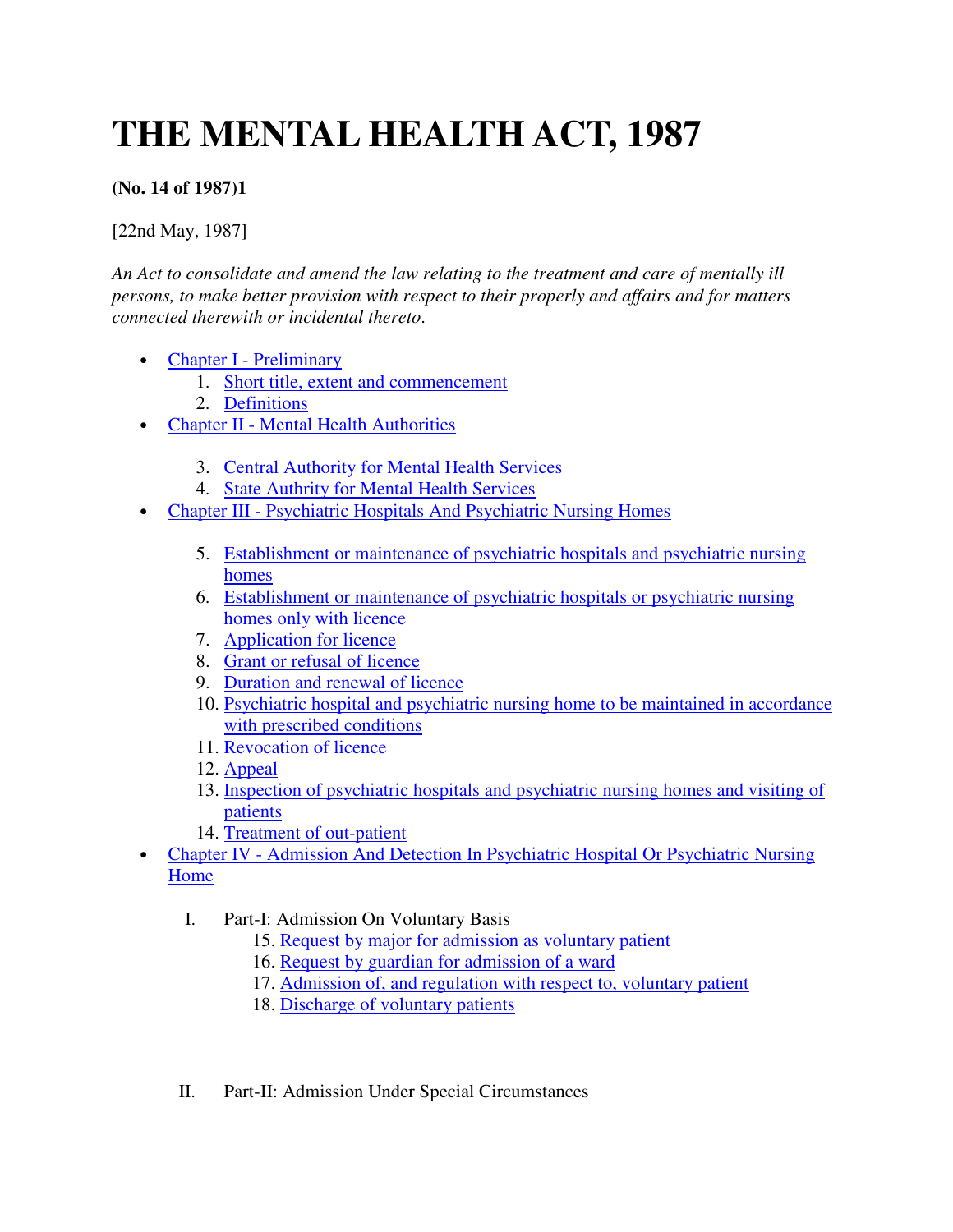19. Admission of mentally ill persons under certain special circumstances

- III. Part-III: Reception Orders
	- O. Reception orders on applications
		- 20. Application for reception order
		- 21. Form and contents of medical certificates
		- 22. Procedure upon application for reception order
	- P. Reception orders on production of mentally ill persons before Magistrate
		- 23. Powers and duties of police officers in respect of certain mentally ill persons
		- 24. Procedure on production of mentally ill person
		- 25. Order in case of mentally ill person cruelly treated or not under proper care and control
	- Q. Further provisions regarding admission and detention of certain mentally ill persons
		- 26. Admission as in-patient after inquisition
		- 27. Admission and detention of mentally ill prisoner
		- 28. Detention of alleged mentally ill person pending report by medical officer
		- 29. Detention of mentally ill person pending his removal to psychiatric hospital or psychiatric nursing home
	- R. Miscellaneous provision in relation to orders under this Chapter
		- 30. Time and manner of medical examination of mentally ill person
		- 31. Authority for reception order
		- 32. Copy of reception order to be sent to medical officer-in-charge
		- 33. Restriction as to psychiatric hospitals and psychiatric nursing homes into which reception order may direct admission
		- 34. Amendment of order or document
		- 35. Power to appoint substitute for person upon whose application reception order has been made
		- 36. Officers competent to exercise powers and discharge functions of Magistrate under certain sections
- II. Chapter V Inspection, Discharge, Leave Of Absence And Removal Of Mentally Ill Persons
	- Part-I: Inspection
		- 37. Appointment of visitors
		- 38. Monthly inspection by visitors
		- 39. Inspection of mentally ill prisoners
	- Part-II: Discharge
		- 40. Order of discharge by medical officer in charge
		- 41. Discharge of mentally ill persons on application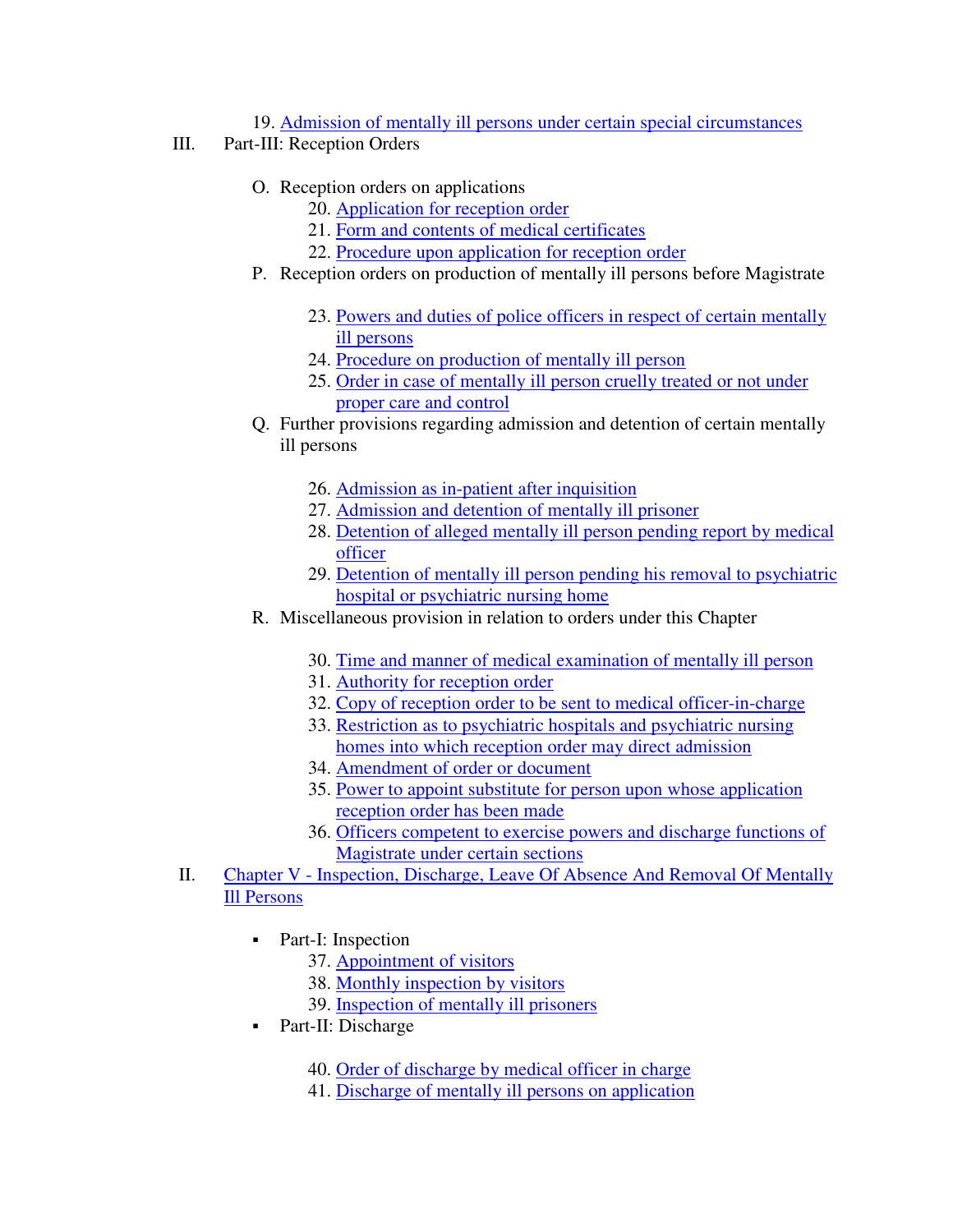- 42. Order of discharge on the undertaking of relatives or friends, etc. for due care of mentally ill persons
- 43. 43. Discharge of person on his request
- 44. Discharge of person subsequently found on inquisition to be of sound mind
- Part-III: Leave of Absence
	- 45. Leave of absence
	- 46. Grant of leave of absence by Magistrate
- Part-IV: Removal
	- 47. 47. Removal of mentally ill person from one psychiatric hospital or psychiatric nursing home to any other psychiatric hospital or psychiatric nursing home
	- 48. Admission, detention and retaking in certain cases
	- 49. Appeal from orders of Magistrate
- II. Chapter VI Judicial Inquisition Regarding Alleged Mentally Ill Person Possessing Property, Custody Of His Person And Management Of His Property
	- 50. Application for judicial inquisition
	- 51. Issues on which finding should be given by District Court after inquisition
	- 52. Provision for appointing guardian of mentally ill person and for manager of property
	- 53. Appointment of guardian of mentally ill person
	- 54. Appointment of manager for management of property of mentally ill person
	- 55. Appointment of manager by Collector
	- 56. Manager of property to execute bond
	- 57. Appointment and remuneration of guardians and managers
	- 58. Duties of guardian and manager
	- 59. Powers of manager
	- 60. Manager to furnish inventory and annual accounts
	- 61. Manager's power to execute conveyances under orders of District Court
	- 62. Manager to perform contracts directed by District Court
	- 63. Disposal of business premises
	- 64. Manager may dispose of leases
	- 65. Power to make order concerning any matter connected with mentally ill person.
	- 66. Proceeding if accuracy of inventory or accounts is impugned
	- 67. Payment into public treasury and investment of proceeds of estate.
	- 68. Relative may sue for account
	- 69. Removal of managers and guardians
	- 70. Dissolution and disposal of property of partnership on a member becoming mentally ill
	- 71. Power to apply property for maintenance of mentally ill person without appointing manager in certain cases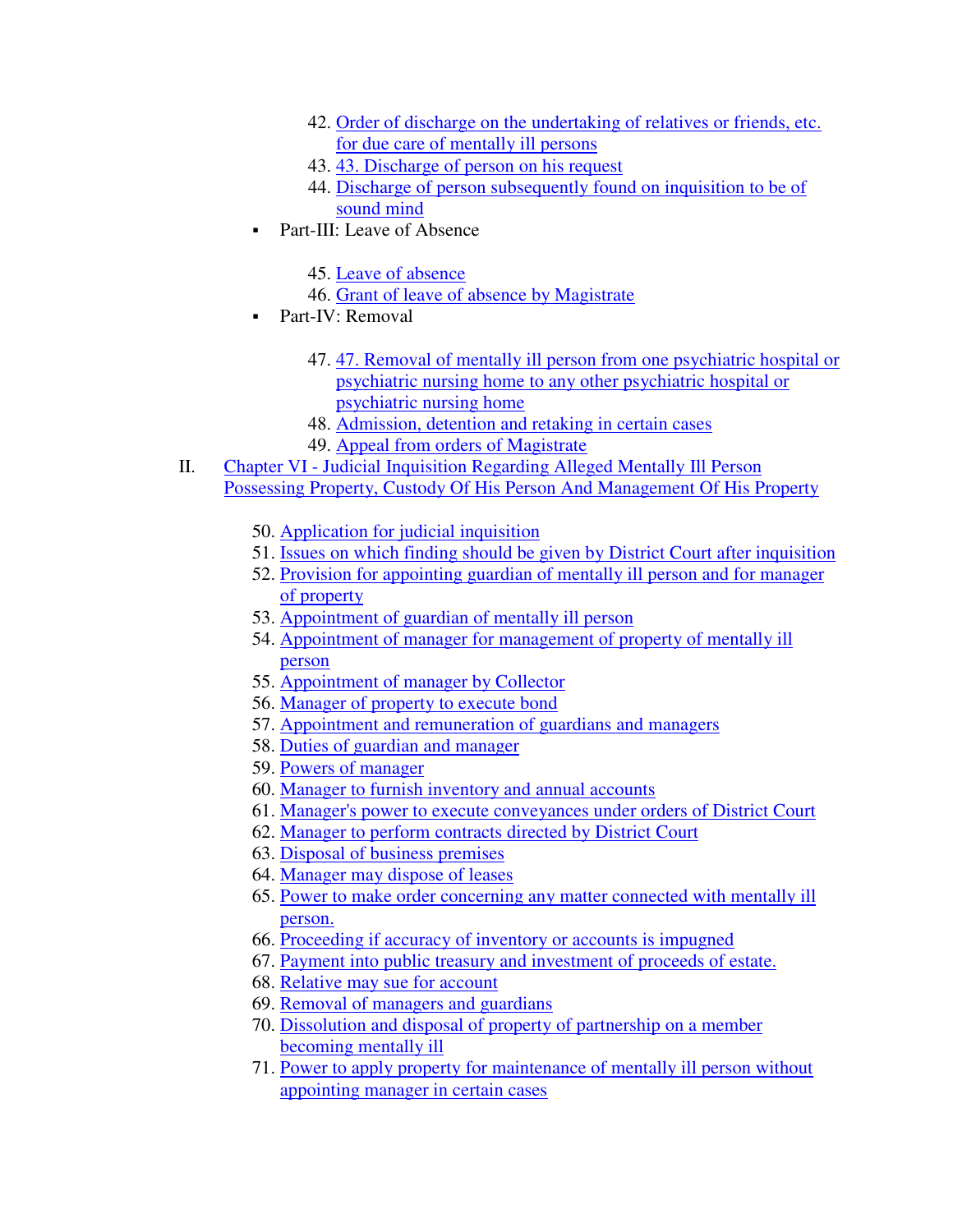- 72. Power to order transfer of stock, securities or shares belonging to mentally ill person in certain cases.
- 73. Power to order transfer of stock, securities or shares of mentally ill person residing out of India
- 74. Power to apply property for mentally ill person's maintenance in case of temporary mental illness.
- 75. Action taken in respect of mentally ill person to be set aside if District Court finds that his mental illness has ceased
- 76. Appeals
- 77. Power of District Court to make regulations
- II. Chapter VII Liability To Meet Cost Of Maintenance Of Mentally Ill Persons Detained In Psychiatric Hospital Or Psychiatric Nursing Home
	- 78. Cost of maintenance to be borne by Government in certain cases
	- 79. Application to District Court for payment of cost of maintenance out of estate of mentally ill person or from a person legally bound to maintain him Persons legally bound to maintain mentally ill person not absolved from such liability

```
III.
```
81. 81.

- IV. Chapter IX Penalties And Procedure
	- 82. Penalty for establishment or maintenance of psychiatric hospital or psychiatric nursing home in contravention of Chapter III
	- 83. Penalty for improper reception of mentally ill person
	- 84. Penalty for contravention of Secs. 60 and 69.
	- 85. General provision for punishment of other offences
	- 86. Offences by companies
	- 87. Sanction for prosecutions
- V. Chapter X Miscellaneous
	- 88. Provision as to bonds
	- 89. Report by medical officer
	- 90. Pension, etc. of mentally ill person payable by Government
	- 91. Legal aid to mentally ill person at State expense in certain cases
	- 92. Protection of action taken in good faith
	- 93. Construction of reference to certain laws, etc.
	- 94. Power of Central Government and State Government to make rules
	- 95. Rules made by Central Government or the State Government to be laid before the Legislature
	- 96. Effect of Act on other laws
	- 97. Power to remove difficulty
	- 98. Repeal and saving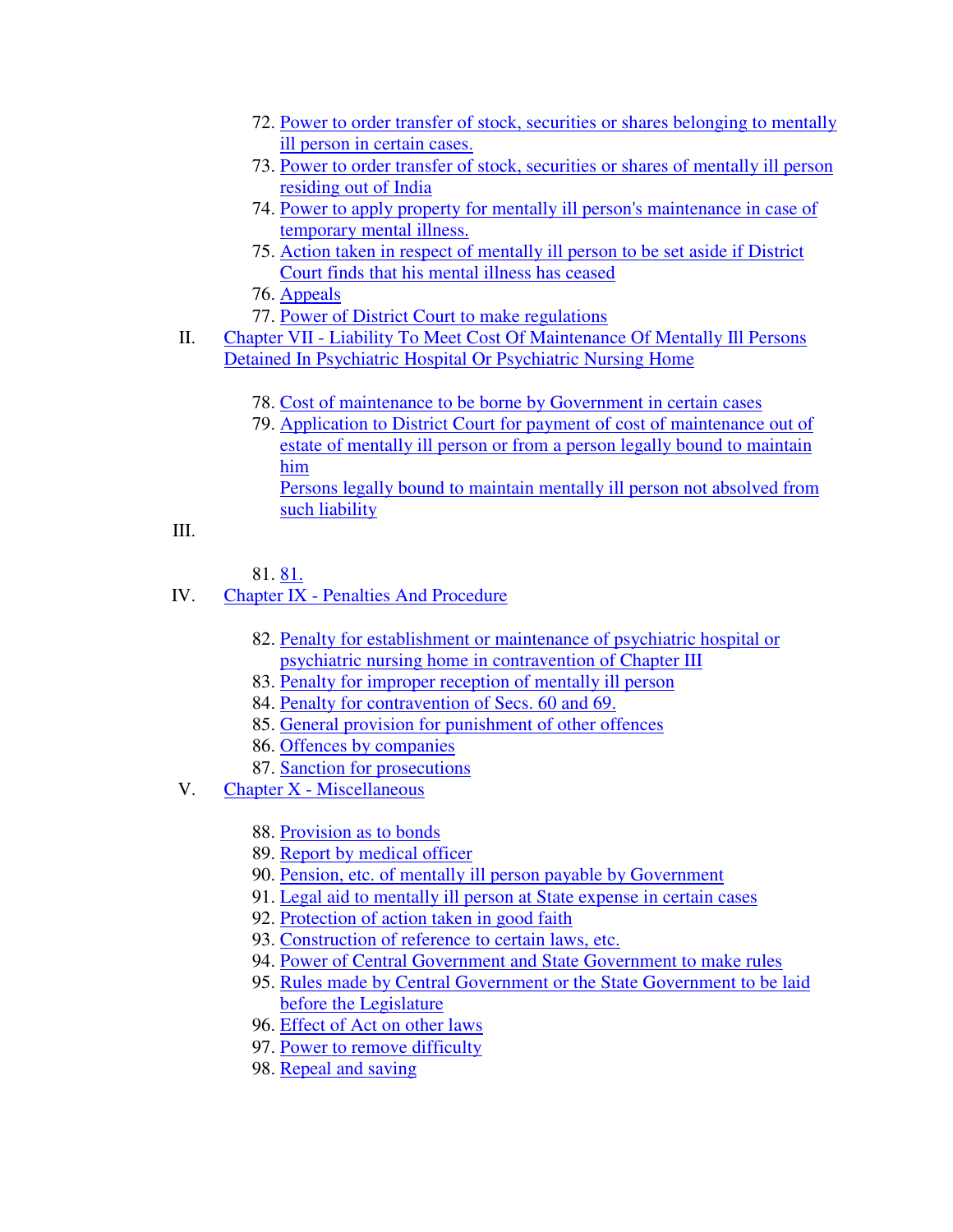# **STATEMENT OF OBJECTS AND REASONS OF ACT 14 of 19872**

- 1. The attitude of the society towards persons afflicted with mental illness has changed considerably and it is now realised that no stigma should be attached to such illness as it is curable, particularly, when diagnosed at an early stage. Thus the mentally ill persons are to be treated like any other sick persons and the environment around them should be made as normal as possible.
- 2. The experience of the working of Indian Lunacy Act, 1912 ( 4 of 1912) has revealed that it has become out-moded. With the rapid advance of medical science and the understanding of the nature of malady, it has become necessary to have fresh legislation with provisions for treatment of mentally ill persons in accordance with the new approach.
- 3. It is considered necessary
	- I. to regulate admission to psychiatric hospitals or psychiatric nursing homes of mentally ill-persons who do not have sufficient understanding to seek treatment on a voluntary basis, and to protect the rights of such persons while being detained;
	- II. To protect society from the presence of mentally ill persons who have become or might become a danger or nuisance to others;
	- III. To protect citizens from being detained in psychiatric hospitals or psychiatric nursing homes without sufficient cause;
	- IV. To regulate responsibility for maintenance charges of mentally ill persons who are admitted to psychiatric hospitals or psychiatric nursing homes;
	- V. To provide facilities for establishing guardianship or custody of mentally ill persons who are incapable of managing their own affairs;
	- VI. To provide for the establishment of Central Authority and State Authorities for Mental Health Services;
	- VII. To regulate the powers of the Government for establishing, licensing and controlling psychiatric hospitals and psychiatric nursing homes for mentally ill persons;
	- VIII. To provide for legal aid to mentally ill persons at State expense in certain cases.
- 4. The main object of the Bill is to implement the aforesaid proposals.

# **COMMENT**

It is well settled that when the language of the statute is clear and admits of no ambiguity, recourse to the Statement of Objects and Reasons for the purpose of construing a statutory provision is not permissible. Court must strive to so interpret the statute as to protect and advance the object and purpose of the enactment. Any narrow or technical interpretation of the provisions would defeat the legislative policy. The Court must, therefore, keep the legislative policy in mind in applying the provisions of the Act to the facts of the case2.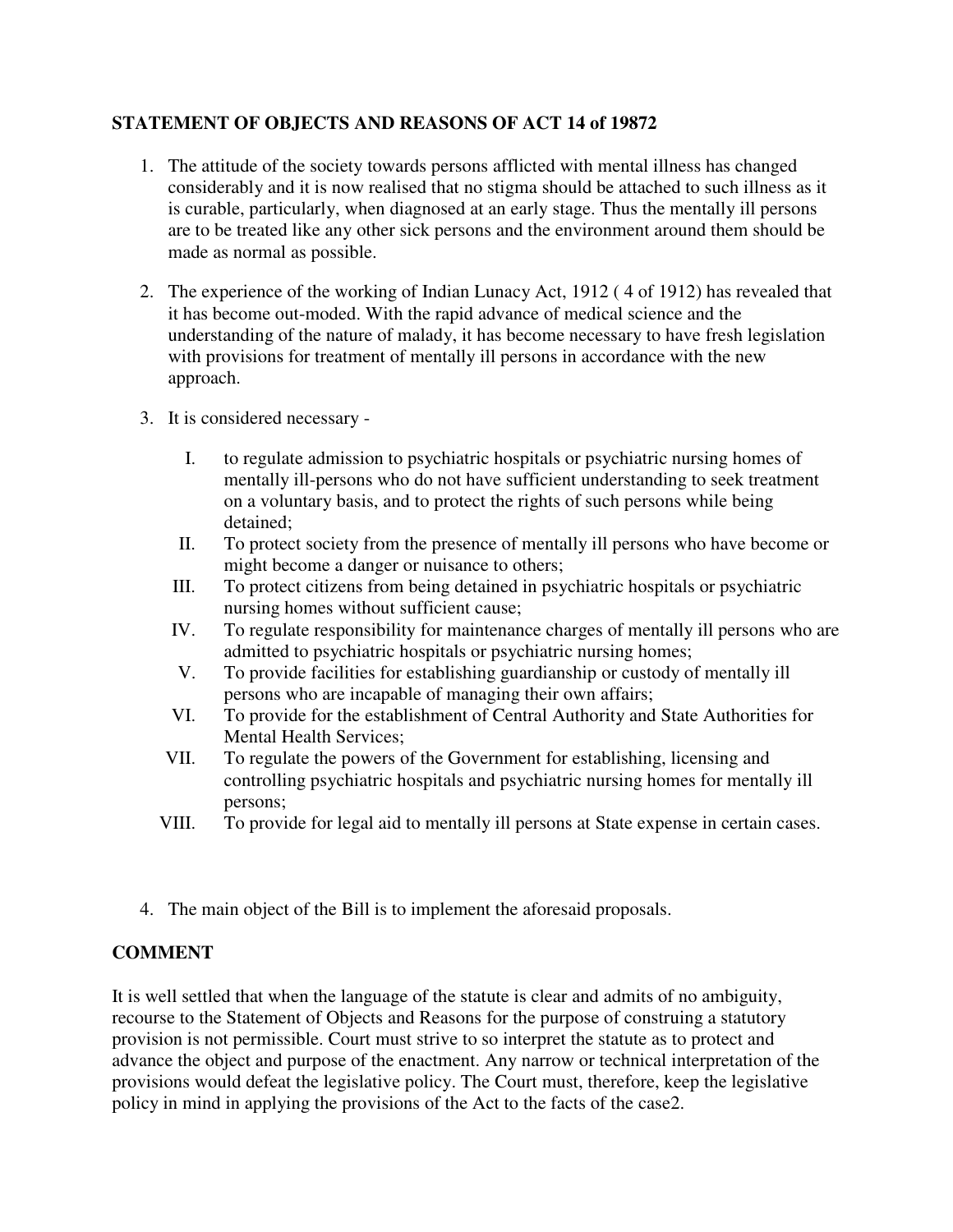The law is well settled that though the Statement of objects and Reasons accompanying a legislative bill could not be used to determine the true meaning and effect of the substantive provisions of a statute, it was permissible to refer to the same for the purpose of understanding the background, the antecedent state of affairs, the surrounding circumstances in relation to the statute, and the evil which the statute sought to remedy3.

**PREAMBLE** - It is established law that preamble discloses the primary intention of the statute but does override the express provisions of the statute4. Although a preamble of a statute is a key to interpretation of the provisions of the Act, but the intention of Legislature is not necessarily to be gathered from the preamble taken by itself, but to be gathered from the provisions of the Act. Where the language of the Act is clear, the preamble cannot be a guide, but where the object or meaning of the provisions of the Act is not clear then an aid from the preamble can be taken into consideration for purpose of explaining the provisions of the Act5.

It is now well settled that the preamble of a statutory instrument cannot control the express clear language and sweep of the operating provisions of such an instrument. Nor can the express language of a statutory provision be curtailed or read down in the light of the preamble in the absence of any ambiguity in the enacted provisions6.

Be it enacted by Parliament in the Thirty-eighth Year of the Republic of India as follows:

# **Chapter I - Preliminary**

# **1. Short Title, Extent And Commencement**

- 1. This Act may be called the Mental Health Act, 1987.
- 2. It extends to the whole of India
- 3. It shall come into force on such date1 as the Central Government may, by notification, appoint and different dates may be appointed for different States and for different provisions of this Act, and any reference in any provision to the commencement of this Act in a State shall be construed as a reference to the coming into force of that provision in that state.

# **COMMENT**

The Act repeals the Indian Lunacy Act, 1912 ( 4 of 1912), and the Lunacy Act, 1977 (Jammu and Kashmir Act 25 of 1977). The provisions of the Indian Lunacy Act 1912 and the Amending Act which compendiously called Lunacy Act, 1912-1926 were not absolutely exhaustiv2.

*S.O. 43 (E), DATED 11TH JANUARY, 1993* - In exercise of the powers conferred by subsection (3) of Sec. 1 of the Mental Health Act, 1987 (14 of 1987), the Central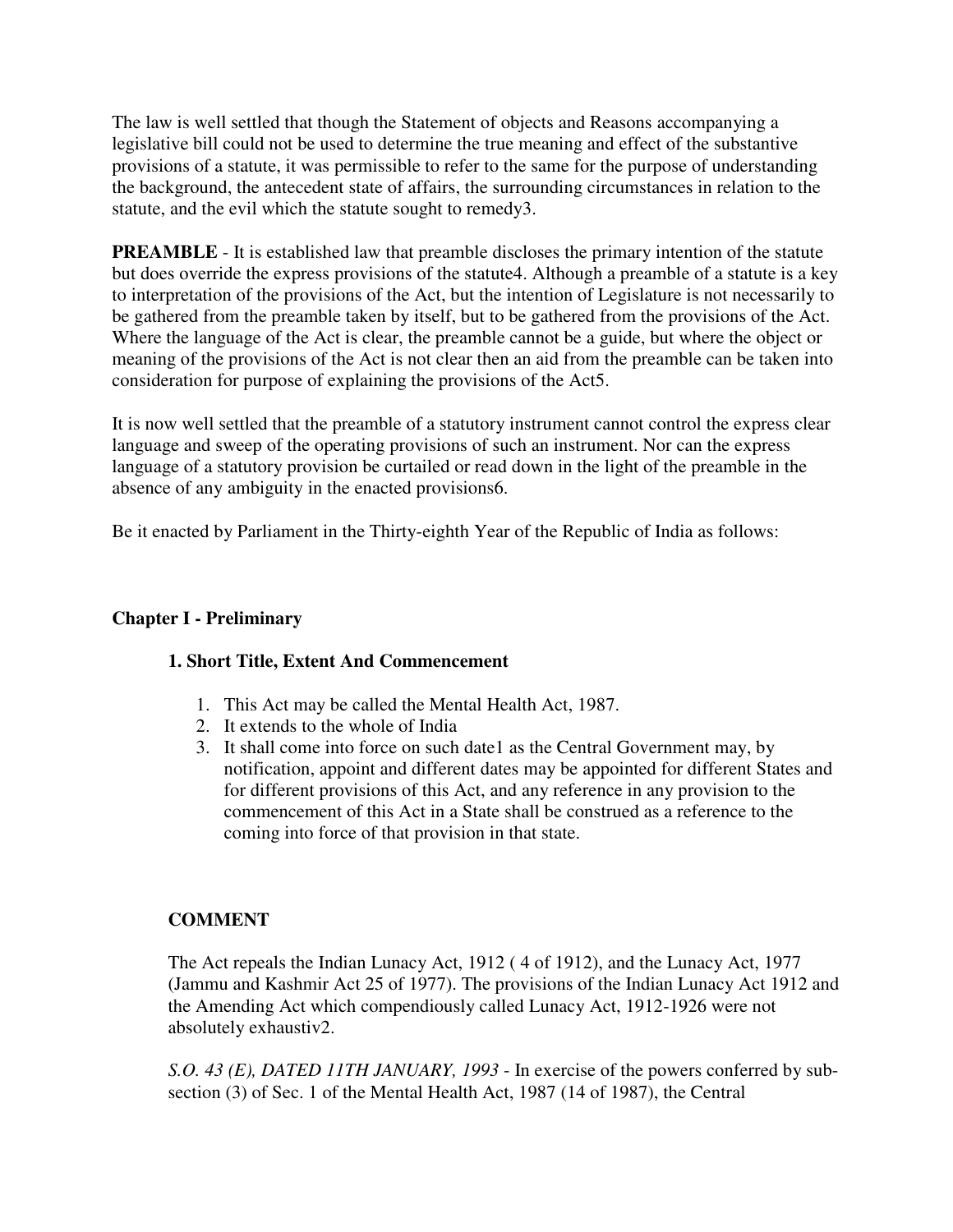Government hereby appoints the Ist day of April, 1993 as the date on which the said Act shall come into force in all the States and Union Territories.

**RULE OF INTERPRETATION**.- It is an accepted proposition of law that Acts must be construed as a whole. Guidance with regard to the meaning of a particular word or phrase may be found in other words and phrases in the same section or in other sections although the utility of an extensive consideration of other parts of the same statute will vary from case to case3.

In interpreting the provisions the exercise undertaken by the Court is to make explicit the intention of the Legislature which enacted the legislation. It is not for the Court to reframe the legislation for the very good reason that the powers to "legislate" have not been conferred on the Court4.

In order to sustain the presumption of constitutionality of a legislative measure, the Court can take into consideration matters of common knowledge, matters of common report, the history of the times and also assume every state of fact which can be conceived existing at the time of the legislation5.

The principle of the interpretation that no word used by the Legislature in a legislation is useless, cannot be fitted into the situation where the question relates to the interpretation of an agreement. An agreement is not to be culled out from ambiguity6.

*INTERPRETATION OF STATUTE-DUTY OF THE COURT* - It is well settled that the Courts should read different provisions of an Act in a manner that no part thereof is held to be superfluous or surplus and that where language of statute leads to manifest contradictions the Court must construe them on the basis of which the said provisions can survive1.

*GENERALIA SPECIALIBUS NON DEROGANT*- It is well-known proposition of law that when a matter falls under any specific provision, then it must be governed by that provision and not by the general provision (Generalia specialibus non derogant)2.

*CONSTRUCTION OF WORK*- It is settled view that in determining the meaning or connotation of words and expressions describing an article one should be construed in the sense in which they are understood. The reason is that it is they who are concerned with it and, it is the sense in which they understand it which constitutes the definitive index of the legislative intention3.

## **2. Definitions**

In this Act, unless the context otherwise requires -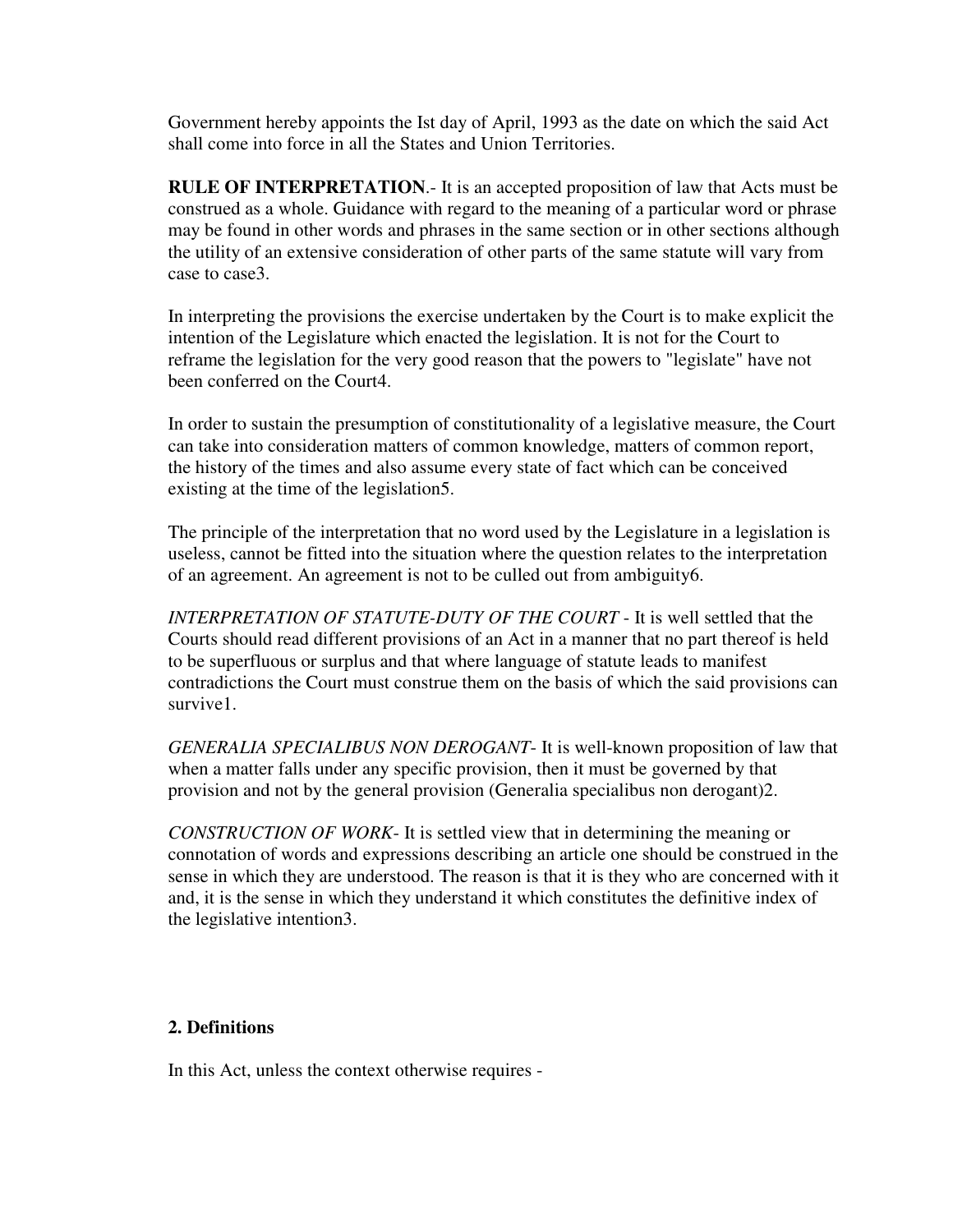- d. "cost of maintenance". In relation to a mentally ill person admitted in a psychiatric hospital or psychiatric nursing home, shall mean the cost of such items as the State Government may, by general or special order, specify in this behalf;
- e. "District Court" means, in any area for which there is a city Civil Court, that Court, and in any other area the principal Civil Court of original jurisdiction, and includes any other Civil Court which the State Government may, by notification, specify as the Court competent to deal with all or any of the matters specified in this Act:
- f. "Inspecting Officer" means a person authorised by the State Government or by the licensing authority to inspect any psychiatric hospital or psychiatric nursing home;
- g. "license" means a licence granted under Sec.8;
- h. "licensee" means the holder of a licence;
- i. "licensed psychiatric hospital" or "licensed psychiatric nursing home" means a psychiatric hospital or psychiatric nursing home, as the case may be, licensed, or deemed to be licensed, under this Act;
- j. "licensing authority" means such officer or authority as may be specified by the State Government to be the licensing authority to the purposes of this Act;
- k. "Magistrate" means
	- 1. in relation to a metropolitan area within the meaning of Cl (k) of Sec. 2 of the Code of Criminal Procedure, 1973 (2 of 1974), a Metropolitan Magistrate;
	- 2. in relation to any other area, the Chief Judicial Magistrate, Sub-Divisional Judicial Magistrate or such other Judicial Magistrate of the first class as the State Government may, by notification, empower to perform the functions of a Magistrate under this Act:
- l. "medical officer" means a gazetted medical officer in the service of Government and includes a medical practitioner declared, by a general or special order of the State Government, to be a medical officer for the purposes of this Act;
- m. "medical officer in charge" in relation to any psychiatric hospital or psychiatric nursing home, means the medical officer who, for the time being, is in charge of that hospital or nursing home;
- n. "medical practitioner" means a person who possesses a recognised medical qualification as defined
	- i. in Cl (h) of Sec 2 of the Indian Medical Council Act, 1956 (102 of 1956), and whose name has been entered in the State Medical Register, as defined in Cl. (k) of that section;
	- ii. in Cl (h) of sub-section (1) of Sec. 2 of the Indian Medicine Central Council Act, 1970 (48 of 1970), and whose name has been entered in a State Register of Indian Medicine, as defined in cl (j) of sub-section (1) of that section; and
	- iii. in Cl. (g) of sub-section (1) of Sec. 2 of the Homoeopathy Central Council Act, 1973 (59 of 1973), and whose name has been entered in a State Register of Homoeopathy, as defined in Cl. (I) of sub-section 1) of that section;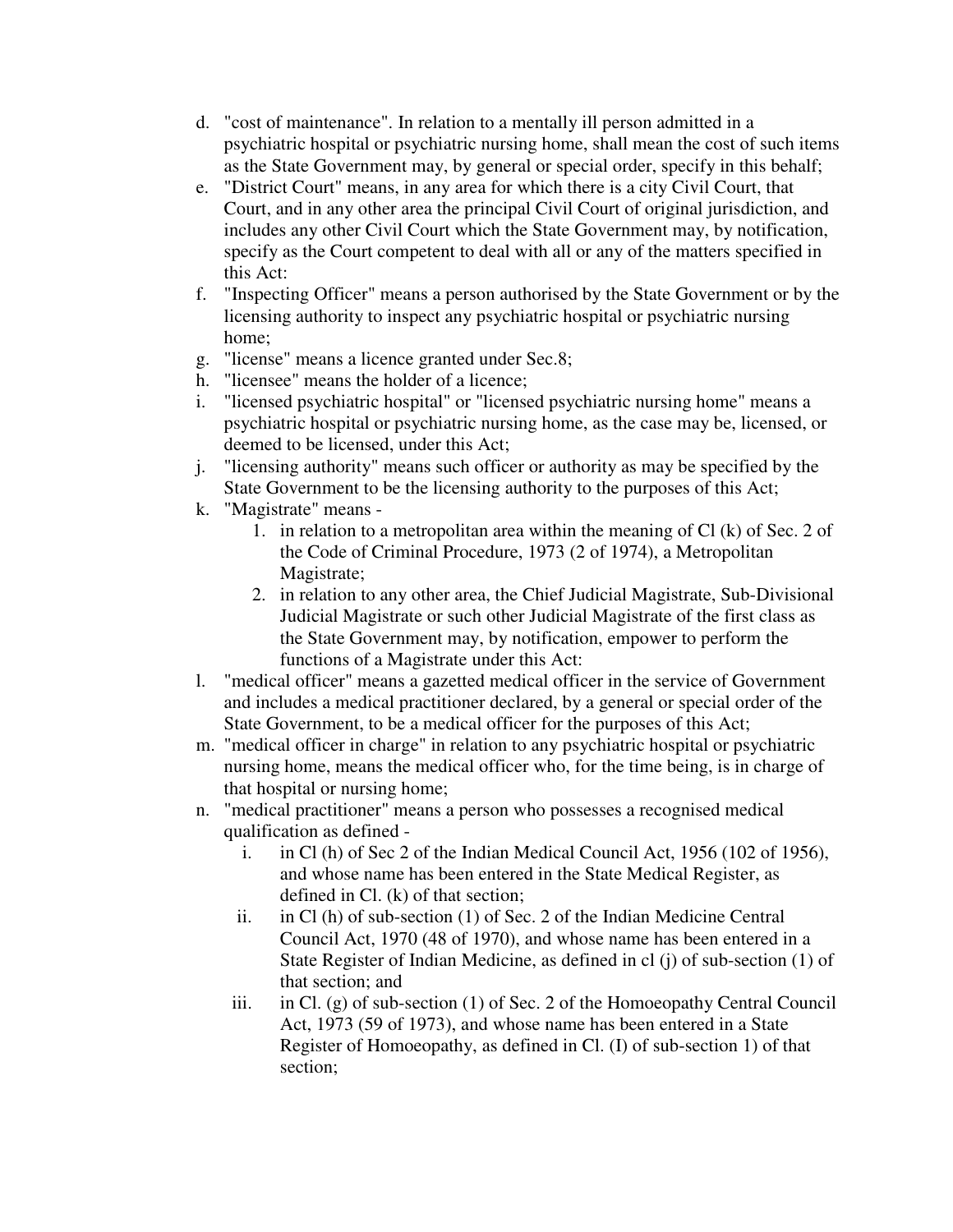- o. "Mentally ill person" means a person who is in need of treatment by person of any mental disorder other than mental retardation;
- p. "mentally ill prisoner" means a mentally ill person for whose detention in, or removal to, a psychiatric hospital, psychiatric nursing home, jail or other place of safe custody, an order referred to in Sec. 27 has been made;
- q. "minor" means a person who has not completed the age of eighteen years;
- r. "notification" means a notification published in the Official Gazette;
- s. "prescribed" means prescribed by rules made under this Act;
- t. "psychiatric hospital" or "psychiatric nursing home" means a hospital, or as the case may be, a nursing home established or maintained by the Government or any other person for the treatment and care of mentally ill persons and includes a convalescent home established or maintained by the Government or any other person for such mentally ill persons; but does not include any general hospital or general nursing home established or maintained by the Government and which provides also for psychiatric services;
- u. "psychiatrist" means a medical practitioner possessing a post-graduate degree or diploma in psychiatry, recognised by the Medical Council of India, constituted under Indian Medical Council Act, 1856 (102 of 1956), and includes, in relation to any State, any medical officer who, having regard to his knowledge and experience in psychiatry, has been declared by the Government of that State to be a psychiatrist for the purposes of this Act;
- v. " reception order" means an order made under the provision of this Act for the admission and detention of a mentally ill person in a psychiatric Hospital or psychiatric nursing home;
- w. " relative" includes any person related to the mentally ill person by blood, marriage or adoption;
- x. "State Government" in relation to a Union territory, means the Administrator thereof.

# **COMMENT**

This section defines the various expressions occurring in the Act.

*INTERPRETATION OF SECOTION* - The Court can merely interpret the section; it cannot re-write, recast or redesign the section1.

*RELATIVE - MEANING OF* -certainly the word "relative" used in Sec. 3 of the Lunacy Act (since repealed by this Act) has to be understood in a legal sense and it has to be understood in the setting where that word is used in the provisions of the statute, particularly, the provision enabling a relative to entertain a petition under Sec. 63 of the Lunacy Act2.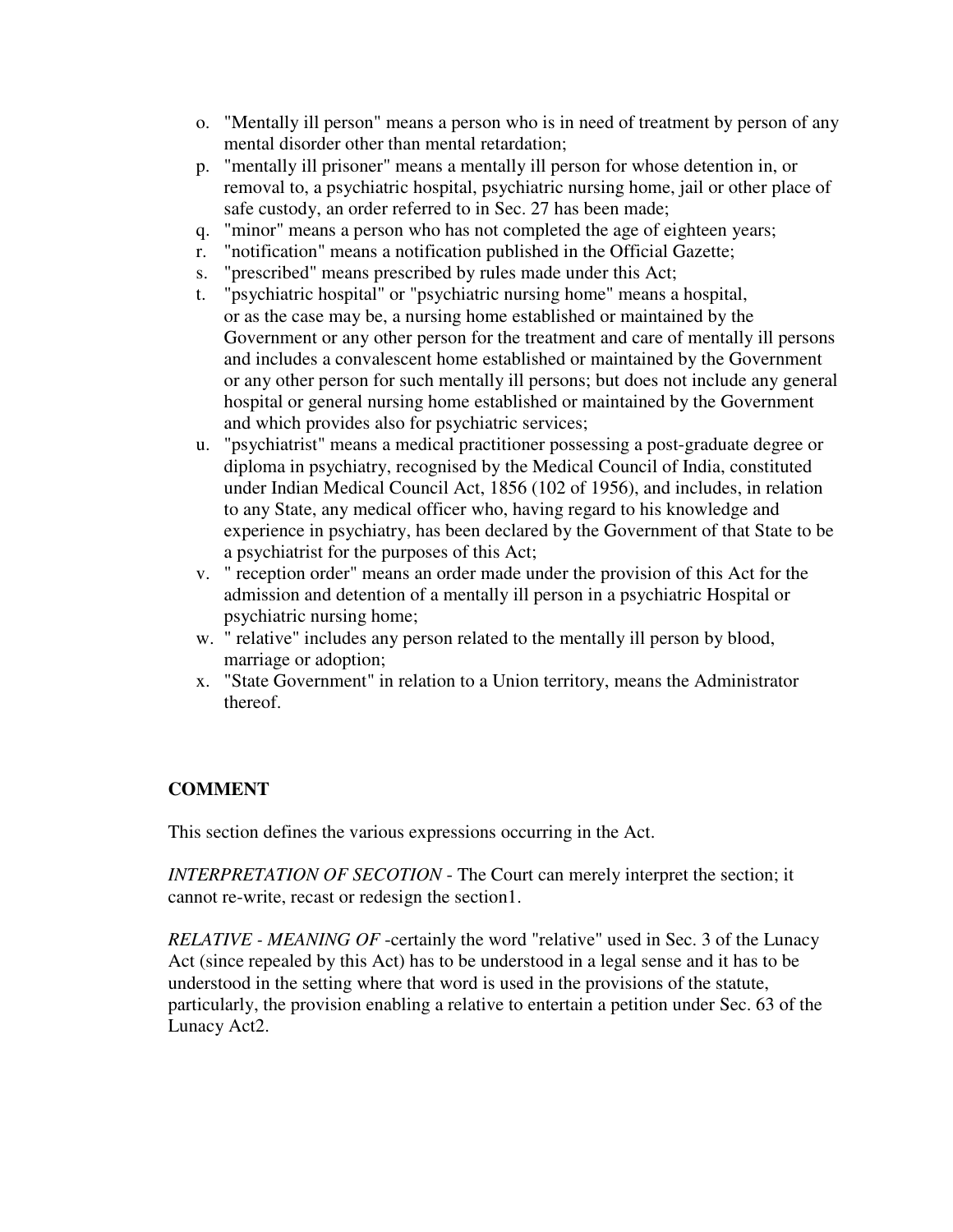## **Chapter II - Mental Health Authorities**

## **3. Central Authority For Mental Health Services**

- 25. The Central Government shall establish an authority for mental health with such designation as it may deem fit.
- 26. The Authority established under sub-section (1) shall be subject to the superintendence, direction and control of the Central Government.
- 27. The authority established under sub-section (1) shall -
- bb. be in charge of regulation, development, direction and co-ordination with respect to Mental Health Services under the Central Government and all other matters which, under this Act, are the concern of the Central Government or any officer or authority subordinate to the Central Government.
- cc. Supervise the psychiatric hospitals and psychiatric nursing homes and other Mental Health Service Agencies (including places in which mentally ill persons may be kept or detained) under the control of the Central Government.
- dd. Advise the Central Government on all matters relating to mental health; and
- ee. Discharge such other functions with respect to matters relating to mental health as the Central Government may require.

*EXPLANATION* - For the purposes of this section and Sec.4 "Mental Health Services" include, in addition to psychiatric hospitals and psychiatric nursing homes, observation wards, day-care centres, in patient treatment in general hospitals, ambulatory treatment facilities and other facilities, convalescent homes and half-way-homes for mentally ill persons.

# **COMMENT**

This section empowers the Central Government to establish Central Authority for Mental Health Services.

*EXPLANATION*- It is now well settled that an explanation added to a statutory provision is not a substantive provision in any sense of the term but as the plain meaning of the word itself shows it is merely meant to explain or clarify certain ambiguities which may have crept in the statutory provisiona1.

# **4. State Authority For Mental Health Services**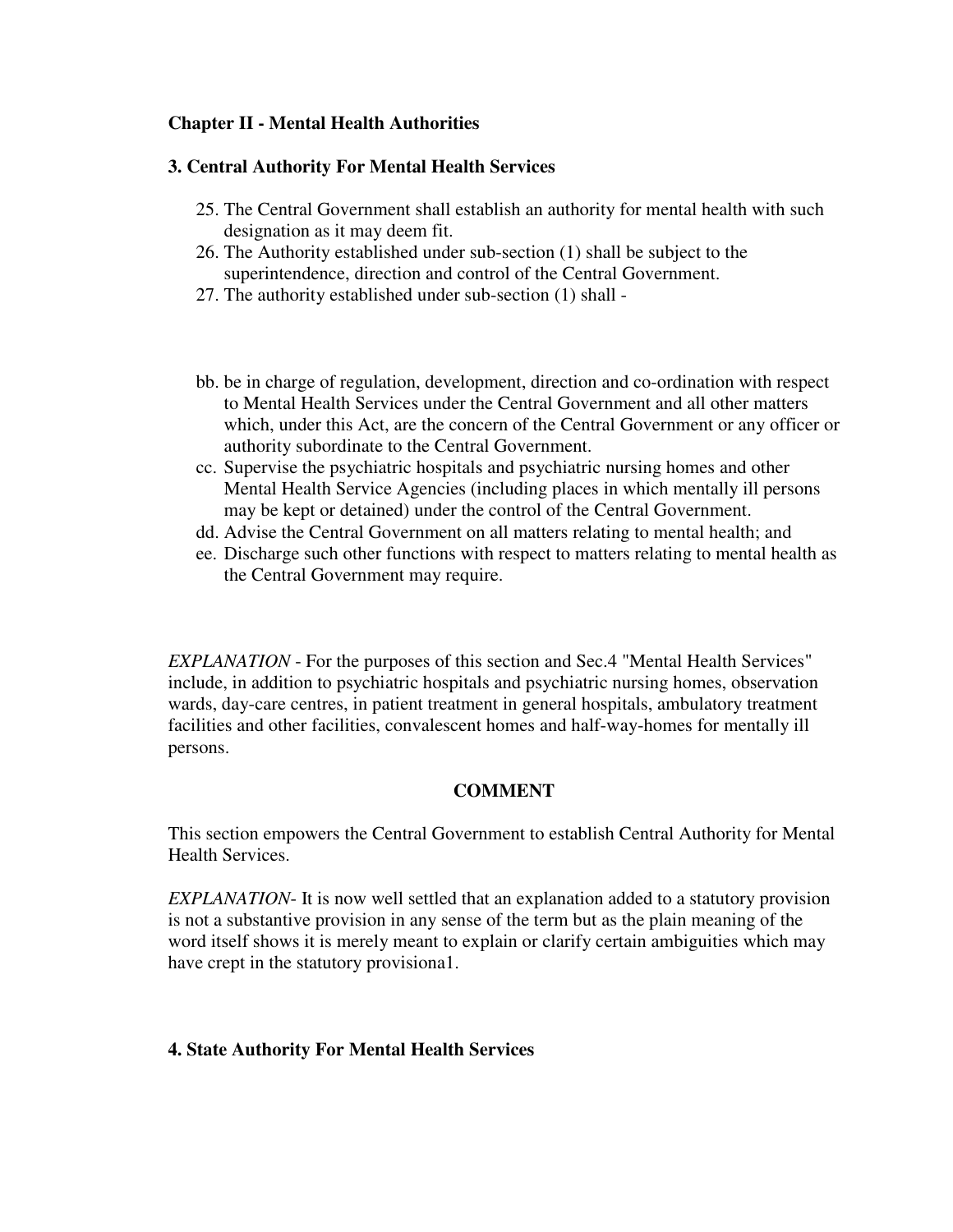- 32. The State Government shall establish an authority for mental with such designation as it may deem fit.
- 33. The Authority established under sub section (1) shall be subject to the superintendence, direction and control of the State Government.
- 34. The Authority established under sub section (1) shall
	- be in charge of regulation, development and co-ordination with respect to Mental Health Service under the State Government and all other matters which, under this Act , the concern of the state Government or any officer or authority subordination to the State Government :
	- a. supervise the psychiatric hospitals and psychiatric nursing homes and other Mental health Services Agencies (including places in which mentally ill persons may be kept or detained )under the control of the State Government :
	- b. advise the State Government on all matters relating to mental health ; and
	- c. discharge such other functions with respect to matters relating to mental health as the State Government may require.

# **COMMENT**

.

This section empowers the State Government to established State authority for Mental Health services.

# **Chapter III - Psychiatric Hospitals And Psychiatric Nursing Homes**

# **5. Establishment or maintenance of psychiatric hospitals and psychiatric nursing homes**

- 35. The Central Government may, in any part of India, or the state government may, within the limits of its jurisdiction, established or maintain psychiatric hospitals hospitals or psychiatric nursing homes for the admission , and care of mentally ill persons at such places as it thinks fit ; and separate psychiatric hospitals and psychiatric nursing homes may be established or maintained for, -
	- . those who are under the age of sixteen years;
	- a. those who are addicted to alcohol or other drugs which lead to behavioural changes in a persons ;
	- b. those who have been convicted of any offence; and
	- c. those belonging to such other or category of persons as may be prescribed
- 36. Where a psychiatric hospital or psychiatric nursing home is established or maintained by the Central Government, any reference in this Act to the State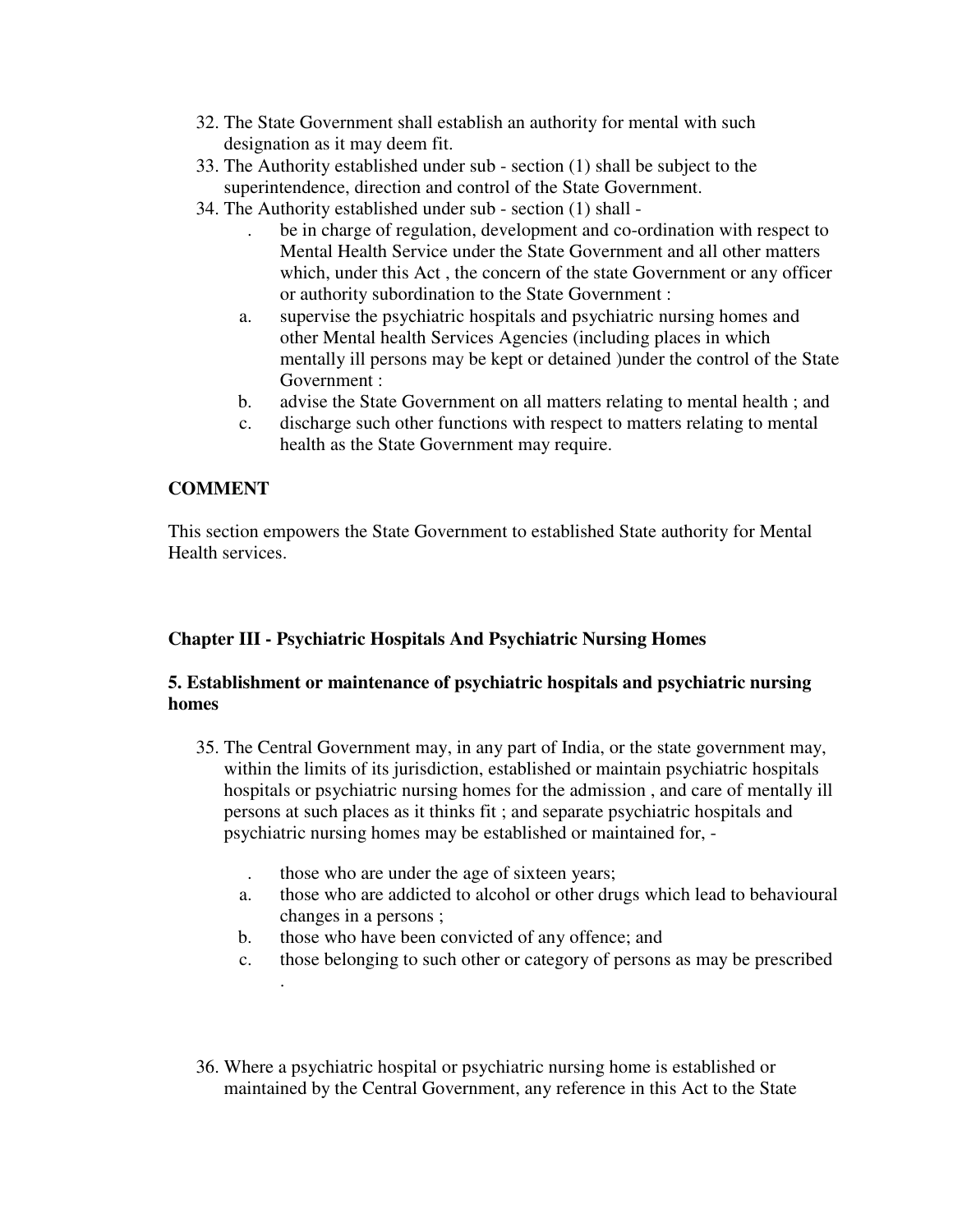Government shall, in relation to such hospital or nursing home, be construed as a reference to the Central Government.

## **COMMENT**

This section empowers the Central Government or the State Government to established or maintain psychiatric nursing homes.

## **6. Establishment or maintenance of psychiatric hospitals or psychiatric nursing homes only with licence**

37. On and after the commencement of this Act, no person shall established or maintain a psychiatric hospital or psychiatric nursing home unless he holds a valid licence granted to him under this Act:

Provided that a psychiatric hospital or psychiatric nursing home (whether called asylum or by any other name) licensed by the central government or any state Government and maintained as such immediately before the commencement of this Act may continue to be maintained, and shall be deemed to be a licensed psychiatric hospital or licensed phychiatric nursing home, as the case may be, under this Act,-

- . for a period of three months from such commencement,
- a. if an application made in accordance with Sec. 7 for a licence is pending on the expiry of the period specified in CI. (a) till the disposal of such application.
- 38. Nothing contained in sub-section (1) shall apply to a psychiatric hospital or psychiatric nursing home established or maintained by a Central Government or a State Government.

## **COMMENT**

This section prohibits establishment or maintenance of any psychiatric hospital or psychiatric nursing home by any person, unless he holds a valid licence granted to him under the Act.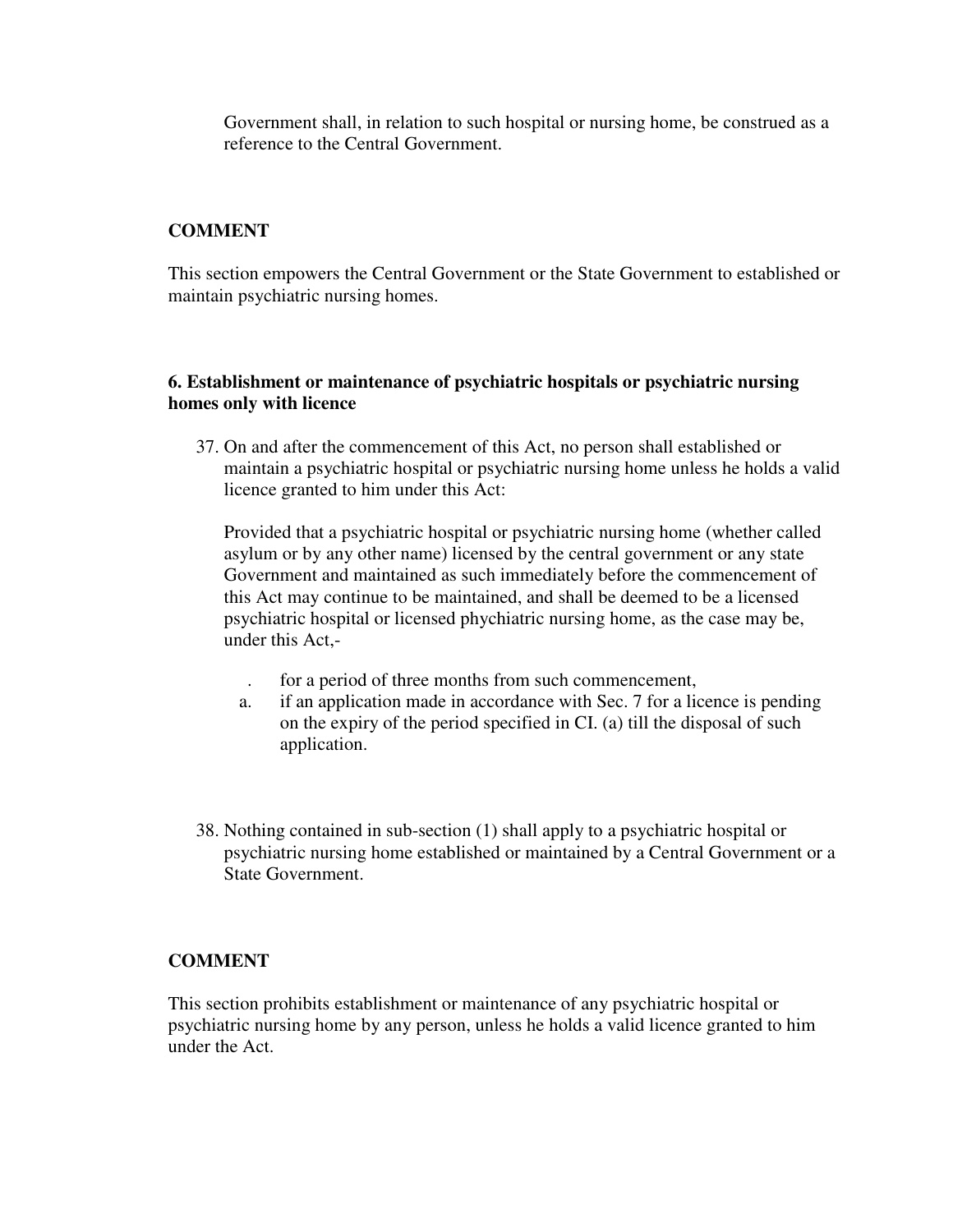## **7. Application for licence**

- 39. Every person, who holds, at the commencement of this Act, a valid licence authorising that person to establish or maintain any psychiatric hospital or psychiatric nursing home, shall, if the said person intends to establish or continue the maintenance of such hospital or nursing home after the expiry of the period referred to in Cl. (a) of the proviso to sub-section (1) of Sec. 6, make at least one month before the expiry of such period, an application to the licensing authority for the grant of a fresh licence for the establishment or maintenance of such hospital or nursing home, as the case may be.
- 40. A person, who intends to establish or maintain, after the commencement of this Act, a psychiatric hospital or psychiatric nursing home, shall, unless the said person already holds a valid licence, make an application to the licence authority for the grant of a licence.
- 41. Every application under sub-section (1) or sub-section (2) shall be in such form and be accompanied by such fee as may be prescribed.

# **COMMENT**

This section provides for application for licence for establishment or maintenance of psychiatric hospital or psychiatric nursing homes.

## **8. Grant or refusal of licence**

On receipt of an application under Sec.7, the licensing authority shall make such inquiries as it may deem fit and where it is satisfied that -

- pp. the establishment or maintenance of the psychiatric hospital or psychiatric nursing home or the continuance of the maintenance of any such hospital or nursing home established before the commencement of this Act is necessary;
- qq. the applicant is in a position to provide the minimum facilities prescribed for the admission, treatment and care of mentally ill persons; and
- rr. The psychiatric hospital or psychiatric nursing home, will be under the charge of medical officer who is a psychiatrist.

It shall grant a licence to the applicant in the prescribed form, and where it is not so satisfied, the licensing authority shall, by order, refuse to grant the licence applied for:

Provided that, before making any order refusing to grant a licence, the licensing authority shall give to the applicant a reasonable opportunity of being heard and every order of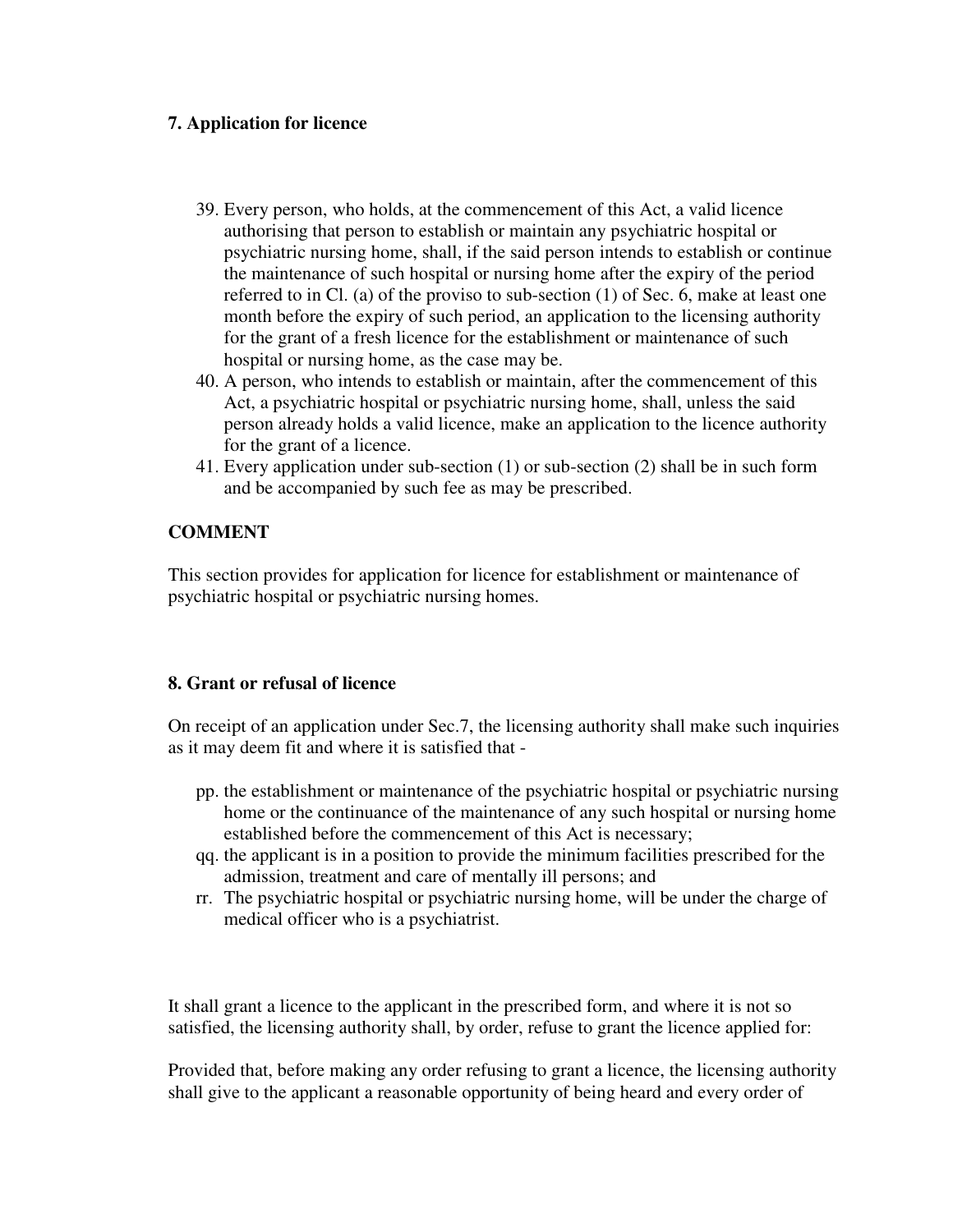refusal to grant a licence shall set out therein the reasons for such refusal and such reasons shall be communicated to the applicant in such manner as may be prescribed.

## **COMMENT**

This section empowers the licensing authority to grant or refuse licence for establishment or maintenance of psychiatric hospital or psychiatric nursing homes.

#### **9. Duration and renewal of licence**

- 45. A licence shall not be transferable or heritable.
- 46. Where a licensee is unable to function as such for any reason or where a licensee dies, the licensee or, as the case may be, the legal representative of such licensee shall forthwith report the matter in the prescribed manner to the licensing authority and notwithstanding anything contained in sub-section (I), the psychiatric hospital or psychiatric nursing home concerned may continue to be maintained and shall be deemed to be a licensed psychiatric hospital or licensed psychiatric nursing home, as the case may be -
	- . for a period of three months from the date of such report or in the case of the death of the licensee from the date of his death, or
	- a. if an application made in accordance with sub-section (3) for a licence is pending on the expiry of the period specified in Cl. (a), till the disposal of such application.
- 47. The legal representative of the licensee referred to in sub-section (2) shall, if he intends to continue the maintenance of the psychiatric hospital or psychiatric nursing home after the expiry of the period referee to in sub-section (2), make , at least one month before the expiry of such period, an application to the licensing authority for the grant of a fresh licence for the maintenance of such hospital or nursing home, as the case may be, and the provisions of Sec. 8 shall apply in relation to such application as they apply in relation to an application made under Sec.7
- 48. Every licence shall, unless revoked earlier under Sec. 11, be valid for a period of five years from the date on which it is granted.
- 49. A licence may be renewed from time to time, on an application made in that behalf to the licensing authority, in such form and accompanied by such fee, as may be prescribed, and every such application shall be made not less than one year before the date on which the period of validity of the licence is due to expire: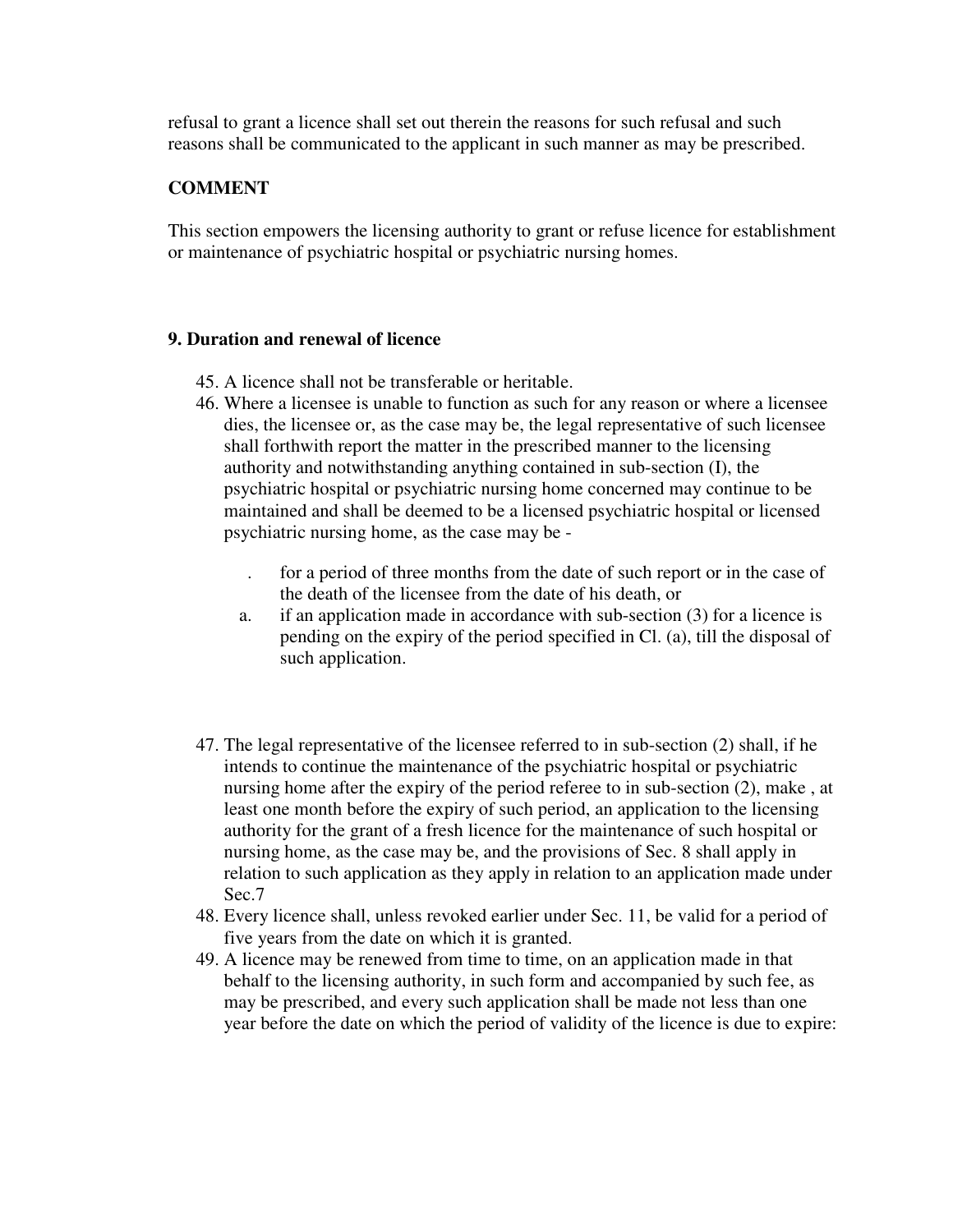Provided that the renewal of a licence shall not be refused unless the licensing authority is satisfied that -

- l. the licensee is not in a position to provide in a psychiatric hospital or psychiatric nursing home, the minimum facilities prescribed for the admission, treatment and care therein mentally ill persons; or
- li. the licensee is not in a position to provide a medical officer which is a psychiatrist to take charge of the psychiatric hospital or psychiatric nursing home, or
- lii. the licensee has contravened any of the provisions of this Act or any rule made thereunder.

# **COMMENT**

This section empowers the licensing authority to grant or refuse licence for establishment or maintenance of the psychiatric hospital or psychiatric nursing home, under certain circumstances.

# **10. Psychiatric hospital and psychiatric nursing home to be maintained in accordance with prescribed conditions**

Every psychiatric hospital or psychiatric nursing home shall be maintained in such manner and object to such condition as may be prescribed.

# **COMMENT**

This section lays down that every psychiatric hospital/nursing home shall be maintained properly according to the prescribed conditions.

# **11. Revocation of licence**

- 53. The licensing authority may, without prejudice to any other penalty that may be imposed on the licensee, by order in writing, revoke the licence if it is satisfied that -
	- . the psychiatric hospital or psychiatric nursing home is not being maintained by the licensee in accordance with the provisions of this Act or the rules made thereunder; or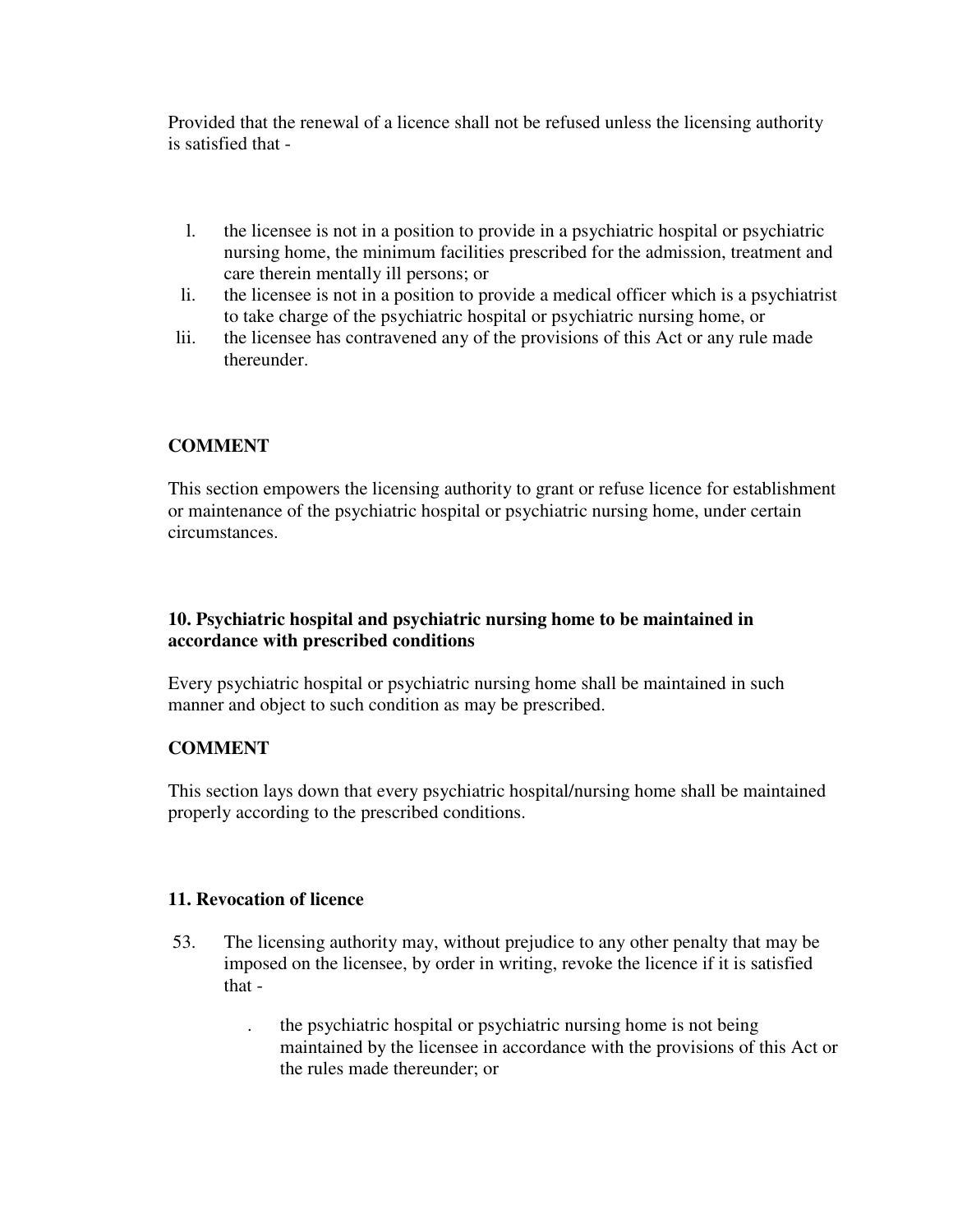a. the maintenance of the psychiatric hospital or psychiatric nursing home is being carried on in a manner detrimental to the moral, mental or physical well-being of other in-patients thereof:

Provided that no such order shall be made except after giving the licensee a reasonable opportunity of being heard, and every such order shall set out therein the grounds for the revocation of the licence and such grounds shall be communicated to the licensee in such manner as may be prescribed.

- 54. Every order made under sub-section (1) shall contain a direction that the inpatients of the psychiatric hospital or psychiatric nursing home shall be transferred to such other psychiatric hospital or psychiatric nursing home as may be specified in that order and it shall also contain such provisions (including provisions by way of directions) as to the care and custody of such in-patients pending such transfer.
- 55. Every order made under sub-section (1) shall take effect -
- ddd. where no appeal has been preferred against such order under Sec. 12, immediately on the expiry of the period prescribed for such appeal; and
- eee. where such appeal has been preferred and the same has been dismissed, from the date of the order of such dismissal.

# **COMMENT**

This section empowers the licensing authority to revoke the licence in case the psychiatric hospital or nursing home is not maintained properly or its maintenance is detrimental to the well-being of the in-patients thereof.

# **12. Appeal**

58. Any person aggrieved by an order of the licensing authority refusing to grant or renew a licence, or revoking a licence, may, in such manner and within such period as may be prescribed, prefer an appeal to the State Government:

Provided that the State Government may entertain an appeal preferred after the expiry of the prescribed period if it is satisfied that the appellant was prevented by sufficient cause from preferring the appeal in time.

59. Every appeal under sub-section(1) shall be made in such form and accompanied by such fee as may be prescribed.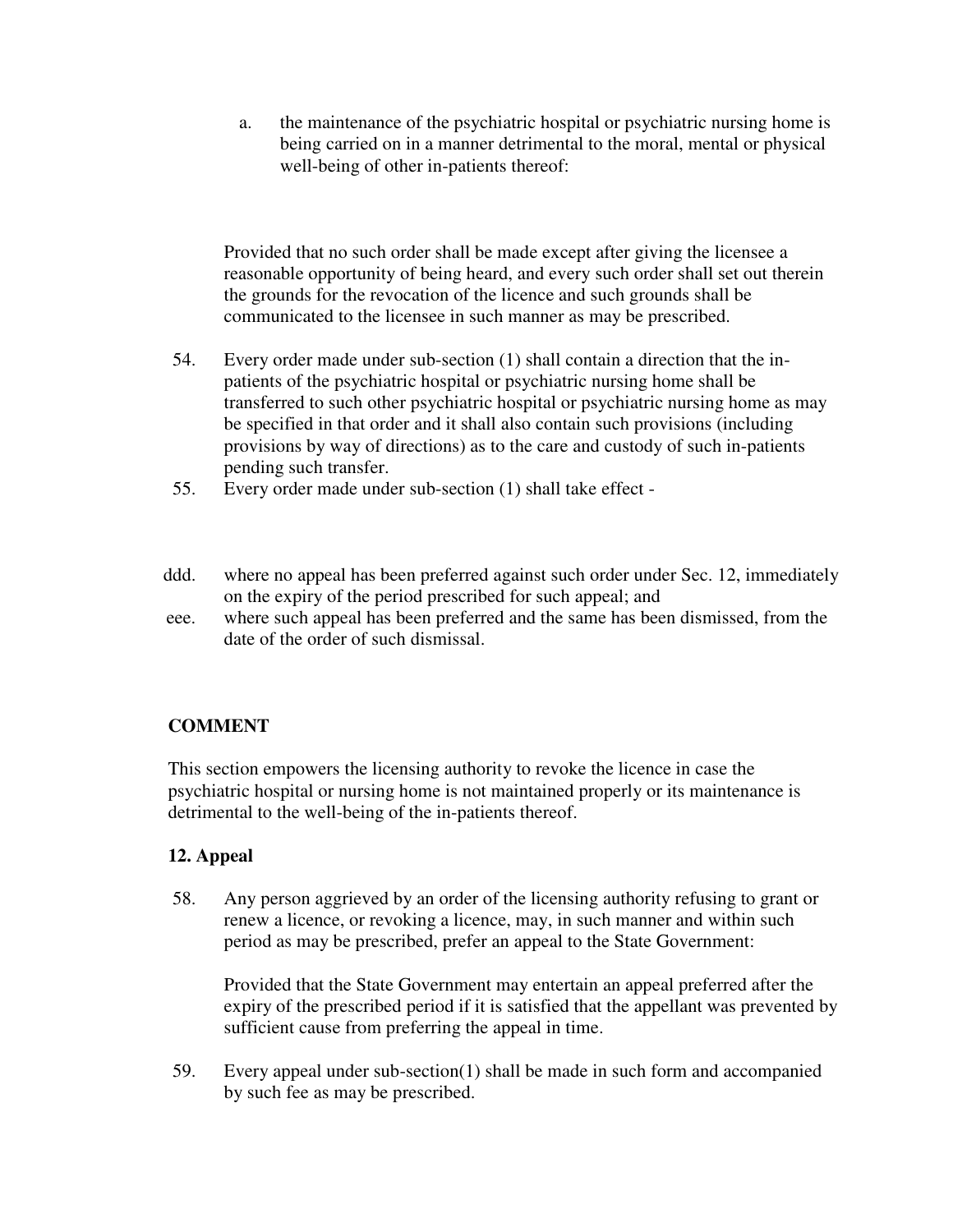# **COMMENT**

This section makes provision for preferring an appeal to the State Government by any aggrieved person against the order of the licensing authority refusing to grant or renew a licence, or revoking a licence for establishment or maintenance of the psychiatric hospital/nursing home.

## **13. Inspection of psychiatric hospitals and psychiatric nursing homes and visiting of patients**

- 60. An Inspecting Officer may, at any time, enter and inspect any psychiatric hospital or psychiatric nursing home and require the production of any records, which are required to be kept in accordance with the rules made in this behalf, for inspection: Provided that any personal records of a patient so inspected shall be kept confidential except for the purposes of sub-section (3).
- 61. The Inspecting Officer may interview in private any patient receiving treatment and care therein -
	- . for the purpose of inquiring into any complaint made by or on behalf of such patient as to the treatment and care.
	- a. in any case, where the Inspecting Officer has reason to believe that any inpatient is not receiving proper treatment and care.
- 62. Where the Inspecting Officer is satisfied that any in-patient in a psychiatric hospital or psychiatric nursing home is not receiving proper treatment and care, he may report the matter to the licensing authority and thereupon the licensing authority may issue such direction as it may deem fit to the medical officer-incharge of the licensee of the psychiatric hospital, or, as the case may be, the psychiatric nursing home and every such medical officer-in-charge or licensee shall be bound to comply with such directions.

## **COMMENT**

This section empowers an Inspecting Officer to inspect psychiatric hospitals / nursing homes, records thereof and to visit and interview patients receiving treatment and care therein.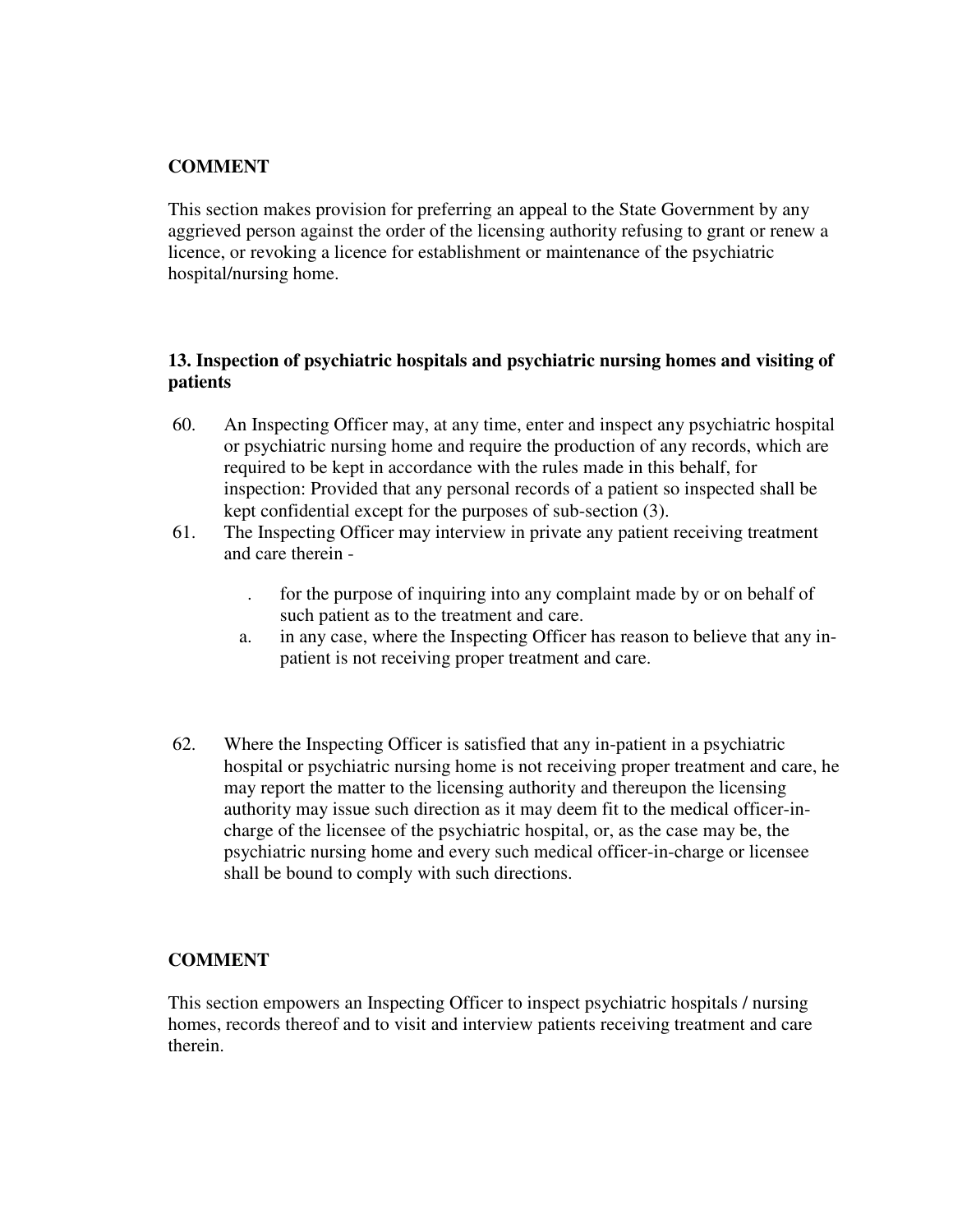#### **14. Treatment of out-patient**

Provision shall be made in every psychiatric hospital or psychiatric nursing homes for such facilities as may be prescribed for the treatment of every mentally ill - persons, patients or who, for the time being, is not undergoing treatment as in - patients.

## **COMMENT**

This section makes, provision for the treatment of mentally ill persons in the psychiatric hospital / nursing home, as an out - patients, in case his condition dies not warrant his admission or an in - patient.

# **Chapter IV Admission And Detention In Psychiatric Hospital Or Psychiatric Nursing Home**

## **PART I ADMISION ON VOLUNTARY BASIS**

## **15. Request by major for admission as voluntary patient**

Any persons (not being a minor), who considers himself to be a mentally ill person and desires to be admitted to any psychiatric nursing home for treatment, may request the medical officer in charge for being admitted as a voluntary patient.

## **COMMENT**

This section makes provision for admission to a psychiatric hospital / nursing home for Treatment as a voluntary patient on request by a major mentally ill person.

## **16. Request by guardian for admission of a ward**

Where the guardian of a minor considers such minor to be a mentally ill person and desires to admit such minor in any psychiatric hospital or psychiatric nursing home for treatment, he may request the medical officer-in-charge for admitting such minor as a voluntary patient.

## **COMMENT**

This section makes provision for admission of a minor mentally ill person to a psychiatric hospital/nursing home for treatment as a voluntary patient, on request by guardian of such minor.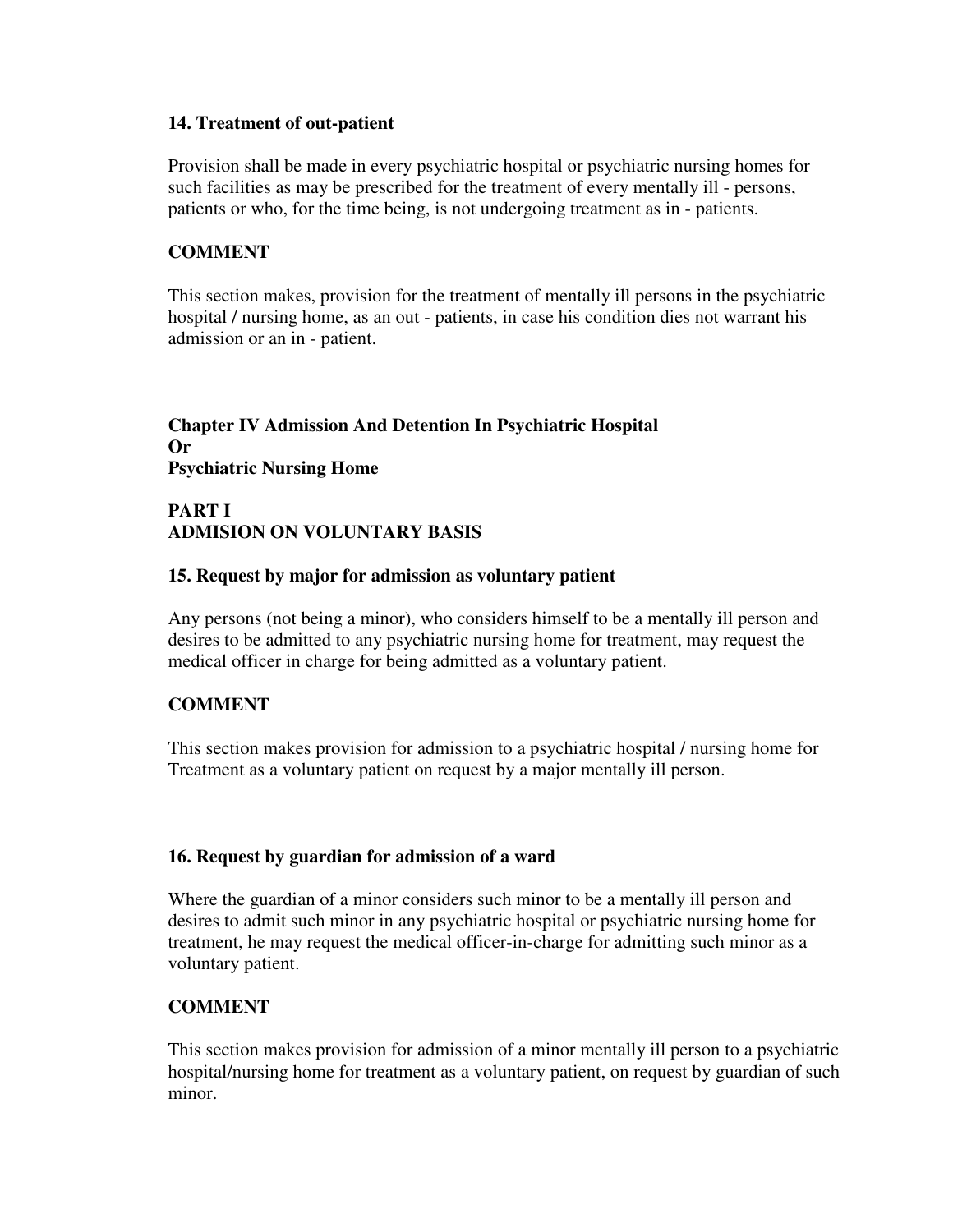## **17. Admission of, and regulation with respect to, voluntary patient**

- 63. On receipt of a request under Sec.15 or Sec.16, the medical officer-in-charge shall make such inquiry as he may deem fit within a period not exceeding twenty- four hours and if satisfied that the applicant or, as the case may be, the minor requires treatment as an in - patients in the psychiatric hospital or psychiatric nursing home, he may admit therein such application or, as the case may be, minor as a voluntary patient.
- 64. Every voluntary patient admitted to a psychiatric hospital or psychiatric nursing home shall be bound to abide by such regulations as may be made by the medical officer - in - charge or the licensee of the psychiatric hospital or psychiatric nursing home.

This section deals with the matter relating to admission of, and regulation with respect to voluntary patients.

## **18. Discharge of voluntary patients**

- 65. The medical officer-in-charge of a psychiatric hospital or psychiatric nursing home shall, on a request made in that behalf -
	- . by any voluntary patient; and
	- a. by the guardian of the patient, if he is a minor voluntary patient, discharge, subject to the provisions of sub-section (3) and within twenty-four hours of the receipt of such request, the patient from the psychiatric hospital or psychiatric nursing home.
- 66. Where a minor voluntary patient who is admitted as an in-patient in any psychiatric hospital or psychiatric nursing home attains majority, the medical officer-in-charge of such hospital or nursing home, shall, as soon as may be, intimate the patient that he has attained majority and that unless a request for his continuance as an in-patient is made by him within a period of one month of such intimation, he shall be discharged, and if, before the expiry of the said period, no request is made to the medical officer-in-charge for his continuance as an inpatient, he shall, subject to the provisions of sub-section (3), be discharged on the expiry of the said period.
- 67. Notwithstanding anything contained in sub-section (1) or sub-section (2) where the medical officer-incharge of a psychiatric hospital or psychiatric nursing home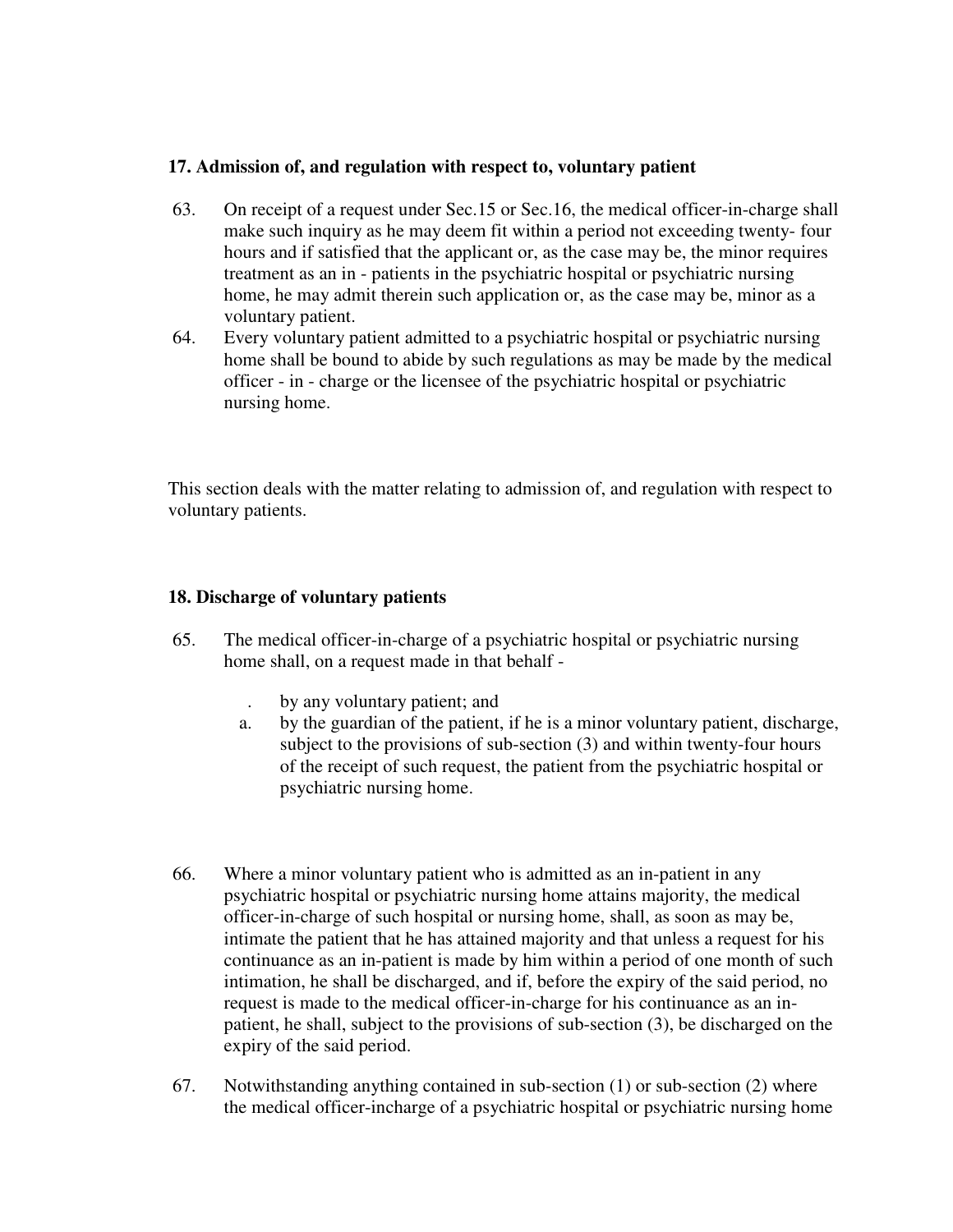is satisfied that the discharge of a voluntary patient under sub-section (1) or subsection (2) will not be in the interest of such voluntary patient, he shall, within seventy-two hours of the receipt of a request under sub-section (1), or, if no request under sub-section (2) has been made by the voluntary patient before the expiry of the period mentioned in that sub-section within seventy-two hours of such expiry constitute a Board consisting of two medical officers and seek its opinion as to whether such voluntary patient needs further treatment and if the Board is of the opinion that such voluntary patient needs further treatment in the psychiatric hospital or psychiatric nursing home the medical officer shall not discharge the voluntary patient, but continue his treatment for a period not exceeding ninety days at a time.

# **COMMENT**

This section lays down the procedure for discharge of voluntary patient from the psychiatric hospital or psychiatric nursing home.

# PART II ADMISSION UNDER SPECIAL CIRCUMSTANCES

## **19. Admission of mentally ill persons under certain special circumstances**

Any mentally ill persons who does not, or is unable to, express his willingness for admission as a voluntary patient, may be admitted and kept as an in-patient in a psychiatric nursing hospital or psychiatric nursing home on an application made in that behalf by a relative or a friend of the mentally ill persons if the medical officers-in-charge is satisfied that in the interest of the mentally ill persons it is necessary so to do:

## **COMMENT**

This section deals with the matters relating to admission of, and regulation with respect to voluntary patients.

PART III RECEPTION ORDERS

#### **20. Application for reception order**

68. An application for a reception order may be made by -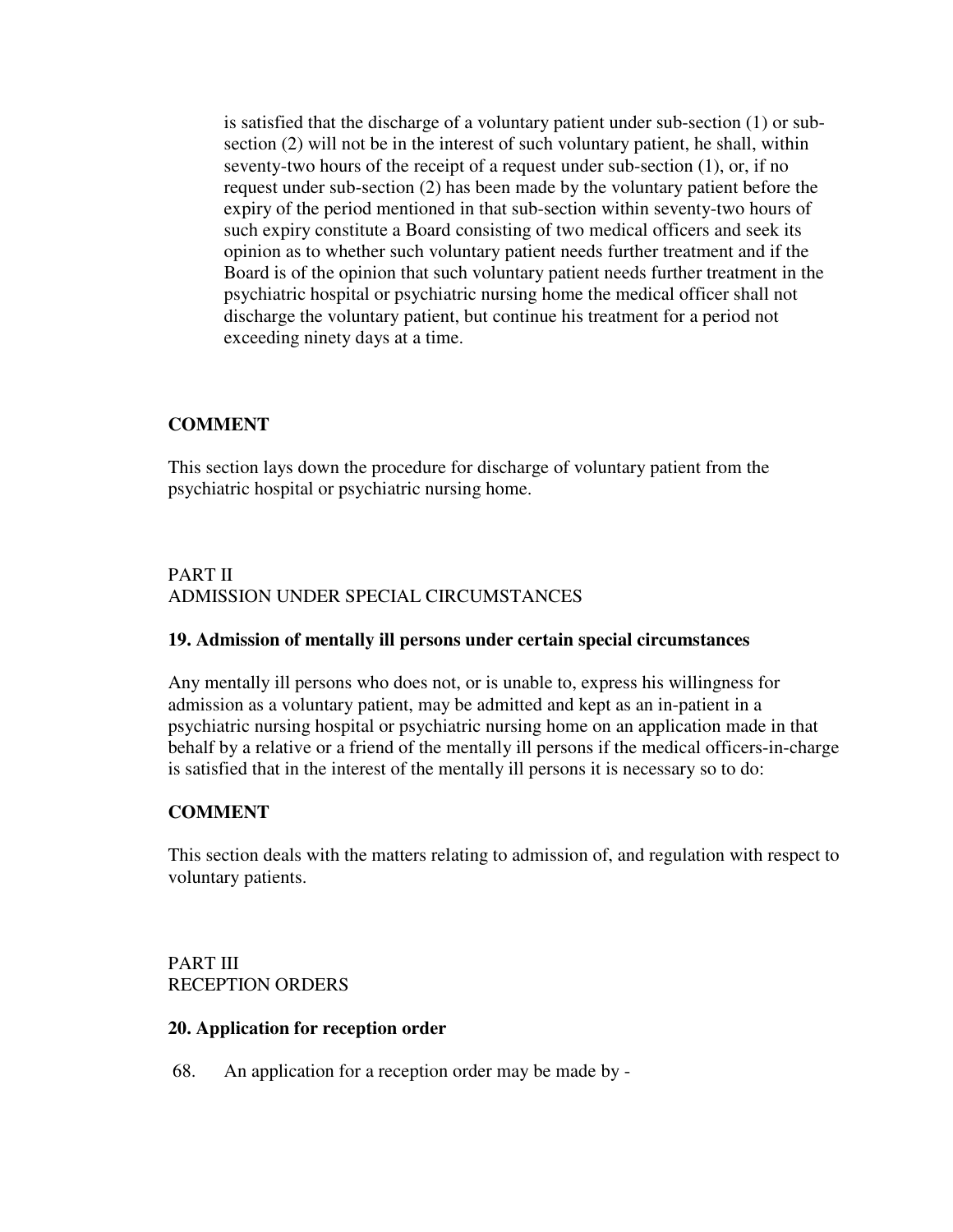- . the medical officer-in-charge of a psychiatric hospital or psychiatric nursing home, or
- a. by the husband, wife or any other relative of the mentally ill person.
- 69. Where a medical officer-in-charge of a psychiatric hospital or psychiatric nursing home in which a mentally ill- person is undergoing treatment under a temporary treatment order is satisfied that -
	- . the mentally ill person is suffering from mental disorder of such a nature and degree that his treatment in the psychiatric hospital or as the case may be, psychiatric nursing home is required to be continued for more than six months, or
	- a. It is necessary in the interests of the health and personal safety of the mentally ill person or for the protection of others that such person shall be detained in a psychiatric hospital or psychiatric nursing home.

He may make an application to the Magistrate within the local limits of whose jurisdiction the psychiatric hospital or, as the case may be, psychiatric nursing home is situated, for the detention of such mentally ill-person under a reception order in such psychiatric hospital or psychiatric nursing home, as the case may be.

- 70. Subject to the provisions of sub-section (5), the husband or wife of a person who is alleged to be mentally ill or, where there is no husband or wife, or where the husband or wife is prevented by reason of any illness or absence from India or otherwise from making the application, any other relative of such person may make an application to the Magistrate within the local limits of whose jurisdiction the said person ordinarily resides, for the detention of the alleged mentally illperson under a reception order in a psychiatric hospital or psychiatric nursing home.
- 71. Where the husband or wife of the alleged mentally ill person is not the applicant, the application shall contain the reasons for the application not being made by the husband or wife and shall indicate the relationship of the applicant with the alleged mentally ill person and the circumstances under which the application is being made.
- 72. No person
	- . who is a minor, or
	- i. who , within fourteen days before the date of the application, has not seen the alleged mentally ill person, shall make an application under this section.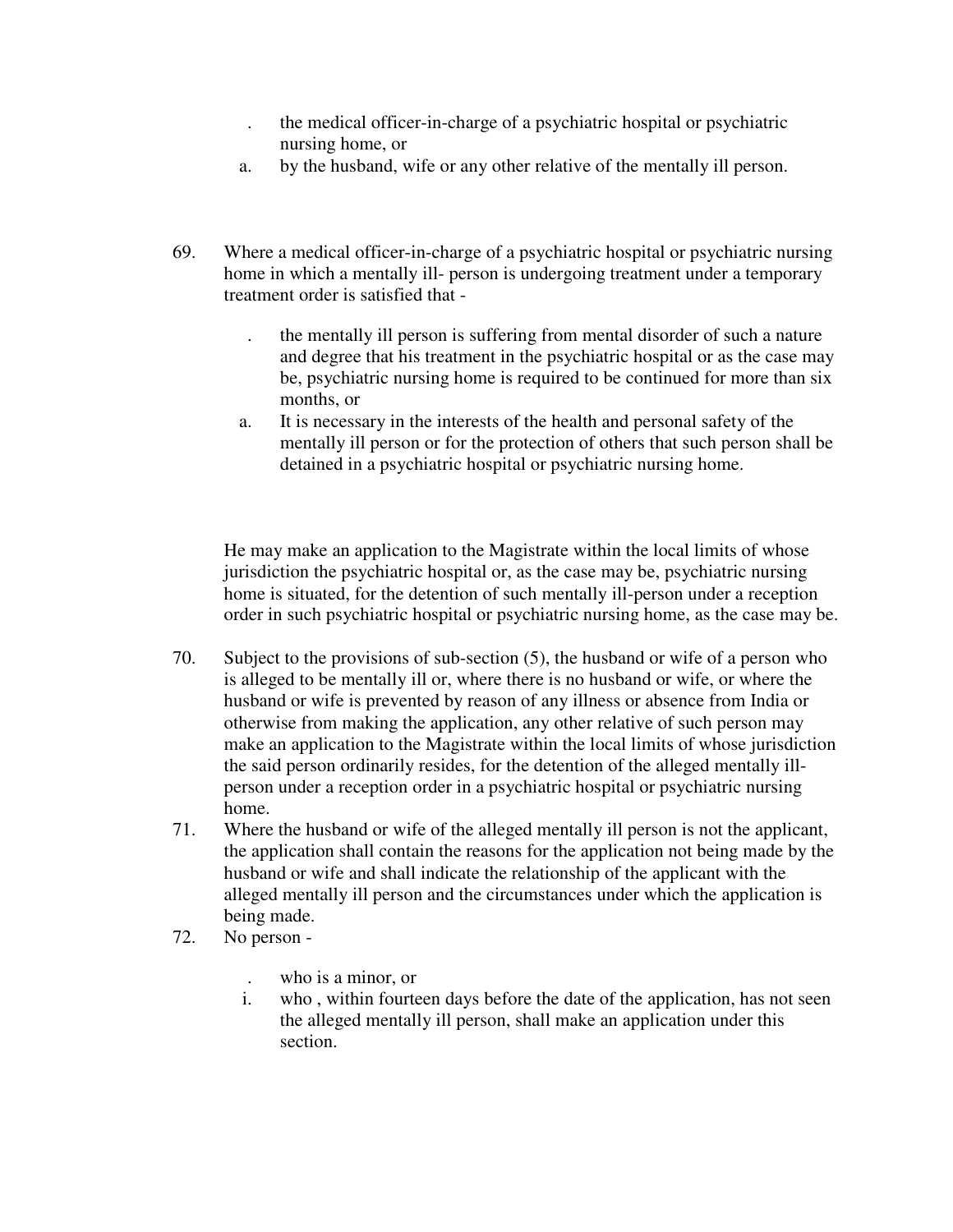73. Every application under sub-section (3) shall be made in the prescribed form and shall be signed and verified in the prescribed manner and shall state whether any previous application had been made for inquiry into the mental condition of the alleged mentally ill person and shall be accompanied by two medical certificates from two medical practitioners of whom one shall be a medical practitioner in the service of Government.

# **COMMENT**

This section details the procedure for disposal of application for reception order.

## **21. Form and contents of medical certificates**

Every medical certificate referred to in sub-section (6) of Sec. 20 shall contain a statement -

- vvv. that each of the medical practitioner referred to in that sub-section has independently examined the alleged mentally ill person and has formed his opinion on the basis of his own observations and from the particulars communicated to him;
- www. that in the opinion of each such medical practitioner the alleged mentally ill person is suffering from mental disorder of such a nature and degree as to warrant the detention of such person in a psychiatric hospital or psychiatric nursing home and that such detention is necessary in the interests of the health and personal safety of that person or for the protection of others.

# **COMMENT**

The section prescribes form and contents of medical certificates.

## **22. Procedure upon application for reception order**

- 76. on receipt of an application under sub-section (2) of Sec. 20, the Magistrate may make a reception order, if he is satisfied that -
	- . the mentally ill person is suffering from mental disorder of such a nature and degree that it is necessary to detain him in a psychiatric hospital or psychiatric nursing home for treatment; or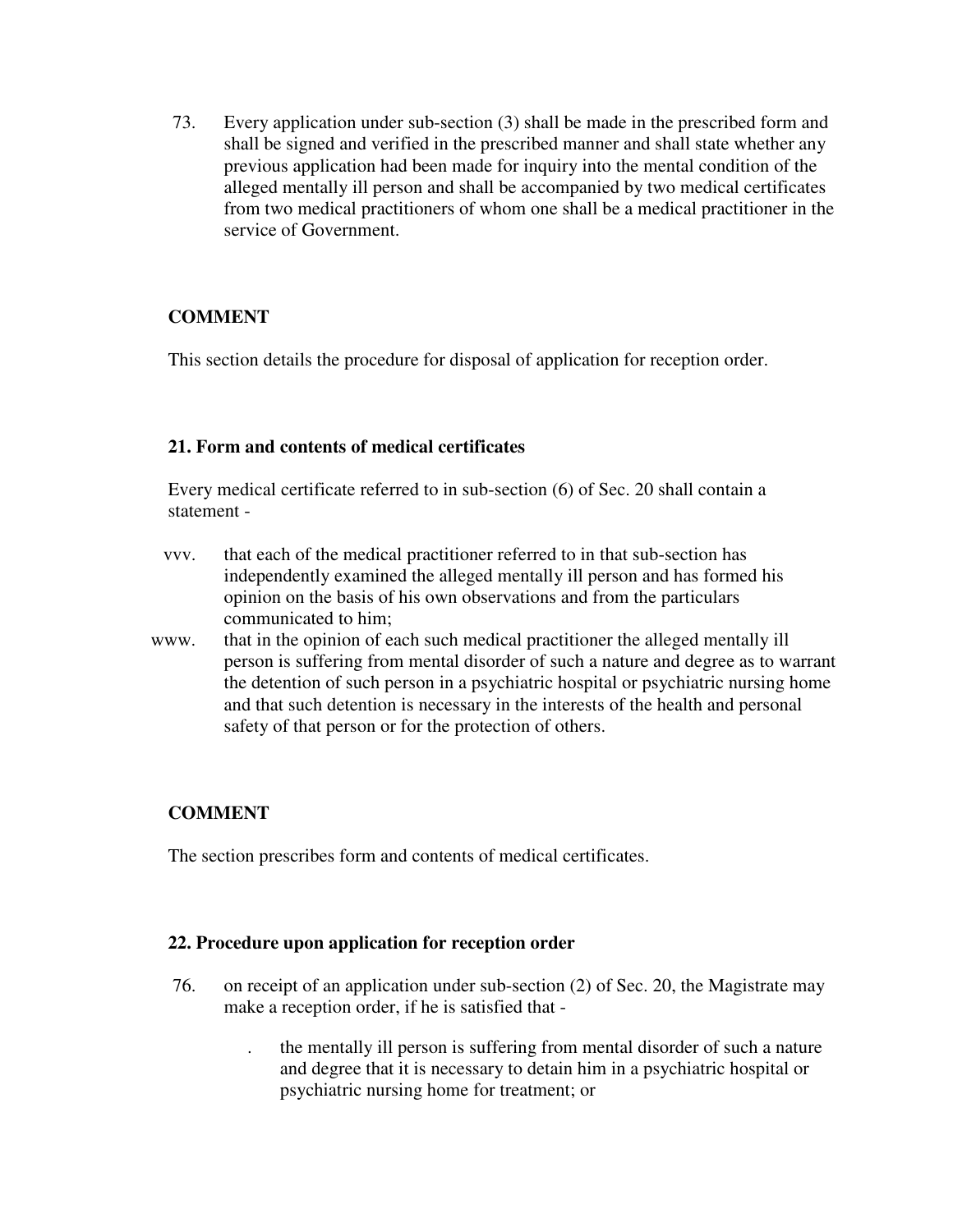- i. it is necessary in the interests of the mental and personal safety of the mentally ill person or for the protection of others that he should be so detained, and a temporary treatment order would not be adequate in the circumstances of the case and it is necessary to make a reception order.
- 77. On receipt of an application under sub-section
- 78. of Section.20, the Magistrate shall consider the statements made in the application and the evidence of mental illness as disclosed by the medical certificates.
- 79. If the Magistrate considers that there are sufficient grounds for proceeding further, he shall personally examine the alleged mentally ill person unless, for reasons to be recorded in writing, he thinks that it is not necessary or expedient to do so.
- 80. If the Magistrate is satisfied that a reception order may properly be made forthwith, he may make such order, and if the Magistrate is not so satisfied, he shall fix a date for further consideration of the application and may make such inquiries concerning the alleged mentally ill-person as he thinks fit.
- 81. The notice of the date fixed under sub-section (4) shall be given to the applicant and to any other person to whom, in the opinion of the Magistrate such notice shall be given.
- 82. If the Magistrate fixes a date under sub-section (4) for further consideration of the application, he may make such order as he thinks fit, for the proper care and custody of the alleged mentally ill person pending disposal of the application.
- 83. On the date fixed under sub-section (4), or on such further date as may be fixed by the Magistrate, he shall proceed to consider the application in camera, in the presence of -
	- . the applicant:
	- i. the alleged mentally ill person (unless the Magistrate in his discretion otherwise directs);
	- ii. the person who may be appointed by the alleged mentally ill person to represent him; and
	- iii. Such other person as the Magistrate thinks fit. and if the magistrate is satisfied that the alleged mentally ill person, in relation to whom the application is made, is so mentally ill that in the interests of the health and personal safety of that person or for the protection of others it is necessary to detail him in a psychiatric hospital or psychiatric nursing home for treatment, he may pass a reception order for that purpose and if he is not so satisfied, he shall dismiss the application and any such order may provide for the payment of the costs of the inquiry by the applicant personally or from out of the estate of the mentally ill person, as the Magistrate may deem appropriate.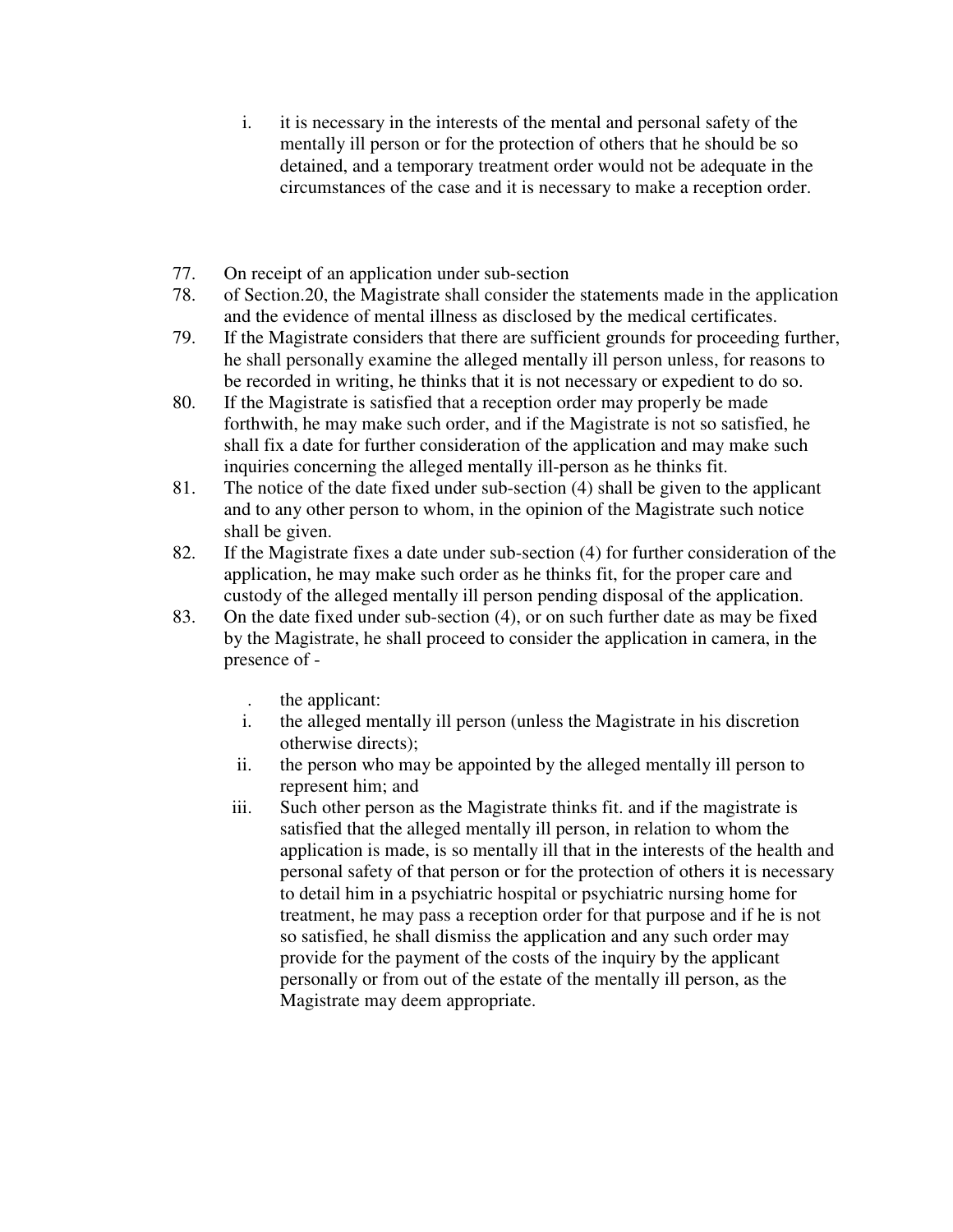84. If any application is dismissed under sub-section(7), the Magistrate shall record the reasons for such dismissal and a copy of the order shall be furnished to the applicant.

# **COMMENT**

This section lays down the procedure for disposal of application for a reception order.

B- Reception orders on production of mentally ill Persons before Magistrate

## **23. Powers and duties of police officers in respect of certain mentally ill persons**

- 85. Every officer in charge of a police station
	- . may take or cause to be taken into protection any person found wandering at large within the limits of his station whom he has reason to believe to be so mentally ill as to be incapable of taking care of himself, and
	- a. shall take or cause to be taken into protection any person within the limits of his station whom he has reason to believe to be dangerous by reason of mental illness.
- 86. No person taken into protection under sub-section (1) shall be detained by the police without being informed, as soon as may be, of the grounds for taking him into such protection, or where, in the opinion of the officer taking the person into protection, such person is not capable of understanding those grounds, without his relatives or friends, if any, being informed of such grounds.
- 87. Every person who is taken into protection and detained under this section shall be produced before the nearest Magistrate within a period of twenty-four hours of taking him into such protection excluding the time necessary for the journey from the place where he was taken into such protection of the Court of the Magistrate and shall not be detained beyond the said period without the authority of the Magistrate.

# **COMMENT**

This section empowers the police officer in charge of a police station to take action in respect of certain mentally ill persons.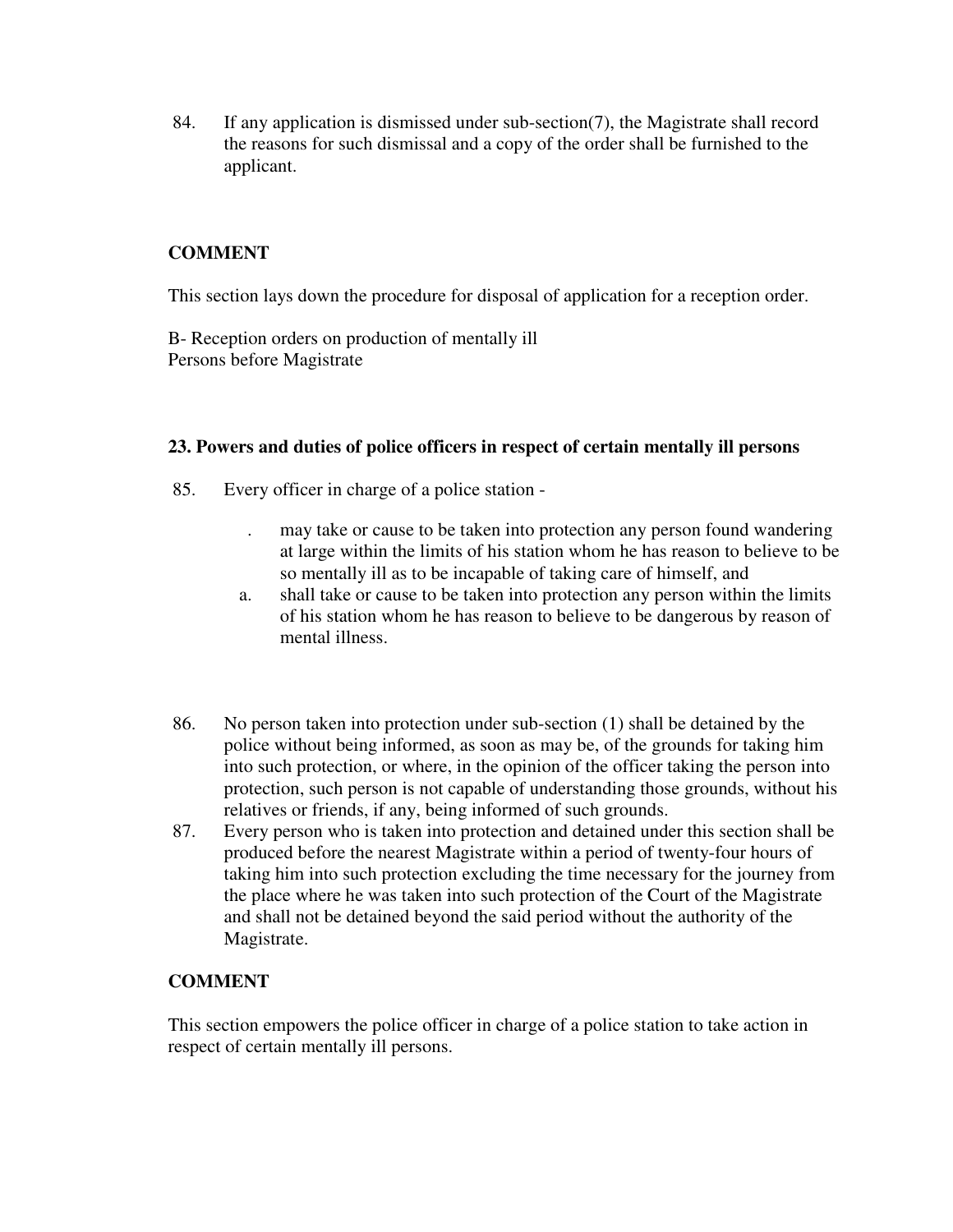## **24. Procedure on production of mentally ill person**

- 88. If a person is produced before the Magistrate under sub-section (3) of Sec.23, and if in his opinion, there are sufficient grounds for proceeding further, the Magistrate shall -
	- . examaine the person to assess his capacity to understand.
	- a. Cause him to be examined by a medical officer, and
	- b. Make such inquiries in relation to such person as he may deem necessary.
- 89. After the completion of the proceeding under sub-section (1), the Magistrate may pass a reception order authorising the detention of the said person as an in-patient in a psychiatric hospital or psychiatric nursing home -
	- . if the medical officer certifies such person to be a mentally ill person, and
	- a. if the Magistrate is satisfied that the said person is a mentally ill person and that in the interest of the health and personal safety of that person or for the protection of others, it is necessary to pass such order.

Provided that if any relative or friend of the mentally ill person desires that the mentally ill person be sent to any particular licensed psychiatric hospital or licensed psychiatric nursing home for treatment therein and undertakes in writing to the satisfaction of the Magistrate to pay the cost of maintenance of the mentally ill person in such hospital or nursing home, the Magistrate shall, if the medical officer in charge of such hospital or nursing home consents, make a reception order for the admission of the mentally ill person into that hospital or nursing home and detention therein;

Provided further that if any relative or friend of the mentally ill person enters into a bond, with or without sureties for such amount as the Magistrate may determine, undertaking that such mentally ill person will be properly taken care of and shall be prevented from doing any injury to himself or to others, the Magistrate may, instead of making a reception order, hand him over to the care of such relative or friend.

# **COMMENT**

This section lays down procedure on production of mentally ill person before a Magistrate.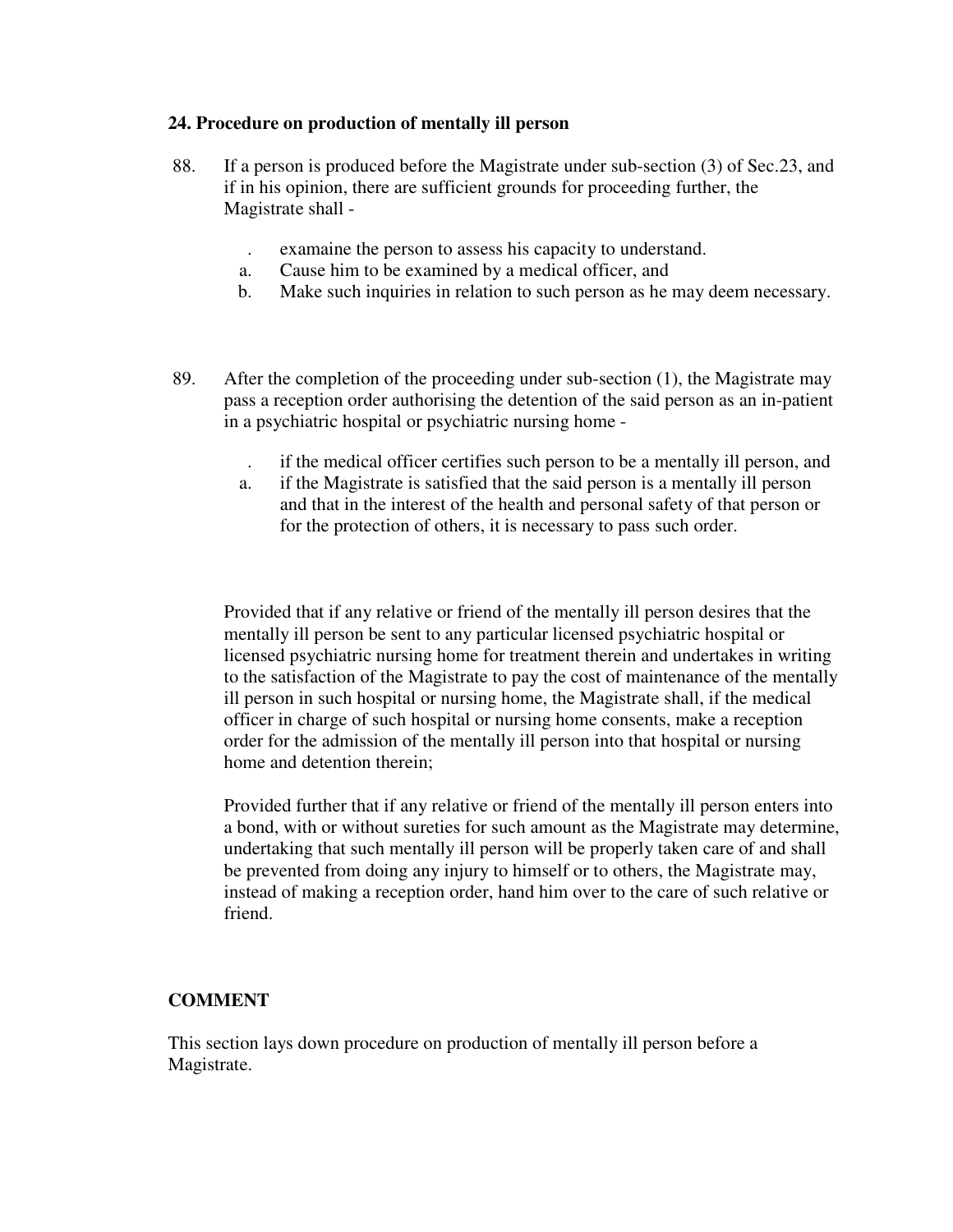## **25. Order in case of mentally ill person cruelly treated or not under proper care and control**

- 90. Every officer in charge of a police station is mentally ill and is not under proper care and control, or is mentally ill person, shall forthwith report the fact to the Magistrate within the local limits of whose jurisdiction the mentally ill person resides.
- 91. Any private person who has reason to believe that any person is mentally ill and is not under proper care and control,, or is ill-treated or neglected by any relative or other person having charge of such mentally ill person, may report the fact to the Magistrate within the local limits of whose jurisdiction the mentally ill person resides.
- 92. If it appears to the Magistrate, on the report of a police officer or on the report or information derived from any other person, or otherwise that any mentally ill person within the local limits of his jurisdiction is not under proper care and control, or is ill-treated or neglected by any relative or other person having the charge of such mentally ill person, the Magistrate may cause the mentally ill person to be produced before him, and summon such relative or other person who is, or who ought to be in charge of, such mentally ill person.
- 93. If such relative or any other person is legally bound to maintain the mentally ill person, the Magistrate may, by order, require the relative or the other person to take proper care of such mentally ill person and where such relative or other person willfully neglects to comply with the said order, he shall be punishable with fine which may extend to two thousand rupees.
- 94. If there is no person legally bound to maintain the mentally ill person, or if the person legally bound to maintain the mentally ill person refuses or neglects to maintain such person, or if, for any other reason, the Magistrate thinks fit so to do, he may cause the mentally ill person to be produced before him and, without prejudice to any action that may be taken under sub -section (4) , proceed in the manner provided in Sec.24 as if such person had been produced before him under sub-section (3) of Sec. 23.

## **COMMENT**

In case the Magistrate, within the local limits of whose jurisdiction the mentally ill person resides, comes to know that the said mentally ill person is being ill treated, neglected or cruelly treated, he is empowered under this section, to pass orders requiring the relative or other person to take care of such mentally ill person. This section also makes provision for punishment in case of non-compliance of the aforesaid orders.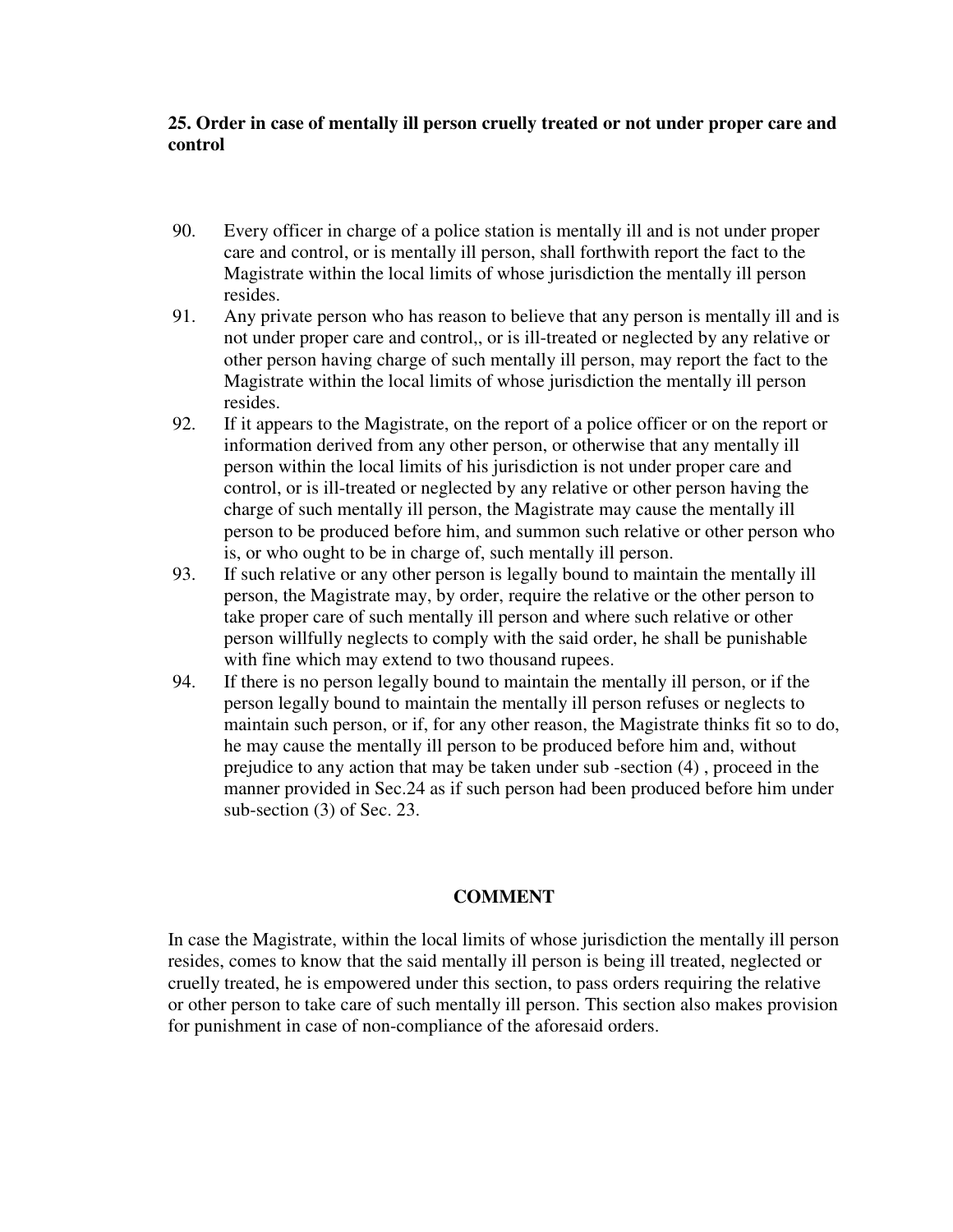C - Further provisions regarding admission and detention of certain mentally ill persons.

## **26. Admission as in-patient after inquisition**

If any District Court holding an inquisition under Chapter VI regarding any person who is found to be mentally ill is of opinion that it is necessary so to do in the interests of such person, it may ,by order, direct that such person shall be admitted and kept as an inpatient in a psychiatric hospital or psychiatric nursing home and every such order may be varied from time to time or revoked by the District court.

# **COMMENT**

This section provides for admission of mentally ill person as in-patient in a psychiatric hospital or psychiatric nursing home.

## **27. Admission and detention of mentally ill prisoner**

An order under Sec. 30 of the Prisoners Act, 1900 (3 of 1900) or under Sec. 144 of the Air Force Act, 111950 (45 of 1950), or under Sec. 145 of the Army Act 1950 (46 of 1950), or under Sec. 143 or Sec. 144 of the Navy Act, 1957 (62 of 1957), or under Sec. 330 or Sec. 335 of the Code of Criminal Procedure 1973 ( 2 of 1974), directing the reception of a mentally il prisoner into any psychiatric hospital or psychiatric nursing home, shall be sufficient authority for the admission of such person in such hospital or, as the case may be, such nursing home or any other psychiatric hospital or psychiatric nursing home to which such person may be lawfully transferred for detention therein.

# **COMMENT**

This section provides for admission of mentally ill prisoner into any psychiatric hospital or psychiatric nursing home.

## **28. Detention of alleged mentally ill person pending report by medical officer**

95. When any person alleged to be a mentally ill person appears or is brought before a Magistrate under Sec. 23 or Sec. 25, the Magistrate may, by order in writing, authorise the detention of the alleged mentally ill person under proper medical custody in an observation ward of a general hospital or general nursing home or psychiatric hospital of psychiatric nursing home or in any other suitable place for such period not exceeding ten days as the Magistrate may consider necessary for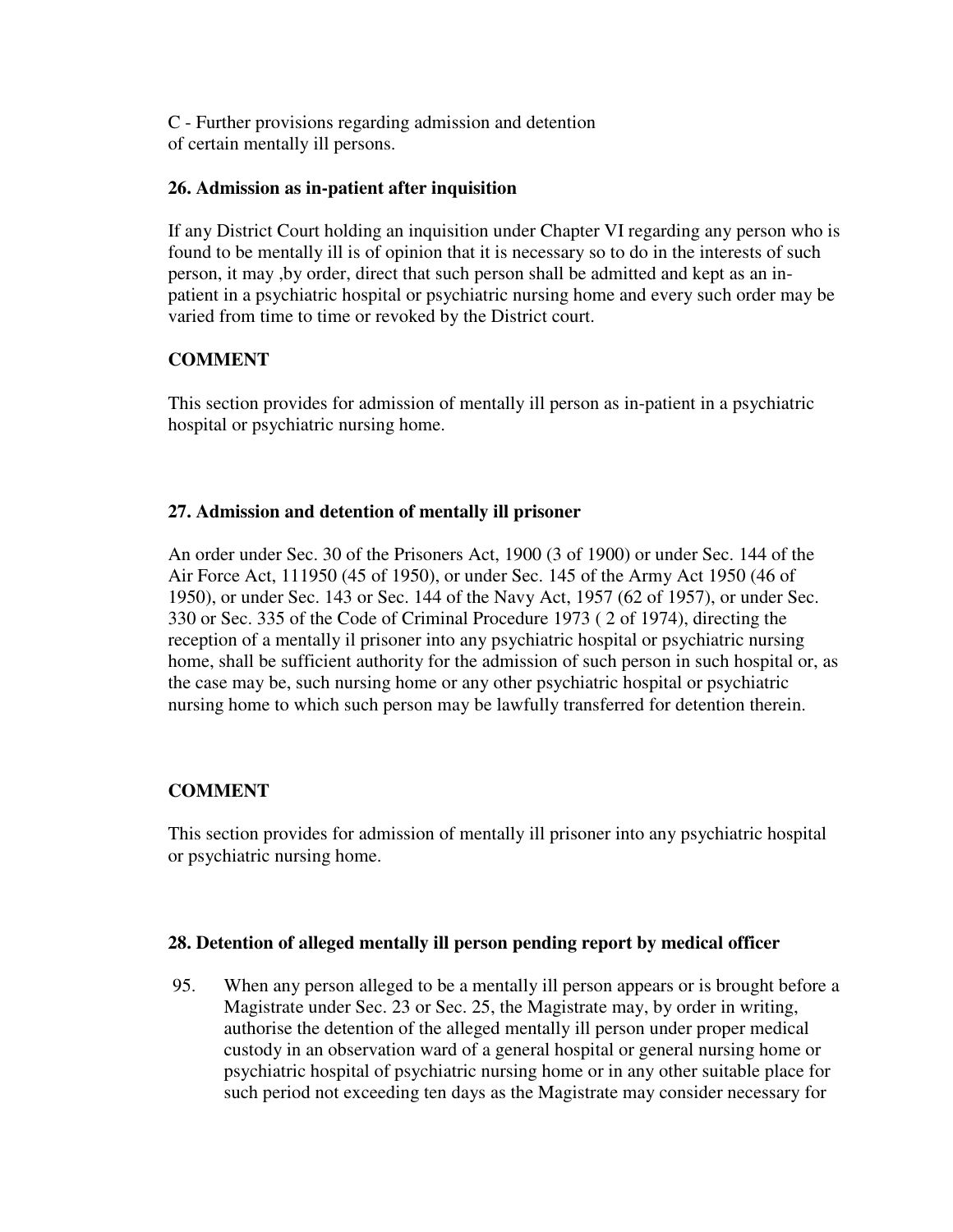enabling any medical officer to determine whether a medical certificate in respect of that alleged mentally ill person may properly be given under Cl. (a) of subsection (2) of Sec.24.

96. The Magistrate may, from time to time, for the purpose mentioned in sub-section (1), by order in writing, authorise such further detention of the alleged mentally ill person for periods not exceeding 10 day at a time as he may deem necessary:

Provided that no person shall be authorised to be detained under this sub-section for a continuous period exceeding thirty days in the aggregate.

## **COMMENT**

This section provides for detention of the alleged mentally ill person under proper medical custody pending receipt of medical report. The period of such detention should not exceed a period of ten days at a time and thirty days in the aggregate.

**SCOPE OF THE SECTION** - The provision which the Magistrate could probably have thought of to justify his action is Sec. 16 of the Lunacy Act (since repealed by this Act). No other provision gives him the power of detention before adjudging a person as lunatic. Section 16(1) confers jurisdiction on a Magistrate to deal with a person who is alleged to be lunatic when he is brought before the Magistrate under the provisions of Sec. 13 of Sec.15. Such a person can be detained by an order of the Magistrate, "for such time not exceeding 10 days as may be, in his opinion necessary to enable the medical officer to determine whether such alleged lunatic is a person in respect of whom a medical certificate may be properly given". The proviso to sub-section (2) imposes a ban on the Magistrate against extension of the period of detention beyond a total period of 30 days1.

## **29. Detention of mentally ill person pending his removal to psychiatric hospital or psychiatric nursing home**

Whenever any reception order is made by a Magistrate under Sec. 22, Sec. 234 or Sec. 25, he may by reasons to be recorded in writing, direct that he mentally ill person in respect of whom the order is made may be detained for such period not exceeding thirty days in such place as he may deem appropriate. Pending the removal of such person to a psychiatric hospital or psychiatric nursing home.

## **COMMENT**

This section empowers a Magistrate to issue directions for detention of mentally ill person for a period not exceeding thirty days in an appropriate place, pending this removal to psychiatric hospital or psychiatric nursing home.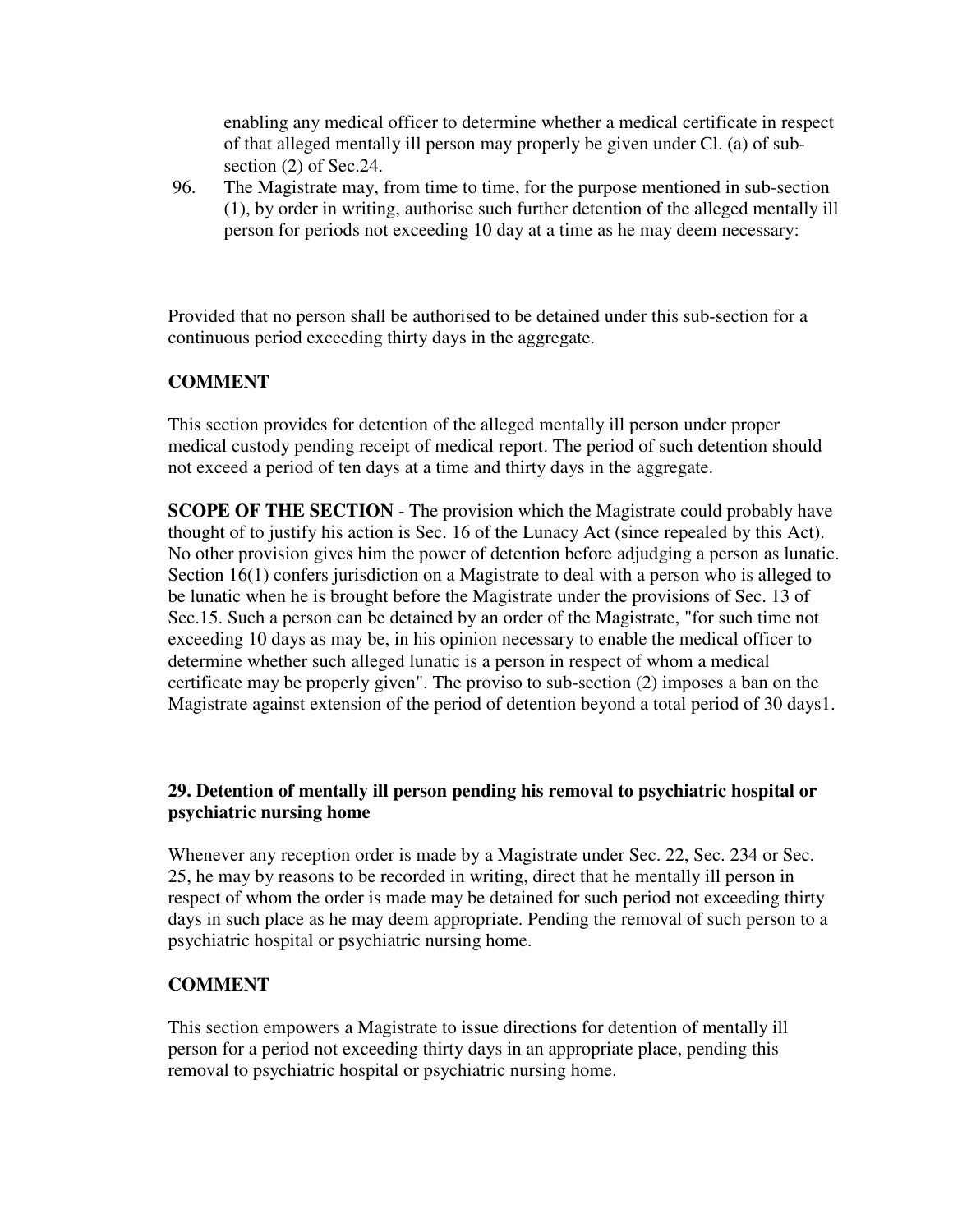D - Miscellaneous provision in relation to orders under this chapter.

## **30. Time and manner of medical examination of mentally ill person**

Where any other order under this Chapter is required to be made on the basis of a medical certificate, such order shall not be made unless the person who has signed the medical certificate, or where such order is required to be made on the basis of two medical certificates, the signatory of the respective certificates, has certified that he has personally examined the alleged mentally ill person -

- xcvii. in the case of an order made on an application, not earlier than ten clear days immediately before the date on which such application is made; and
- xcviii. in any other case, not earlier than ten clear days immediately before the date of such order;

Provided that where a reception order is required to be made on the basis of two medical certificates such order shall not be made unless the certificates show that the signatory of each certificate examined the alleged mentally ill person independently of the signatory of the other certificate.

# **COMMENT**

This section prescribes the time and manner of medical examination of mentally ill person.

# **31. Authority for reception order**

A reception order made under this Chapter shall be sufficient authority -

- xcix. for the applicant or any person authorised by him, or
	- c. in the case of a reception order made otherwise than on an application, for the person authorised so to do by the authority making this order.

To take the mentally ill person to the place mentioned in such order or for his admission and treatment as an in-patient in the psychiatric hospital or psychiatric nursing home specified in the order or, as the case may be, for his admission and detention, therein or in any psychiatric hospital or psychiatric nursing home to which he may be removed in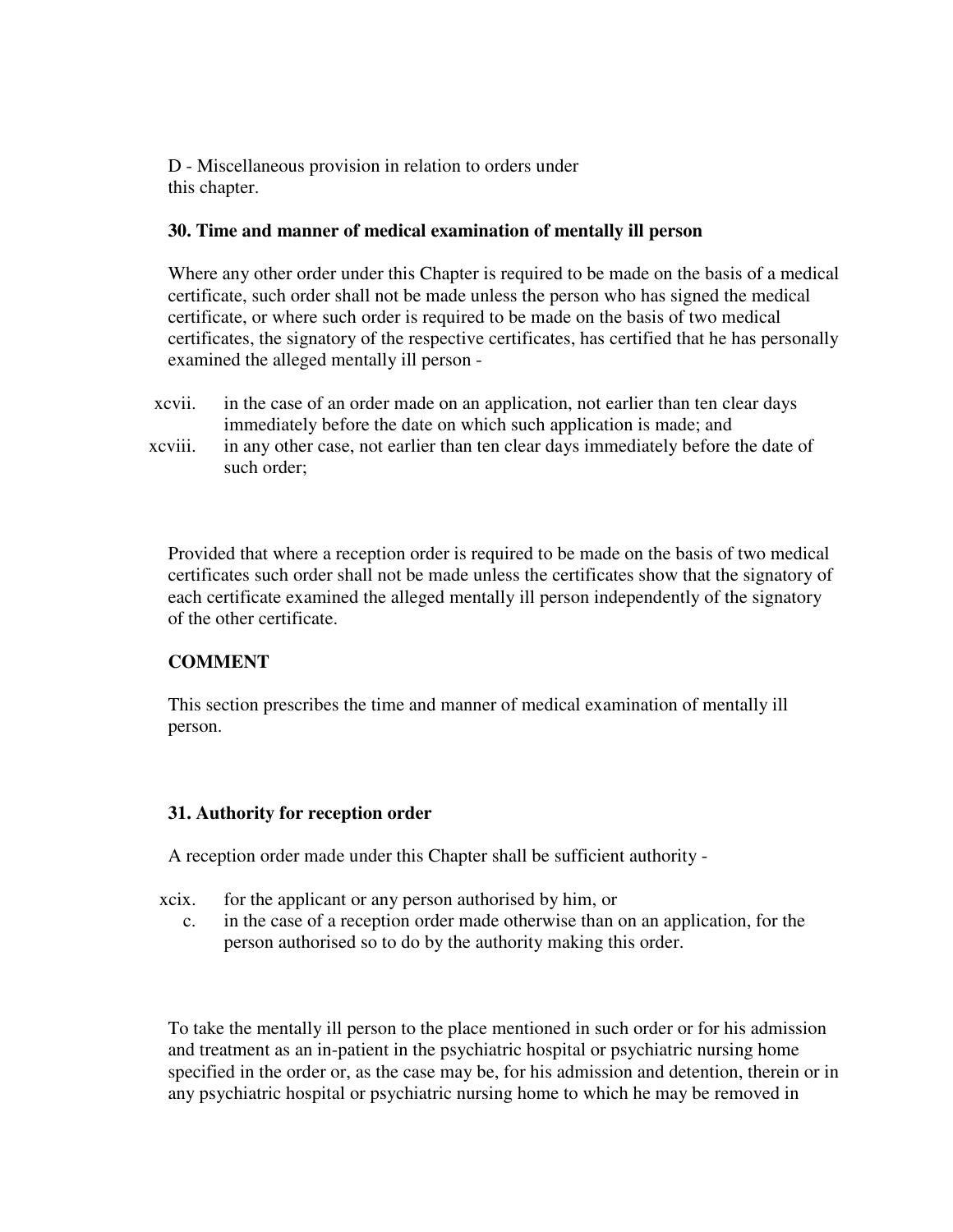accordance with the provisions of this Act, and the medical officer-in-charge shall be bound to comply with such order:

Provided that in any case where the medical officer-in-charge finds accommodation in the psychiatric hospital or psychiatric nursing home inadequate,, he shall, after according admission, intimate that fact to the Magistrate or the District Court which passed the order and thereupon the Magistrate or the District Court, as the case may be, shall pass such order as he or it may deem fit:

Provided further that every reception order shall cease to have effect -

- on the expiry of thirty days from the date on which it was made, unless within that period, the mentally ill person has been admitted to the place mentioned therein, and
- on the discharge, in accordance with the provisions of this Act, of the mentally ill person.

# **COMMENT**

This section makes provision for sufficient authority for a reception order. It shall however cease to have effect on the expiry of thirty days from the date of the order or on the discharge of the mentally ill person.

# **2. Copy of reception order to be sent to medical officer-in-charge**

Every Magistrate or District Court making a reception order shall forthwith send a certified copy thereof together with copies of the requisite medical certificates and the statement of particulars to the medical officer in charge of the psychiatric hospital or psychiatric nursing home to which the mentally ill person is to be admitted.

# **COMMENT**

This section makes provision for supply of certified copy of reception order to medical officer in charge of psychiatric hospital or psychiatric nursing home.

# **33. Restriction as to psychiatric hospitals and psychiatric nursing homes into which reception order may direct admission**

No Magistrate or District Court shall pass a reception order for the admission as an inpatient to, or for the detention of any mentally ill person, as an in-patient to, or for the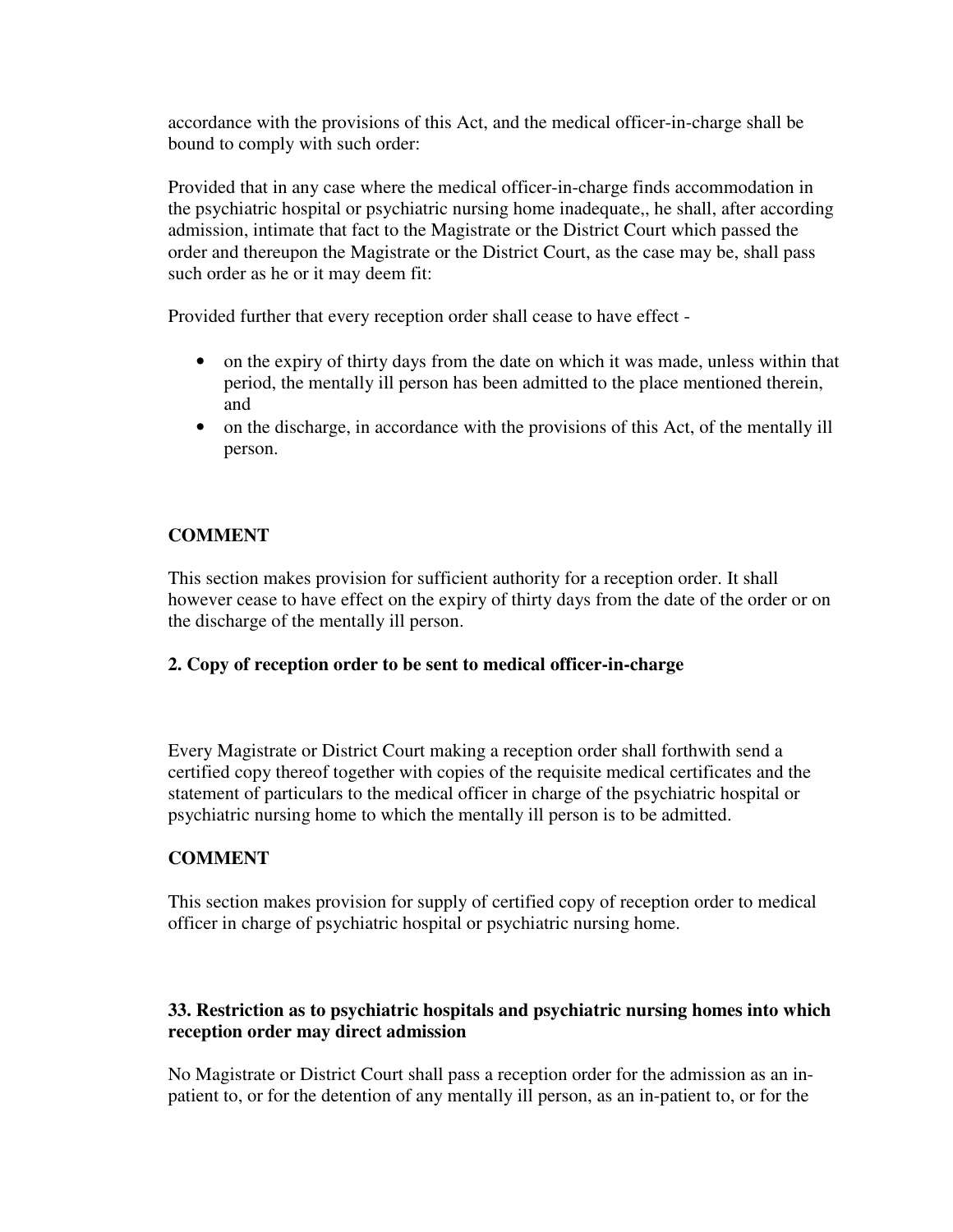detention of any mentally ill person, in any psychiatric hospital or psychiatric nursing home outside the State in which the Magistrate or the District Court exercises jurisdiction:

Provided that an order for admission or detention into or in a psychiatric hospital or psychiatric nursing home situated in any other State may be passed if the State Government has by general or special order and after obtaining the consent of the Government of such other State, authorised the Magistrate or the District Court in that behalf.

# **COMMENT**

This section imposes restriction to the passage of reception order for admission or detention of any mentally ill person, as an in-patient in any psychiatric hospital or psychiatric nursing home outside the State, unless the State Government has by general or special order authorised for the same.

## **34. Amendment of order or document**

If, after the admission of any mentally ill person to any psychiatric hospital or psychiatric nursing home under a reception order, it appears that the order under which he was admitted or detained or any of the documents on the basis of which such order was made defective or incorrect, the same may, at any time thereafter be amended with the permission of the Magistrate or the District Court, by the person or persons who signed the same and upon such amendment being made, the order shall have effect and shall be deemed always to have had effect as if it had been originally made as so amended, or, as the case be, the documents upon which it was made had been originally furnished, also amended.

# **COMMENT**

This section makes provision for amendment of order or document in case it is detected that any of the documents on the basis of which such order was made is defective or incorrect.

## **35. Power to appoint substitute for person upon whose application reception order has been made**

101. Subject to the provisions of this section the Magistrate may, by order in writing (hereinafter referred to the orders of substitution), transfer the duties and responsibilities under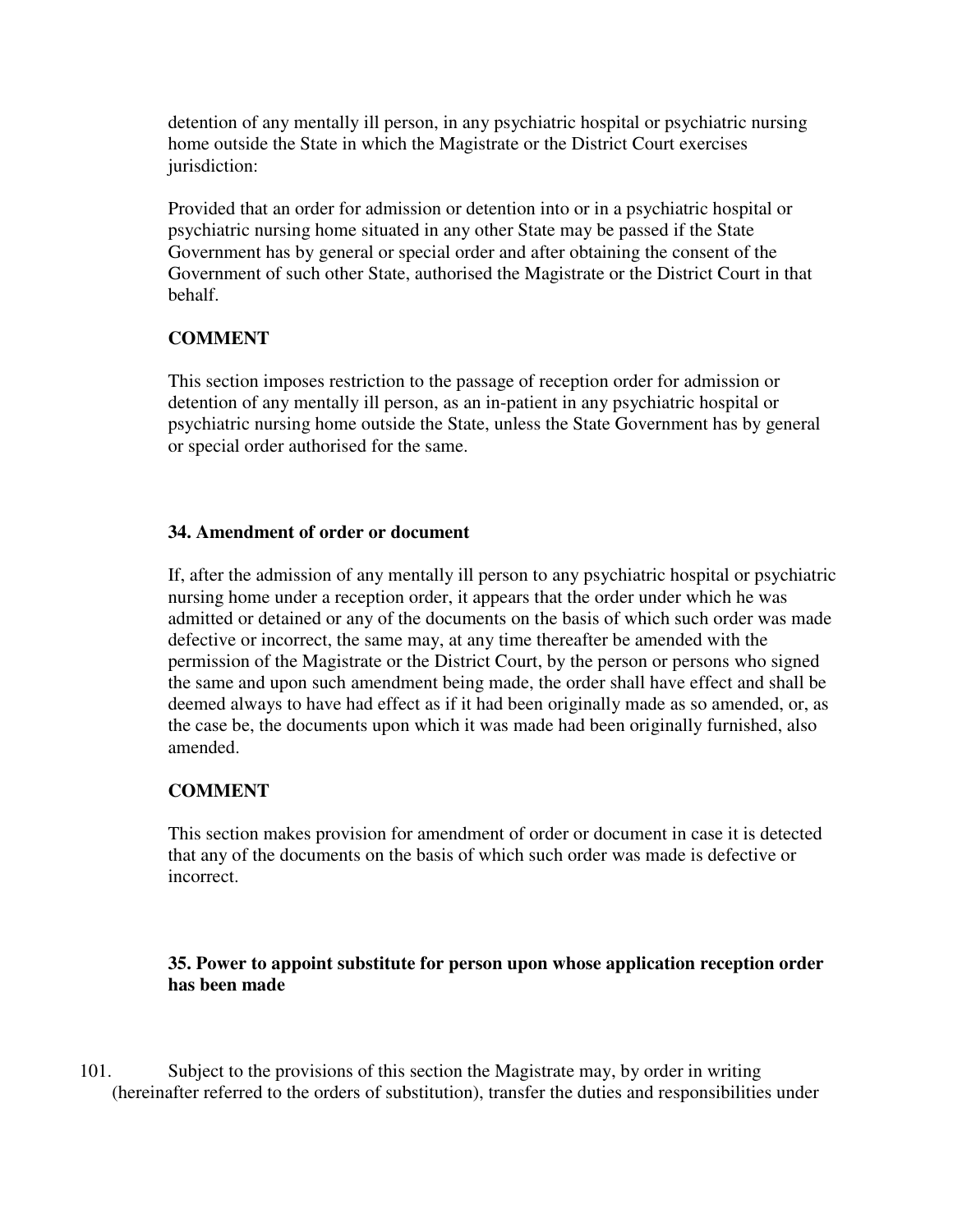this Act, of the person on whose application a reception order was made, to any other person who is willing to undertake the same and such other person shall thereupon be deemed for the purposes of this Act to be the person on whose application the reception order was made and all references in this Act to the latter person shall be construed accordingly:

> Provided that no such order of substitution shall absolve the person upon whose application the reception order was made or, if he is dead, his legal representatives, from any liability incurred before the date of the order of substitution.

- 102. Before making any order of substitution, the Magistrate shall send a notice to the person on whose application the reception order was made if he is alive, and to any relative of the mentally ill person who, in the opinion of the Magistrate, shall have notice.
- 103. The notice under sub-section (2) shall specify the name of the person in whose favour it is proposed to make the order of substitution and the date (which shall be not less than twenty days from the date of issue of the notice) on which objections, if any, to the making of such order shall be considered.
- 104. On the date specified under sub-section (3), or on any subsequent date to which the proceedings may be adjourned, the Magistrate shall consider any objection made by any person to whom notice was sent or by any other relative of the mentally ill person, and shall receive all such evidence as may be produced by or on behalf of any such person or relative and after making such inquiry as the Magistrate may deem fit make or refrain from making the order of substitution:

Provided that, if the person on whose application the reception order was made is dead and any other person is willing and is, in the opinion of the Magistrate, fit to undertake the duties and responsibilities under this Act of the former person, the Magistrate shall, subject to the provisions contained in the proviso to sub-section (1), make an order to that effect.

- 105. In making any substitution order under this section, the Magistrate shall give preference to the person who is the nearest relative of the mentally ill person, unless, for reasons to be recorded in writing the Magistrate considers that giving such preference will not be in the interests of the mentally ill person.
- 106. The Magistrate may make such order for the payment of the costs of an inquiry under this section by any person or from out of the estate of the mentally ill person as he thinks fit.
- 107. Any notice under sub-section (2) may be sent by post to the last known address of the person for whom it is intended.

# **COMMENT**

This section empowers Magistrate to appoint substitute for a person upon whose application reception order has been made.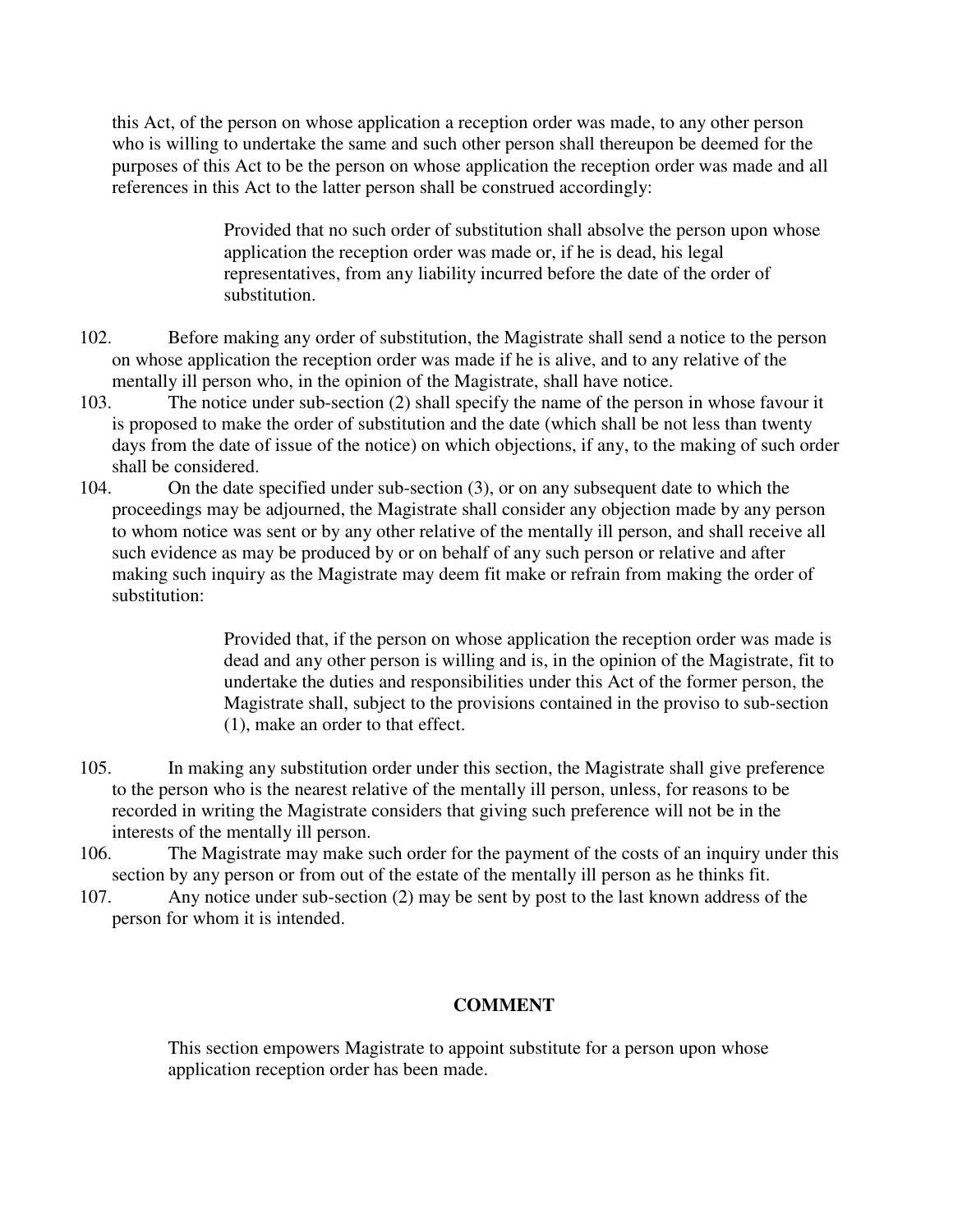Proviso - A proviso to a section is not independent of the section calling for independent of the section calling for independent consideration or construction detached from the construction to be placed on the main section as it is merely subsidiary to the main section and is to be construed in the light of the section itself1.

It is settled that a proviso cannot expand or limit the clear meaning of the main provision2.

## **36. Officers competent to exercise powers and discharge function of Magistrate under certain sections**

In any area where a Commissioner of Police has been appointed, all the powers and functions of the Magistrate under Secs. 23,24,25 and 28 may be exercised or discharged by the Commissioner of Police and all the functions of an officer-in-charge of a police station under this Act may be discharged by any police officer not below the rank of an Inspector.

# **COMMENT**

Under the provisions of this section all the powers and functions of the Magistrate under Secs. 23,24,25 and 28 may be exercised or discharged by the Commissioner of Police in the area where the said office is appointed.

COMMISSIONER, IF INCLUDES "DEPUTY" OR "ASSISTANT" - It is clear that in the present case the Deputy Commissioner who acted in the matter had no power under Sec.17 of the Lunacy Act (since repealed by this Act). In any case, no such power could be conferred upon him even by the State Government. Because Lunacy Act, (since repealed by this Act) has not reognized conferment of such power upon any Deputy or Assistant to the Commissioner1.

**Chapter V - Inspection, Discharge, Leave of Absence And Removal Of Mentally Ill Persons**

PART I **INSPECTION** 

## **37.Appointment of visitors**

108. The State Government or the Central Government, as the case may be, shall appoint for every psychiatric hospital and every psychiatric nursing home, not less than five visitors, of whom at least one shall be a medical officer, preferably a psychiatrist and two social workers.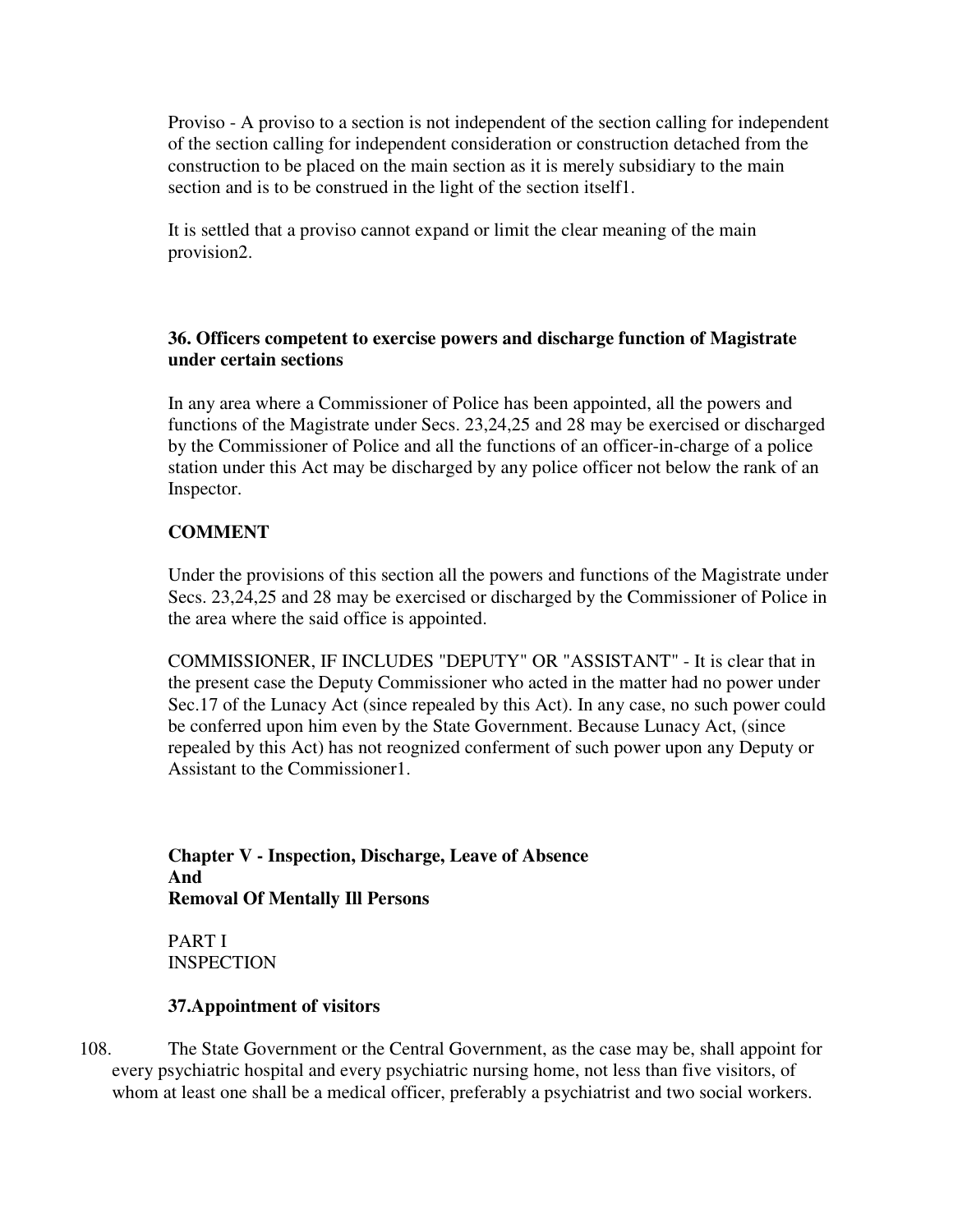- 109. The head of the Medical Services of the State or his nominee preferably a psychiatrist be an ex officio visitor of all the psychiatrist hospital and psychiatric nursing homes in the State.
- 110. The qualifications of persons to be appointed as visitors under sub-section (1) and the terms and conditions of their appointment shall be such as may be prescribed.

## **COMMENT**

This section makes provision for appointment of visitors for every psychiatric hospital/nursing home. The number of visitors should not be less than five, of whom at least one should be a psychiatrist or at least a medical officer and two social workers.

## **38. Monthly inspection by visitors**

Not less than three visitors shall at least once in every month, make a joint inspection of every part of the psychiatric hospital or psychiatric nursing home in respect of which they have been appointed and examine every minor admitted as a voluntary patient under Sec 17 and, as far as circumstances will permit, every other mentally ill person admitted therein and the order for the admission of and subsequent to the joint inspection immediately preceding, and shall enter in a book kept for that purpose such remarks as they deem appropriate in regard to the management and condition of such hospital or nursing home and of the in-patient thereof:

Provided that the visitors shall not be entitled to inspect any personal records of an inpatient which in the opinion of the medical officer-in-charge are confidential in nature:

Provided further that if any of the visitors does not participate in the joint inspection of the psychiatric hospital or psychiatric nursing home in respect of which he was appointed a visitor for three consecutive months, he shall cease to hold office as such visitor.

# **COMMENT**

This section provides for monthly joint inspection by not less than three visitors of the psychiatric hospital/nursing home, for which they have been appointed, and for recording their remarks in respect of the management and condition of such hospital or nursing home and of the in-patients thereof visitors are not empowered to inspect personal records of in-patients.

## **39. Inspection of mentally ill prisoners**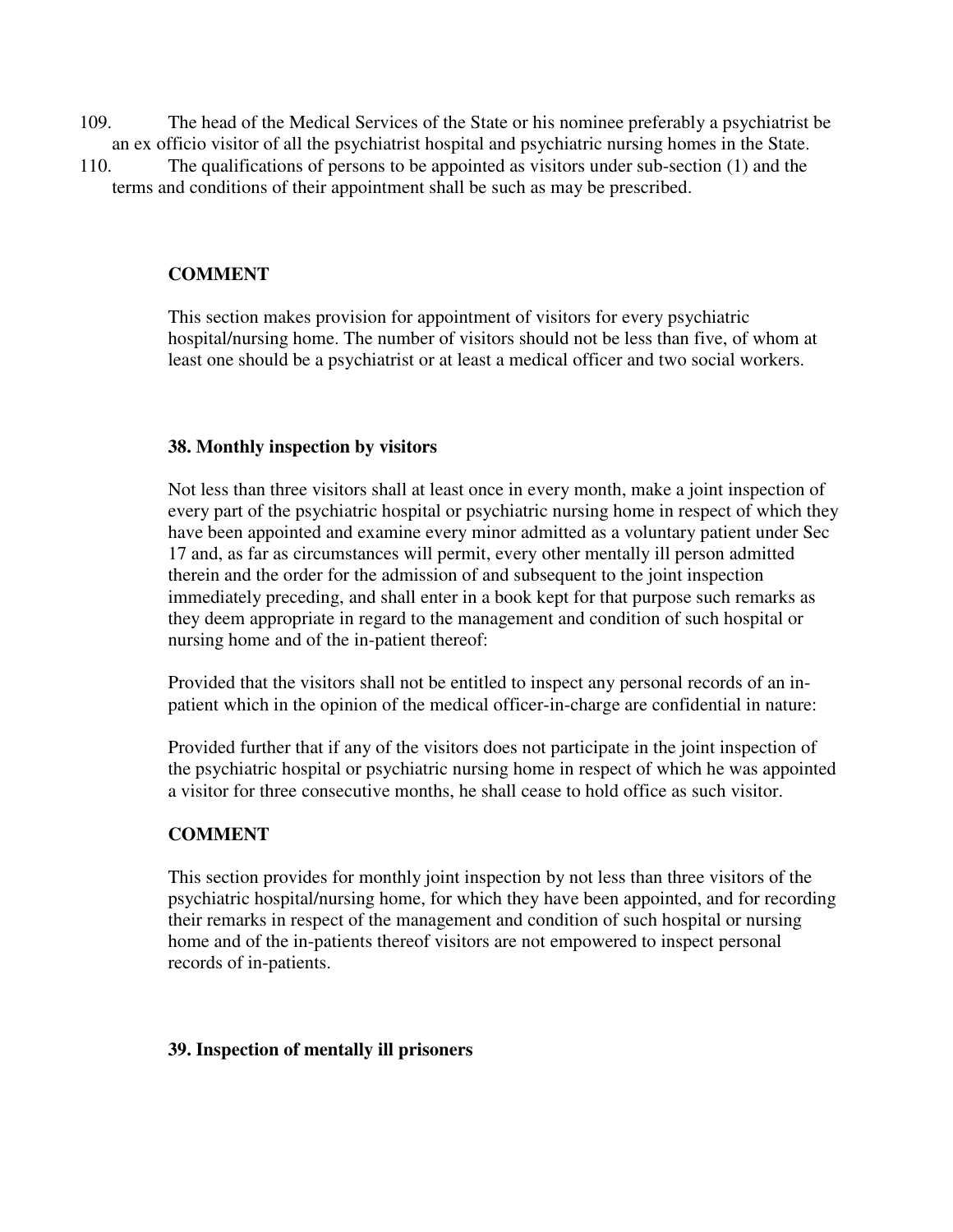- 111. Notwithstanding anything contained in Sec. 38, where any person is detained under the provisions of Sec. 144 of the Air Force Act, 1950 (45 of 19150), or Sec. 145 of the Army Act, 1950 (46 of 1950), or Sec. 143 or Sec. 144 of the Navy Act 1957 (62 of 19957) or Sec. 330 or Sec. 335 of the Code of Criminal Procedure 1973 ( 2 of 1974) -
	- . the Inspector-General of Prisons, where such person is detained in a jail ; and i. all or any three of the visitors including at least one social worker appointed under subsection (1) of Sec. 37, where such person is detained, in a psychiatric hospital or psychiatric nursing home. Shall, once in every three months visit such person at the place where he is detained, in order to assess the state of mind of such person and make a report thereon to the authority under whose order such person is so detained.
- 112. The State Government may empower any of its officers to discharge all or any of the functions of the Inspector-General of Prisons under Sub-section (1).
- 113. The medical officer in charge of a psychiatric hospital or psychiatric nursing home wherein any person referred to in sub-section (1) is detained, shall once in every six months, make a special report regarding the mental and physical condition of such person to the authority under whose order such person is detained.
- 114. Every person who is detained in jail under the provisions of various Acts referred to in sub-section (1) shall be visited at least once in every three months by a psychiatrist, or where a psychiatrist is not available, by a medical officer empowered by the state Government in this behalf and such psychiatrist or, as the case may be, such medical officer shall make a special report regarding the mental and physical condition of such person to the authority under whose order such person is detained.

# **COMMENT**

This section makes provision for inspection of mentally ill prisoners.

# **PART II DISCHARGE**

## **40. Order of discharge by medical officer in charge**

Notwithstanding anything contained in Chapter IV, the medical officer-in-charge of a psychiatric hospital or psychiatric nursing home may, on the recommendation of two medical practitioners one of whom shall preferably be a psychiatrist, by order in writing, direct the discharge of any person other than a voluntary patient detained or undergoing treatment therein as an in-patient, and such person shall thereupon be discharged from the psychiatric hospital or psychiatric nursing home: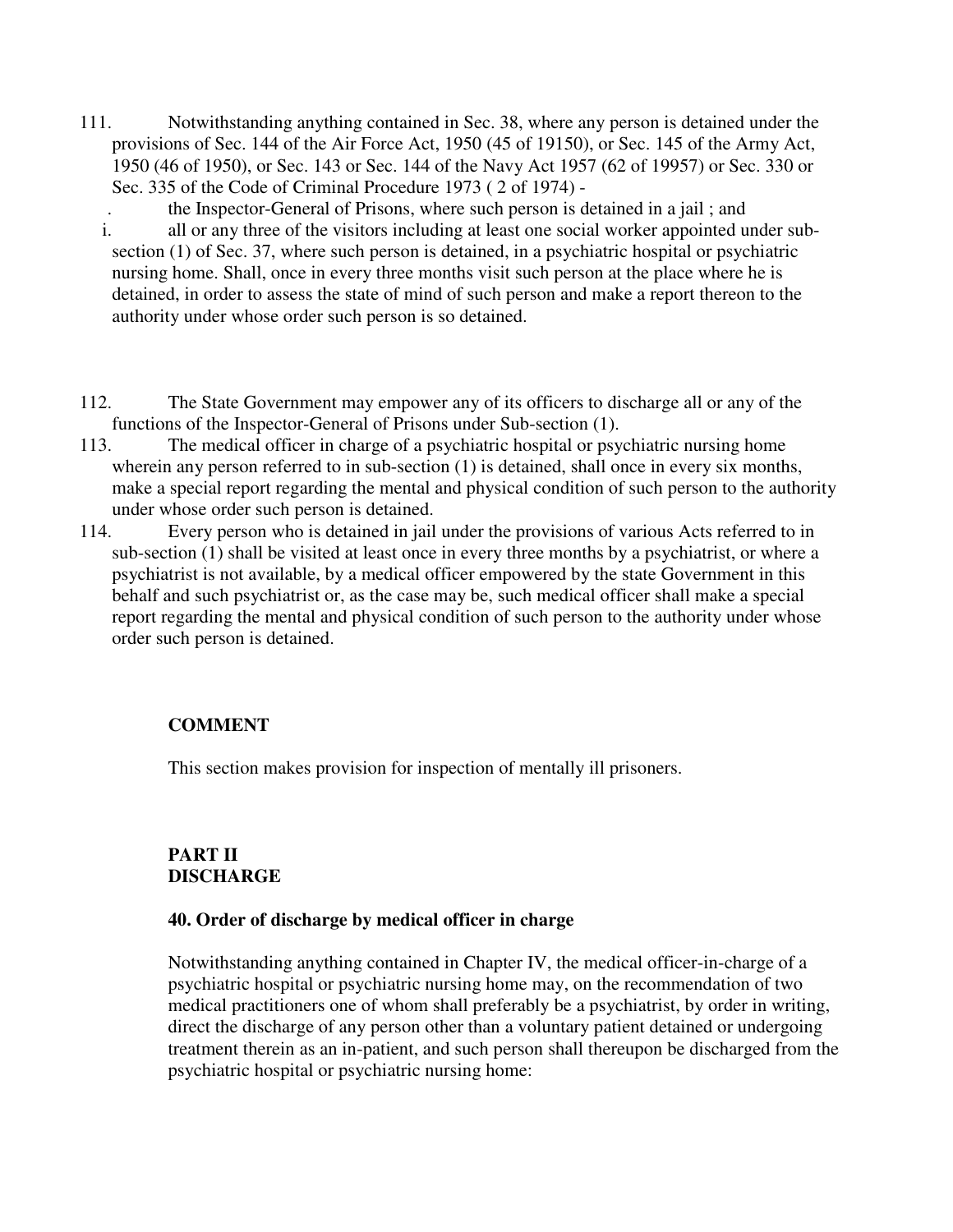Provided that no order under this sub-section shall be made in respect of a mentally ill prisoner otherwise than as provided in Sec.30 of the Prisoner Act, 1900 (3 of 1900),or in any other relevant law.

(2)Where any order of discharge is made under sub-section (1)in respect of a person who had been detained or is undergoing treatment as in-patient in pursuance of an order off any authority, a copy of such hospital/nursing home.

# **41. Discharge of mentally ill persons on application**

Any person detained in a psychiatric hospital or psychiatric nursing home under an order and in pursuance of an application made under this Act, shall be discharged on an application made in that behalf to the medical officer in charge by the person on whose application the order was made;

Provided that no person shall be discharged under this section if the medical officer in charge certifies in writing that the person is dangerous and unfit to be at large.

# **COMMENT**

This section lays down that mentally ill persons be discharged on application, from a psychiatric hospital/nursing home and that no person be discharged unless the medical officer certifies for the same.

# **42. Order of discharge on the undertaking of relatives or friends, etc. for due care of mentally ill persons**

- 115. Where any relative of friend of a mentally ill person detained in a psychiatric hospital or psychiatric nursing home under Sec. 22, Sec. 24 or Sec. 25 desires that such person shall be delivered over to his care and custody, he may make an application to the medical officer-incharge who shall forward it together with his remarks thereon to the authority under whose orders the mentally ill person is detained.
- 116. Where an application is received under sub-section (1), the authority shall, on such relative or friend furnishing a bond, with or without sureties, for such amounts as such authority may specify in this behalf, undertaking to take proper care of such mentally ill person, and ensuring that the mentally ill person shall be prevented from causing injury to himself or to others, make an order of discharge and thereupon the mentally ill person shall be discharged.

# **COMMENT**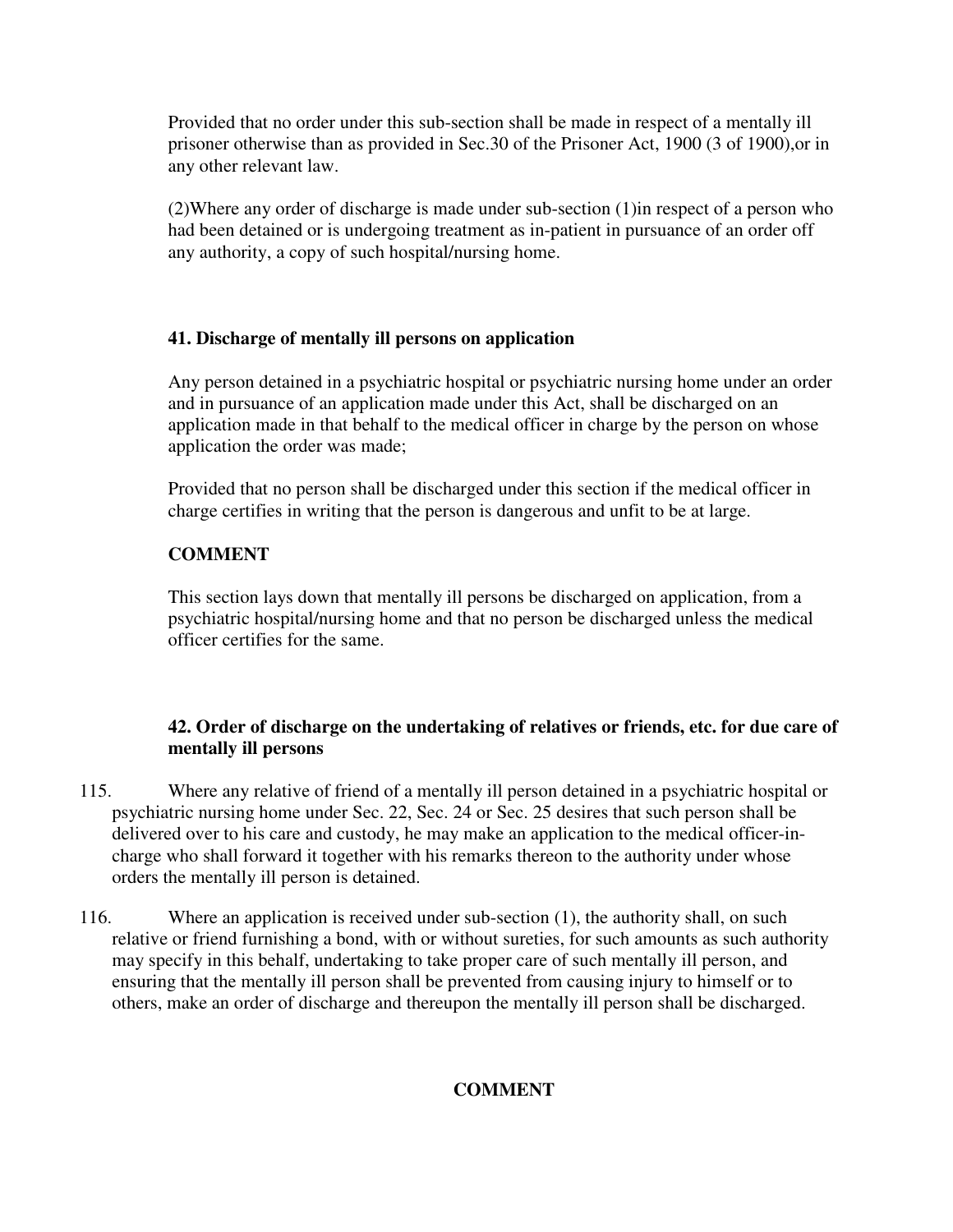The section makes provision for discharge of mentally ill person from the psychiatric hospital or psychiatric nursing home on the undertaking of relatives or friends for due care of such mentally ill person.

## **43. Discharge of person on his request**

- 117. Any person (not being a mentally ill prisoner) detained in pursuance of an order made under this Act who feels that he has recovered from his mental illness, may make an application to the Magistrate, where necessary under the provisions of this Act, for his discharge from the psychiatric hospital or psychiatric nursing home.
- 118. An application made under sub-section (1) shall be supported by a certificate either from the medical officer incharge of the psychiatric hospital or psychiatric nursing home where the applicant is undergoing treatment or from a psychiatrist;
- 119. The Magistrate may, after making such inquiry as he may deem fit, pass an order discharging the person or dismissing the application.

## **COMMENT**

This section makes provision for the discharge of mentally ill person from psychiatric hospital or psychiatric nursing home, on his request. This section does not apply to a mentally ill prisoner.

## **44. Discharge of person subsequently found on inquisition to be of sound mind**

If any person detained in a psychiatric hospital or psychiatric nursing home in pursuance of a reception order made under this Act is subsequently found, on an inquisition held in accordance with the provisions of Chapter VI, to be of sound mind or capable of taking care of himself and managing his affairs, the medical officer-in-charge shall forthwith, on the production of a copy of such finding duly certified by the District Court, discharge such person from such hospital or nursing home.

# **COMMENT**

This section deals with the matter relating to discharge of person, detained in a psychiatric hospital or psychiatric nursing home, subsequently found to be of sound mind.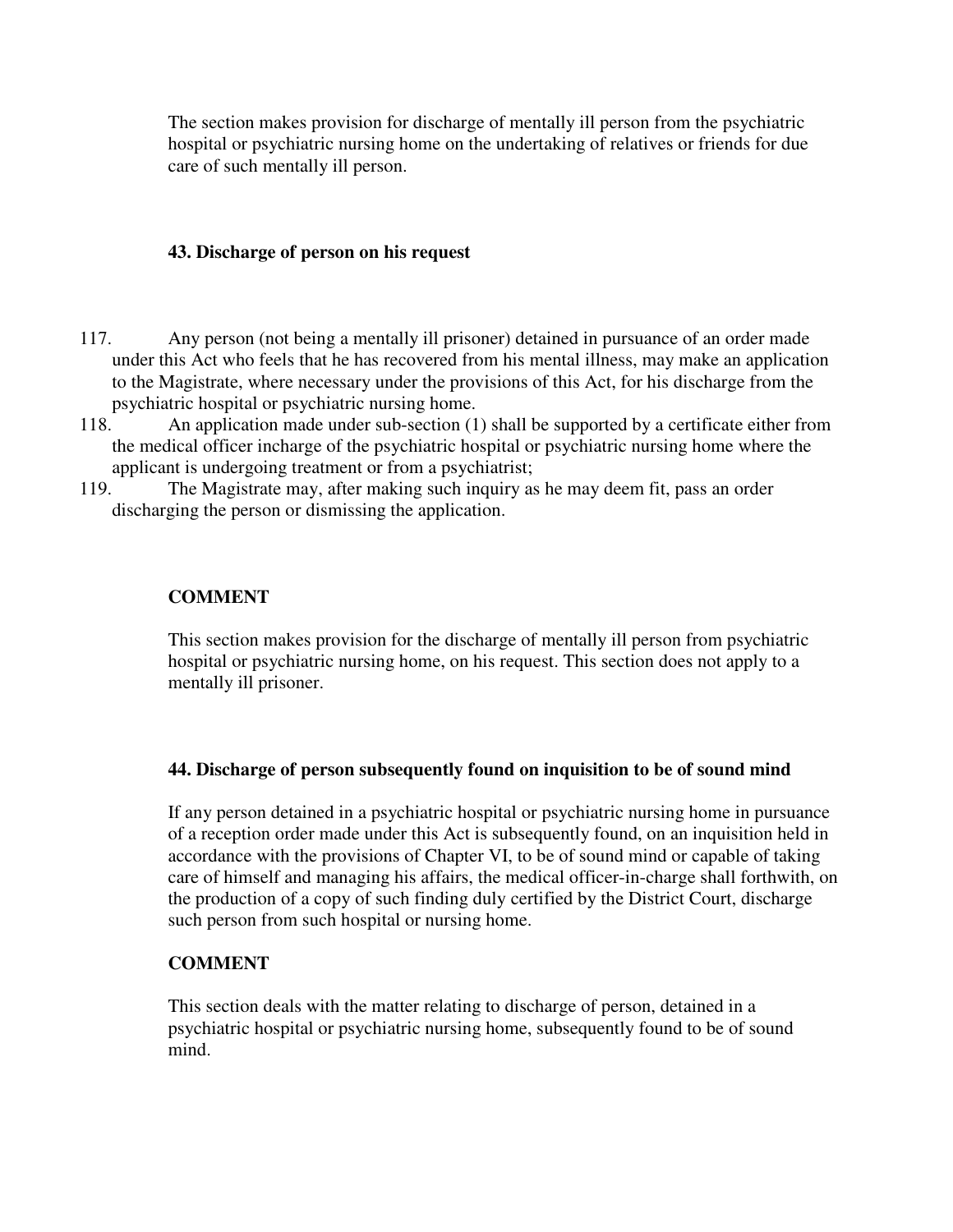# **PART III LEAVE OF ABSENCE**

# **45. Leave of absence**

120. An application for leave of absence on behalf of any mentally ill person (not being a mentally ill prisoner) undergoing treatment as an in-patient in any psychiatric hospital or psychiatric nursing home may be made to the medical officer-inc-charge, -

 . in the case of a person who was admitted on the application of the husband or wife, by the husband or wife of such mentally ill person, or where by reason of mental or physical illness, absence from India or otherwise, the husband or wife is not in a position to make such application, by any other relative of the mentally ill person duly authorised by the husband or wife, or

a. in the case of any other person, by the person on whose application the mentally ill person was admitted.

> Provided that no application under this sub-section shall be made by a person who has not attained the age of majority.

- 121. Every application under sub-section (1) shall be accompanied by a bond, with or without sureties for such amount as the medical officer-in-charge may specify, undertaking -
	- . to take proper care of the mentally ill person,
	- i. to prevent the mentally ill person from causing injury to himself or to others, and
	- ii. to bring back the mentally ill person to the psychiatric hospital, or , as the case may be, psychiatric nursing home, on the expiry of the period of leave.
- 122. On receipt of an application under sub -section (1), the medical officers-in-charge may grant leave of absence to the mentally ill persons for such period as the medical officers-incharge may deem necessary and subject to such condition as may, in the interests of the protection of others, be specified in the order :

Provided that the total number of days for which leave of absence may be granted to a patient under this sub-section shall not exceed sixty days.

123. Where the mentally ill persons is not brought back to the psychiatric hospital or psychiatric nursing home on the expiry of the leave granted to him under this section the medical officer-in-charge shall forthwith report that fact to the Magistrate within the local limits of whose jurisdiction such hospital or nursing home is situate and the Magistrate may, after making such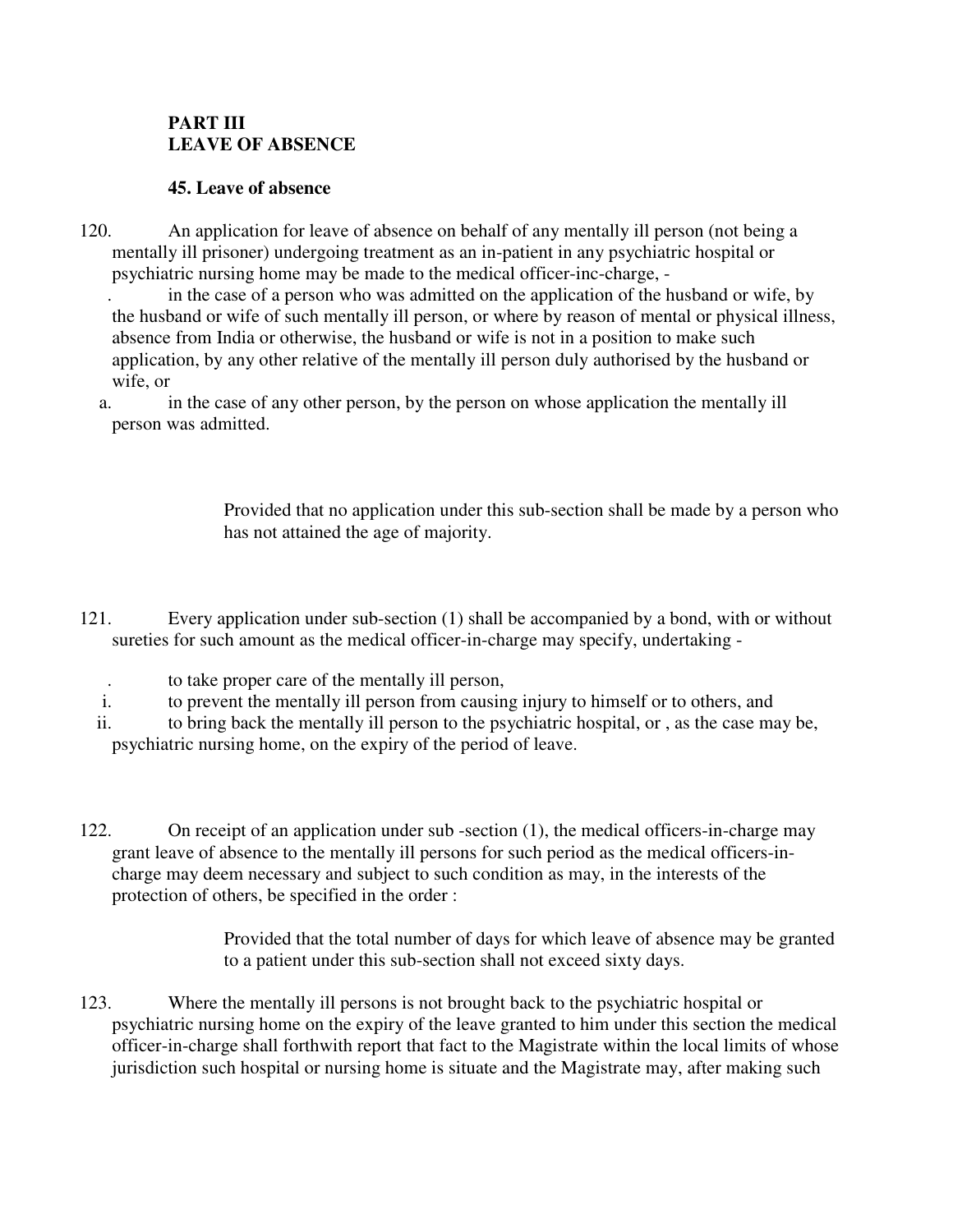inquiry as he may deem fit, make an order directing him to be brought back to the psychiatric hospital or psychiatric nursing home, as the case may be.

124. Nothing contained in this section shall apply to a voluntary patient referred to in Sec. 15 or Sec. 16 and the provisions of Sec.18 shall apply to him.

## **46. Grant of leave of absence by Magistrate**

- 125. Where the medical officer-in-charge refuses to grant leave of absence to a mentally ill person under Sec. 45, the applicant may apply to the Magistrate within the local limits of whose jurisdiction the psychiatric hospital or psychiatric nursing home wherein the mentally ill person is detained is situate, for the grant of leave of absence to the mentally ill person and the Magistrate may if he is satisfied that it is necessary so to do, and on the applicant entering into a bond in accordance with the provisions of sub-section (2), by order grant leave of absence to the mentally ill person for such period and subject to such conditions as may be specified in the order.
- 126. Every bond referred to in sub-section (1) shall be with or without sureties and for such amount as the Magistrate may decide and shall contain the undertaking referred to in sub-section (2) of sect.45.
- 127. The Magistrate shall forward a copy of the order to the medical officer-in-charge and on receipt of such order the medical officer-in-charge shall entrust the mentally ill person to the person on whose application the leave of absence was granted under this section.

## **COMMENT**

Sections 45 and 46 deal with the matter relating to grant of leave of absence.Under Sec.. 45 the medical officer is empowered to grant leave of absence. In case he refuses to grant leave of absence to a mentally ill person, Magistrate is empowered under Sec. 46 to grant leave of absence.

# **PART IV REMOVAL**

**47. Removal of mentally ill person from one psychiatric hospital or psychiatric nursing home to any other psychiatric hospital or psychiatric nursing home**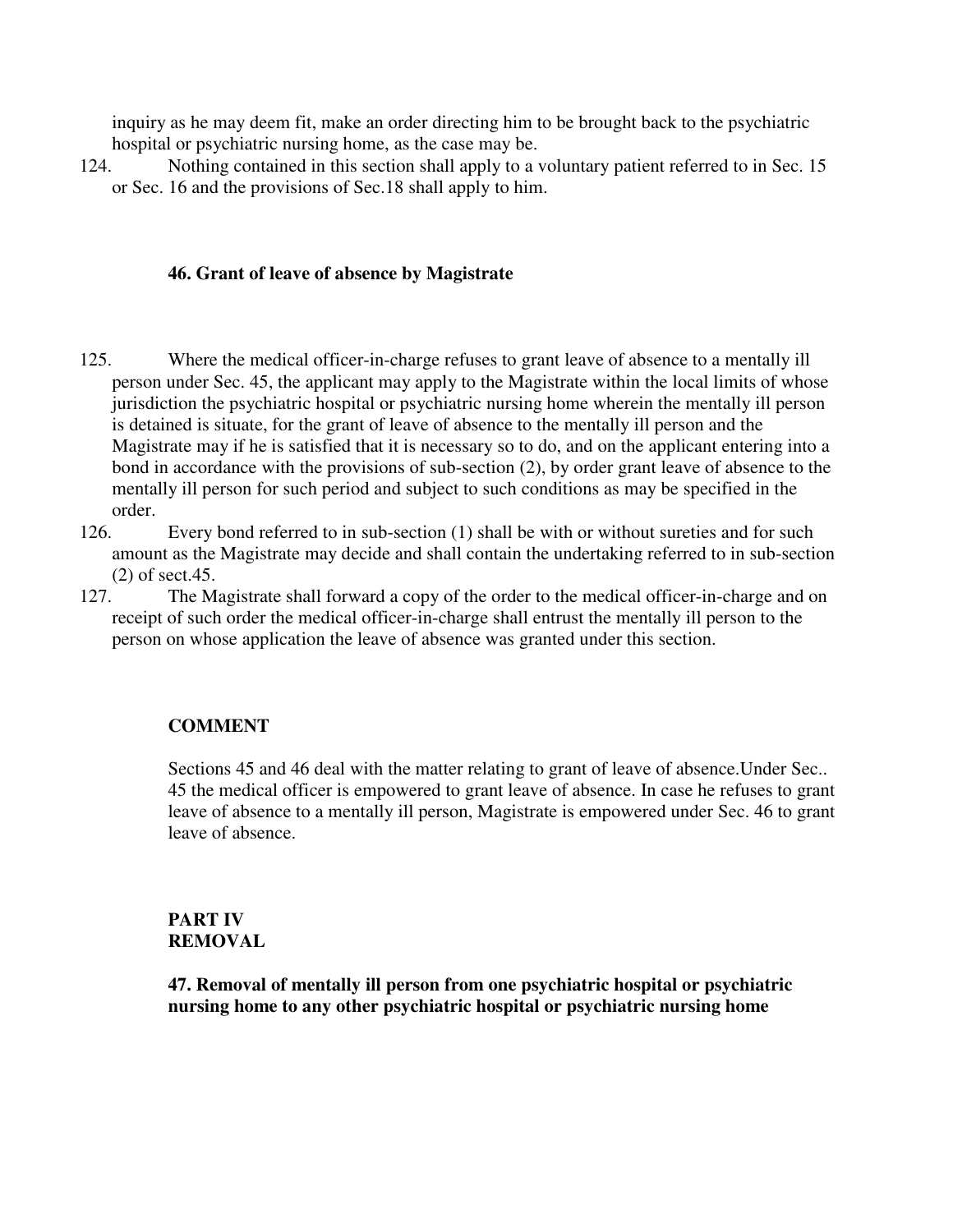128. Any mentally ill person other than a voluntary patient referred to in Sec. 15 or Sec. 16 may, subject to any general or special order of the State Government, be removed from any psychiatric hospital or psychiatric nursing home to any other psychiatric hospital or psychiatric nursing home within the State, or to any other psychiatric hospital or psychiatric nursing home in any other State with the consent of the Government of that other State:

> Provided that no mentally ill person admitted to a psychiatric hospital or psychiatric nursing home under an order made in pursuance of an application made under the Act shall be so removed unless intimation thereof has been given to the applicant.

129. The State Government may make such general or special order as it thinks fit directing the removal of any mentally ill prisoner from the place where he is for the time being detained, to any psychiatric hospital, psychiatric nursing home, jail or other place of safe custody in the State or to any psychiatric hospital, psychiatric nursing home, jail or other place of safe custody in any other State with the consent of the Government of that other State.

## **COMMENT**

This section permits removal of any mentally ill person from one psychiatric hospital or psychiatric nursing home to another within the State or even to any other State with the consent of the Government of that other State.

The provisions of this section however does not apply to a voluntary patient.

## **48. Admission, detention and retaking in certain cases**

Every person brought into a psychiatric hospital or psychiatric nursing home under any order made under this Act, may be detained or, as the case may be, admitted as an inpatient therein until he is removed or is discharged under any law, and in case of his escape from such hospital or nursing home he may, by virtue of such order, be retaken by any police officer or by the medical officer-in-charge or any officer or servant of such hospital or nursing home, or by any other person authorised in that behalf by the medical officer-in-charge and conveyed to, and received and detained or, as the case may be , kept as an in-patient in such hospital or nursing home;

Provided that in the case of a mentally ill person (not being a mentally ill prisoner) the power to retake as aforesaid under this section shall not be exercisable after the expiry of a period of one month from the date of his escape.

# **COMMENT**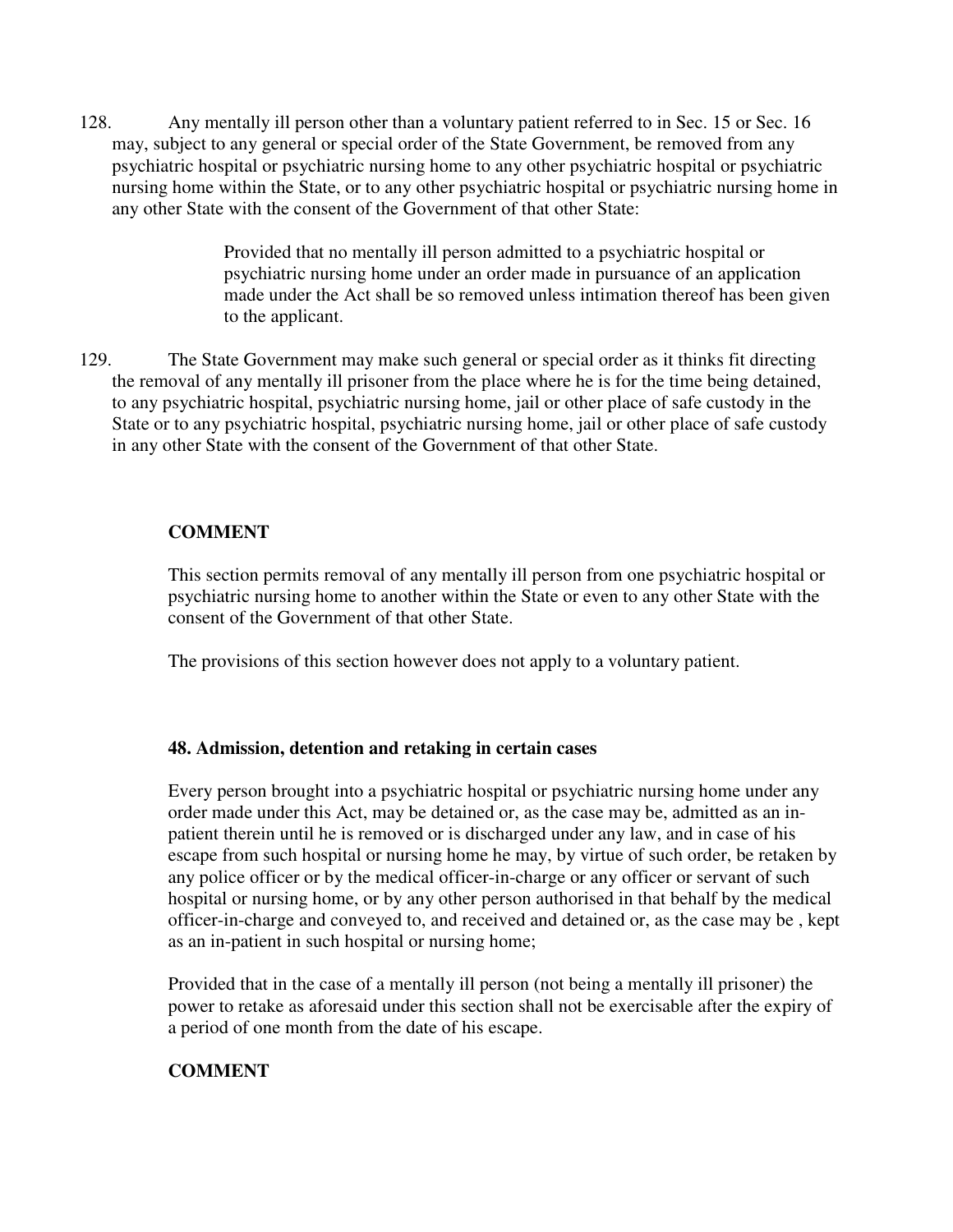This section deals with the matter relating to admission, detention or retaking of certain mentally ill persons. This section does not apply to a mentally ill prisoner.

# **49. Appeal from orders of Magistrate**

Any person aggrieved by any order of a Magistrate, passed under any of the foregoing provisions may, within sixty days from the date of the order, appeal against that order to the District Court within the local limits of whose jurisdiction the Magistrate exercised the powers, and decision of the District Court on such appeal shall be final.

# **COMMENT**

This section empowers any person aggrieved by any order of a Magistrate to appeal against it to the District Court.

## **Chapter VI - Judicial Inquisition Regarding Alleged Mentally Ill Person Possessing Property, Custody Of His Person And Management Of His Property**

# **50. Application for judicial inquisition**

130. Where an alleged mentally ill person is possessed of property, an application for holding an inquisition into the mental condition of such person may be made either -

- . by any of his relatives, or
- a. by a public curator appointed under the Indian Succession Act, 1925 (39 of 1925) or
- b. by the Advocate-General of the State in which the alleged mentally ill person resides, or
- c. where the property of the alleged mentally ill person comprises land or interest in land, or where the property or part thereof is of such a nature as can lawfully be entrusted for management to a Court of Wards established under any law for the time being in force in the State, by the Collector of the District in which such land is situate, to the District Court within the local limits of whose jurisdiction the alleged mentally ill person resides.
- 131. On receipt of an application under sub-section (1), the District Court shall, by personal service or by such other mode of service as it may deem fit, serve a notice on the alleged mentally ill person to attend at such place and at such time as may be specified in the notice or shall, in like manner, serve a notice on the person having the custody of the alleged mentally person to produce such person at the said place and at the said time, for being examined by the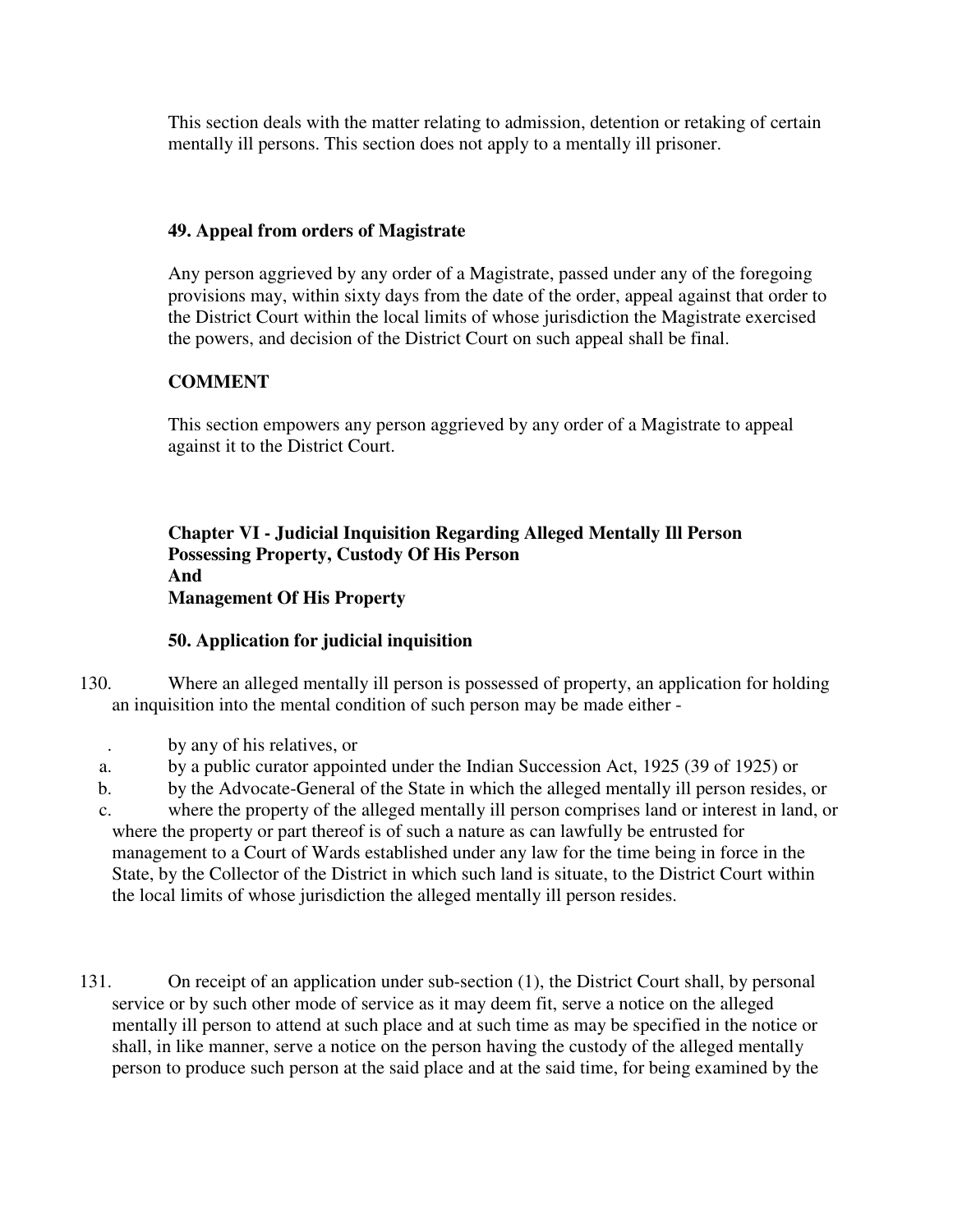District Court or by any other person from whom the District Court may call for a report concerning the mentally ill person:

> Provided that, if the alleged mentally ill person is a woman, who according to the custom prevailing in the area where she resides or according to the religion to which she belongs, ought not to be compelled to appear in public, the District Court may cause her to be examined by issuing a commission as provided in the Code of Civil Procedure, 1908 ( 5 of 1908).

- 132. A copy of the notice under sub-section (2) shall also be served upon the applicant and upon any relative of the alleged mentally ill person or other person who, in the opinion of the District Court, shall have notice of judicial inquisition to be held by it.
- 133. For the purpose of holding the inquisition applied for, the District Court may appoint two or more persons to act as assessors.

#### **COMMENTS**

JURISDICTION - The Lunacy (Supreme Courts) Act, 1958, gives power to those Courts to direct an inquiry as to "any person subject to the jurisdiction of the Court". The preamble of the Lunacy (Districts Courts) Act of the same year states that it is expedient to make better provisions for the case of the states of lunatics "not subject to the jurisdiction of the Supreme Courts of adJudicature". In 1981 the Allahabad high court decided that, under its own letters patent, it had no original jurisdiction in respect of the persons and estates of lunatics who were natives of India. In the course of that case, the Court ascertained from the Registrar of the original side of the Calcutta High Court that at that date its powers in the matters of lunacy as the successor and inheritor of the powers of the old Supreme Court were, as regards natives of India, only exercised within the limits of the town of Calcutta itself, and that in other respects the procedure directed by the Lunacy (District Court) Act, 1958,was followed in Lower Bengal. The Court expressed the view that this practice was correct. The Lunacy Act, 19121 repealed both the Acts of 1958, but made no alteration in the law with regard to the matter now under consideration.

For a person to come under that chapter he must be not subject to the jurisdiction of a High Court, and must be resident within the jurisdiction of a District Court. The question of jurisdiction was considered in Anila Bala Chowdhurani V. Dhirendra Nath Saha2 where it was held that the jurisdiction of the Pabna District Court was ousted because the alleged lunatic (an Indian) resided both at Pabna and at Calcutta, but it is clear from that case that, but for his residence at Calcutta, the Pabna District Court would have had jurisdiction and the original side of the Calcutta High Court would not. In in re Taruchandra Ghosh,3 the Court held that, under Cl. 17 of the Charter, the Court had power to appoint a guardian of an Indian infant resident outside the original jurisdiction.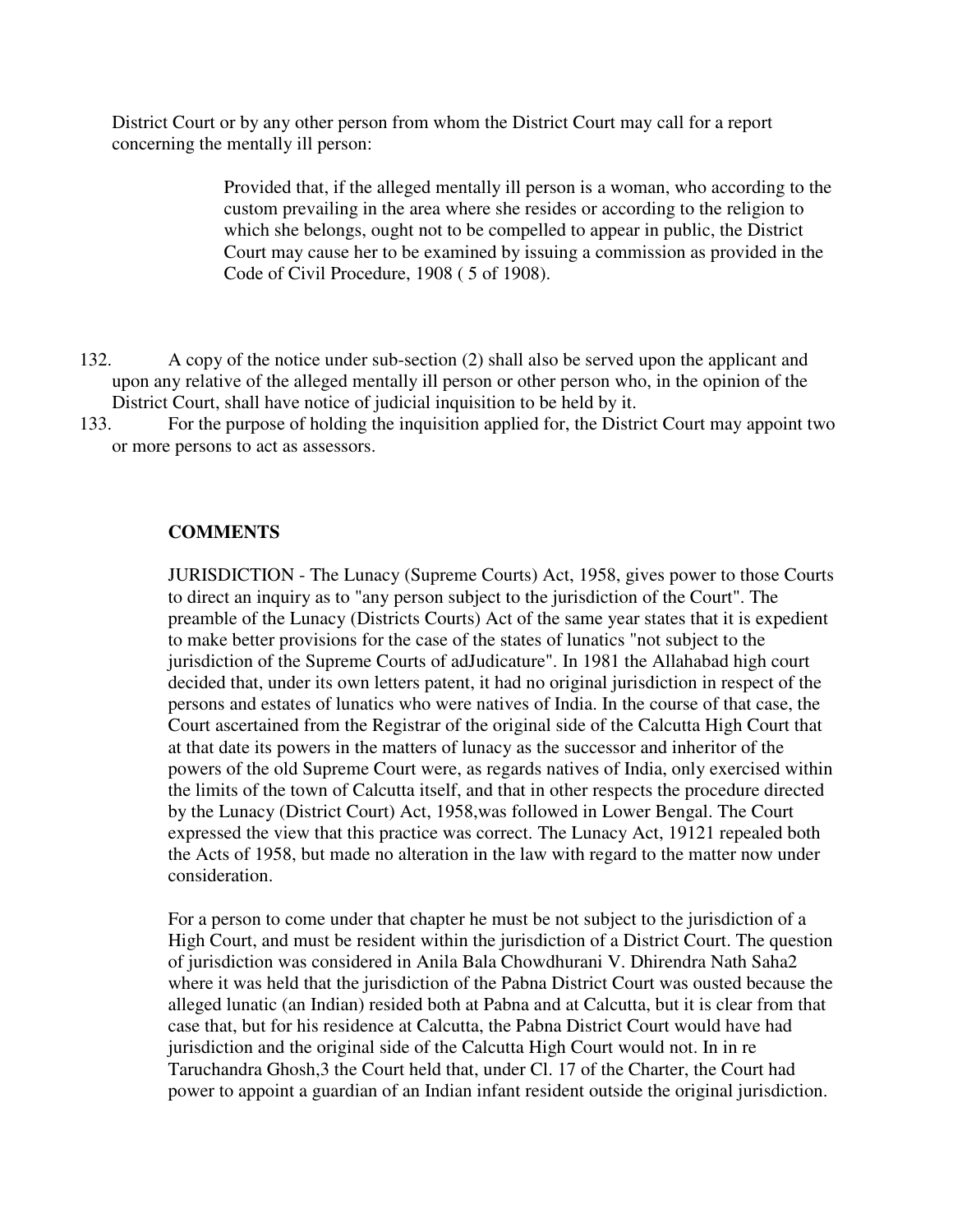The order was made ex parte on the father's application, it being stated there was no opposition.The attention of the Court was not drawn to 13 Geo. 3, c. 63, nor to the cases referred to above. Moreover, the language of Cl.25 of the Charter of 1774 as regards infants, differs from its language as regards lunatics. The original side of the Calcutta High Court has no jurisdiction to direct an inquisition or appoint a guardian of person or property in the case of an Indian not resident in Calcutta4.

WHAT HAS TO BE FOUND UNDER THE ACT - What has to be found under the Act is that the person is of unsound mind and that the unsoundness of mind is such as to make him incapable of managing his affairs. A person who is incapable of managing his affairs is not necessarily of unsound mind and a person of unsound mind may not be incapable of managing his affairs. The Court must hold that both unsoundness of mind and incapacity to manage his affairs are present and that the latter is due to the former5.

DUTY OF THE COURT - It has, at the very outset to be realized that an order declaring a person to be of unsound mind and incapable on that account of managing his affairs is an order of a very serious character. It has the effect of disqualifying him from using his own property in the manner he desires and placing a drastic check on his rights and privileges which as a normal individual, he would be entitled to enjoy. In Teka Devi V. Gopal Das6, it was observed that: b.

"It is, therefore, the duty of the Court before proceeding further, the determine judicially whether the person alleged to be incapable of managing himself or his affairs, is really a lunatic in this sense. Secondly, it must be remembered that this finding has got very farreaching consequences and must be given after very great care and deliberation. It may have the immediate effect of putting a human being Being under restraint. It might deprive him for a time, or forever of the possession and management of his property. It will be prima facie evidence of his lunacy, and may be read in proof of it in other proceedings. The Legislature has, therefore, laid down an elaborate procedure for conducting an enquiry into this matter, and this procedure must be strictly followed. The Court cannot and ought not to deal lightheartedely with this important question, and it should not consider itself relieved of its responsibility by the mere circumstance that some or all the relatives of the person concerned have declared that he is lunatic".

The above is undoubtedly an accurate statement of the policy underlying the precaution enjoined by the Legislature in the various provisions of the Act as a preliminary condition to the final exercise of jurisdiction by the Court in declaring a person as a lunatic1.

The smallest attention to the words of the Indian Lunacy Act2 whether they be the words of Sec. 62 or the words of Sec. 38 shows this that the Legislature appreciates that to have an inquisition into the state of health, the state of mind, the state of property and general capacity of a person is a thing which affects that person so prejudicially that it ought not to be taken except it be first ordered upon a careful consideration of evidence3. It was said in a case reported in Muhammad Yaqub V. Nazir Ahmad4: "It is true that nothing is contained in the Act itself to direct or guide a Judge as to how he shall consider applications for an inquisition and probably no rules exist for dealing with the matter; but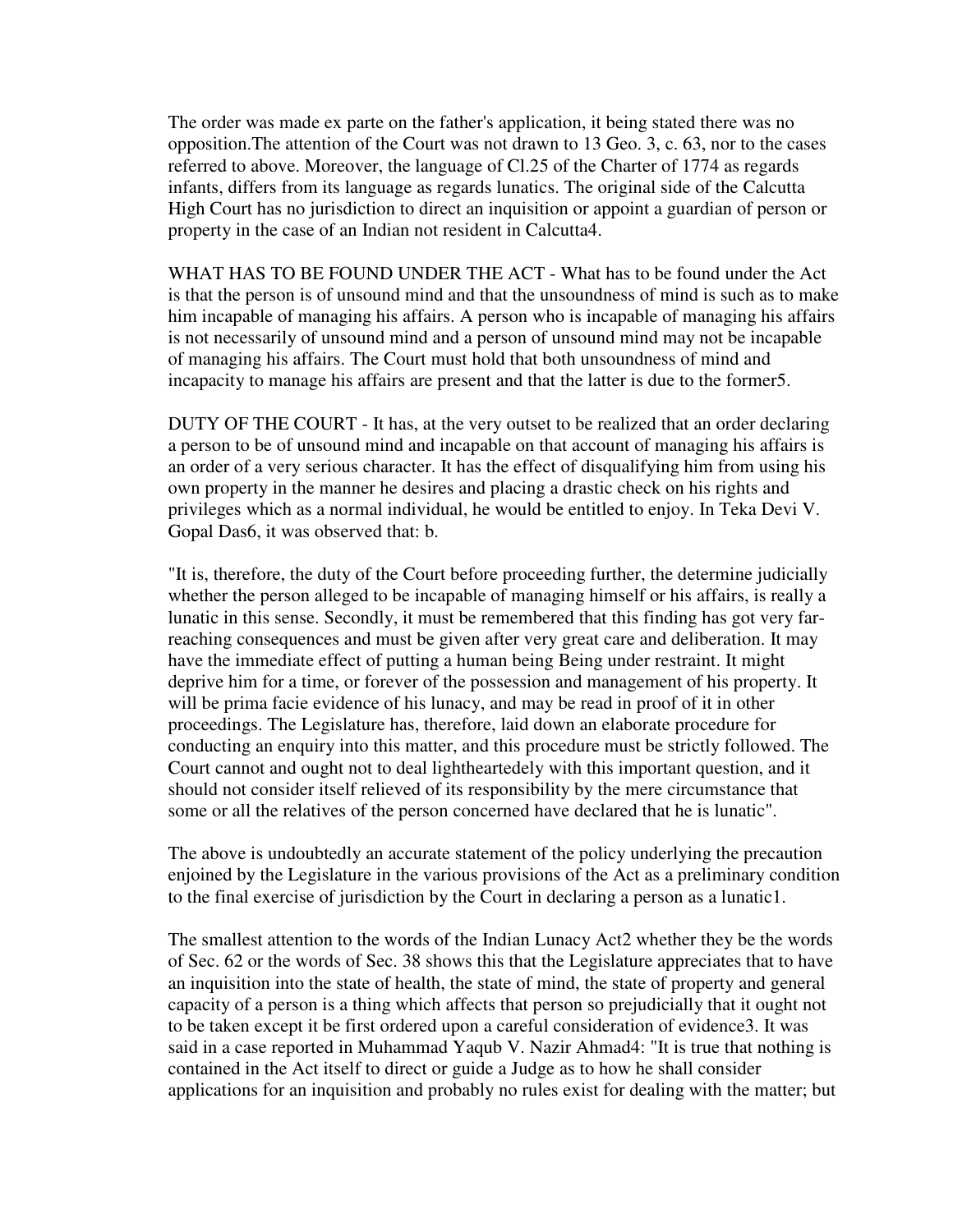ordinary commonsense would appear to dictate to a tribunal before whom such an application comes that care should be exercised in a painful matter of this kind, namely, an enquiry into a man's or woman's state of mind; specially in the case of people in conformable circumstances who merely wish to lead a quiet life care should be exercised that they are not suddenly flung without sufficient reason into an elaborate inquisition which after all is nothing more or less than a trial involving sometimes the history of a person's life back for many years, medical evidence, and all sorts of family witnesses".

INQUISITION - The Lunacy Act does not contain any procedure or permit any procedure by which a man today can be declared to be a lunatic ten years ago in the past5.

JURISDICTION OF THE LUNACY COURT - The jurisdiction of the Lunacy Court depends on normal residence of the alleged lunatic and not on his temporary residence except in the cases of the High Courts of Calcutta, Madras and Bombay where different rules are applicable under the Charters and Letter Patent. The principles of residence are clearly laid down by a Bench of three learned Judges consisting of Sir Ashutosh Mookerjee, Acting Chief Justice, and Fletcher and Richardson, JJ. In Anila Bala Choudhurani V. Dhirendra Natha Saha1. That decision is an authority on the proposition that Sec. 38 of the Lunacy Act does not define the test to be applied to determine whether a person is or is not subject to the jurisdiction of the High Court for the purpose of judicial inquisition as to lunacy. But the proceedings are directed primarily against the person and only secondarily against his property. Such authority over the person may, unless otherwise directed by statute, be ordinarily exercised in the case of residents within the local limits of the jurisdiction of the Court. No doubt it may also be exercised over non-residents, if there is statutory provision to that effect.

The third proposition laid down by this decision is that before a District Court can institute inquisition of a person possessed of property and alleged to be a lunatic it must be established not merely that such person is residing within the jurisdiction of that Court but also that he is not subject to the jurisdiction of any of the High Courts mentioned in Sec. 37 of the Lunacy Act. Therefore, in a case where an alleged lunatic is subject to the jurisdiction of a High Court under Sec. 37, the District Court has no jurisdiction under Sec. 62, even though the person may reside within the local limits of the jurisdiction of the District Court. In other words, the jurisdiction of the High Court and District Court are not concurrent, but the jurisdiction of the High Court excludes that of the District Court; although if the alleged lunatic resides in two districts, the jurisdiction of the two Courts are concurrent and not mutually exclusive2.

PROOF OF INSANITY- The question of insanity requires a most careful examination and it is difficult to think that bare assertion by witnesses unsupported by any details of the cause, the course and the treatment of the malady ought to be accepted as satisfactory proof3.

NOTICE - DIRECTING AN INQUISITION - The notice contemplated by Sec. 40 is a notice to be drawn up after there has been an order directing an inquisition. It is notice of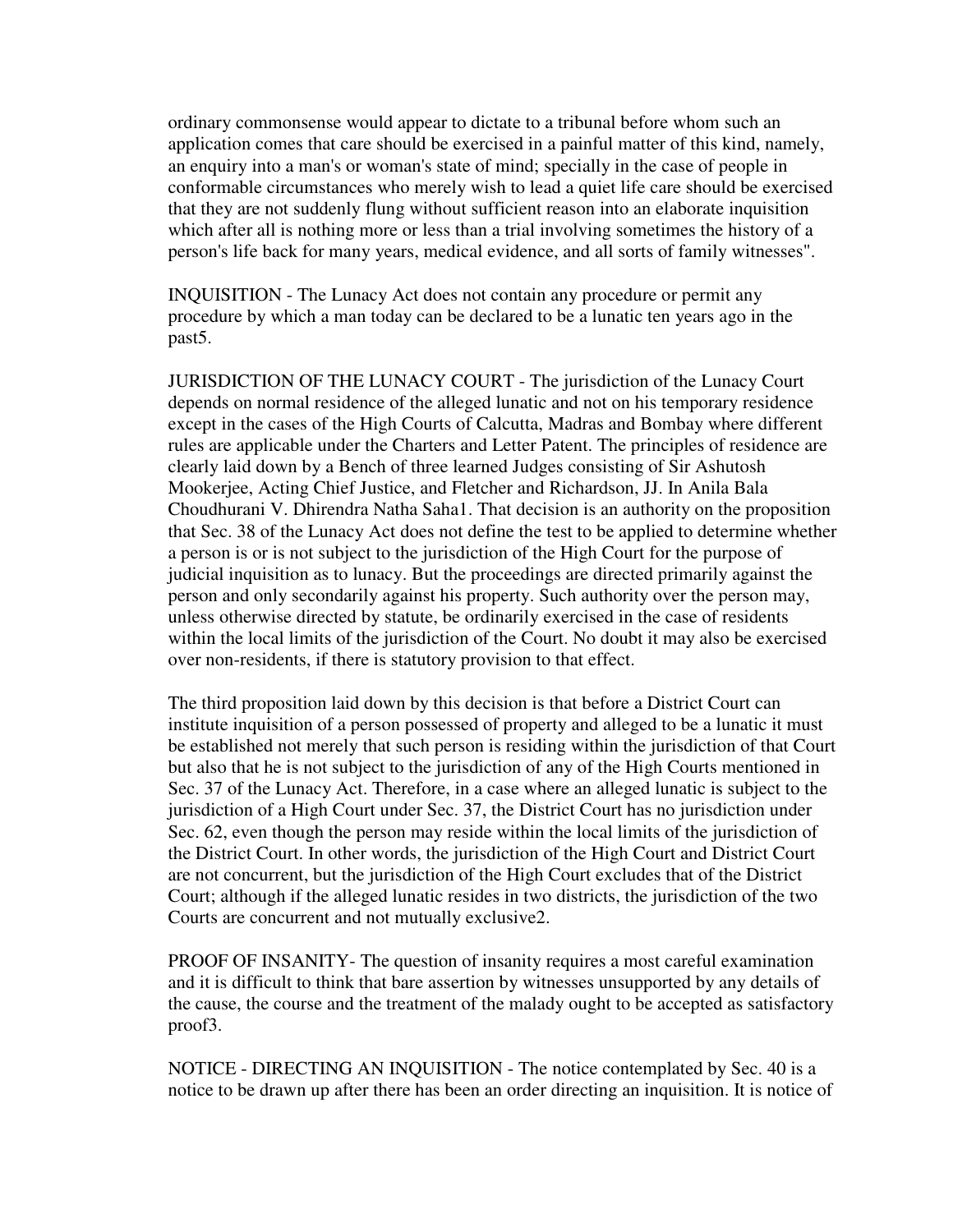such order and of the time and place at which the inquisition is to be held. It is notice of the petition. The notice prescribed is a notice that the Court has determined to hold an inquisition. So far as the alleged lunatic concerned, it is a most important notice. It is a notice which tells him that he is in such a serious position that Court has determined to enquire into his state of mind and that his liberty and his right to manage his own affairs is now in peril by virtue of a considered judgement of a District Judge. There is nothing in the Lunacy Act about general notices. There is a definite provision in the Lunacy Act for notice to he lunatics and to such relatives or other persons as the District Judge may think it desirable to give notice to. Under the Guardians and Wards Act the provision for notice to the minor is a provision about general notice, that is to say, the notice has to be affixed in the Court-house and a copy has to be affixed to the permanent place of residence of the minor4.

## **51. Issues on which finding should be given by District Court after inquisition**

On completion of the inquisition, the District Court shall record its findings on -

cxxxiv. Whether the alleged mentally ill person is in fact mentally ill or not, and cxxxv. Where such person is mentally ill, whether he is incapable of taking care of himself and

managing his property, or incapable of managing his property only.

## **COMMENT**

This section empowers District Court to record its findings on certain issues.

## **52. Provision for appointing guardian of mentally ill person and for manager of property**

- 136. Where the District Court records a finding that the alleged mentally ill person is in fact mentally ill and is incapable of taking care of himself and of managing his property, it shall make an order for the appointment of a guarding under Sec. 53 to take care of his person and of a manager under Sec. 54 for the management of his property.
- 137. Where the District Court records a finding that the alleged mentally ill person is in fact mentally ill and is incapable of managing his property but capable of taking care of himself, it shall make an order under Sec.54 regarding the management of his property.
- 138. Where the District Court records a finding that the alleged mentally ill person is not mentally ill, it shall dismiss the application.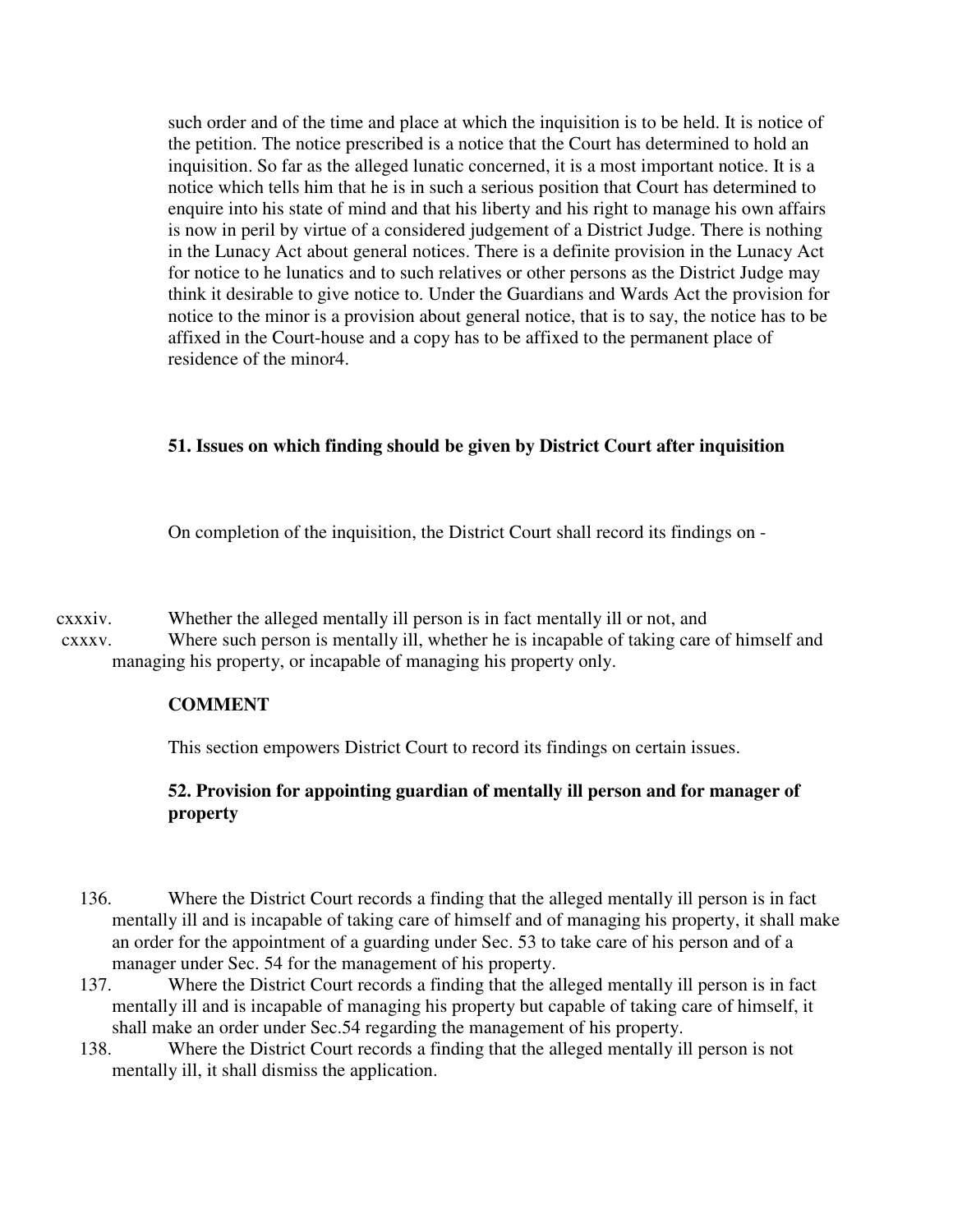139. Where the District Court deems fit, it may appoint under sub-section (1) the same person to be the guardian and manager.

## **COMMENT**

This section makes provision for appointment of guardian of mentally ill person and for manager or property.

## **53. Appointment of guardian of mentally ill person**

- 140. Where the mentally ill person is incapable of taking care of himself, the District Court or, where a direction has been issued under sub-section (2) of Sec.54, the Collector of the District, may appoint any suitable person to be his guardian.
- 141. In the discharge of his functions under sub-section (1), the Collector shall be subject to the supervision and control of the State Government or of any authority appointed by it in that behalf

## **COMMENT**

This section empowers the District Court or the Collector to appoint guardian of mentally ill person.

## **54. Appointment of manager for management of property of mentally ill person**

- 142. Where the property of the mentally ill person who is incapable of managing it is such as can be taken charge of by a Court of Wards under any law for the time being in force, the District Court shall authorise the Court of Wards to take charge of such property, and thereupon notwithstanding anything contained in such law, the Court of Wards shall assume the management of such property in accordance with that law.
- 143. Where the property of the mentally ill person consists in whole or in part of land or of any interest in land which cannot be taken charge of by the Court of Wards, the District Court may, after obtaining the consent of the Collector of the District in which the land is situate, direct the Collector to take charge of the person and such part of the property or interest therein of the mentally ill person as cannot be taken charge of by the Court of Wards.
- 144. Where the management of the property of the mentally ill person cannot be entrusted to the Court of Wards or to the Collector under sub-section (1) or sub-Section (2), as the case may be, the District Court shall appoint any suitable person to be the manager of such property.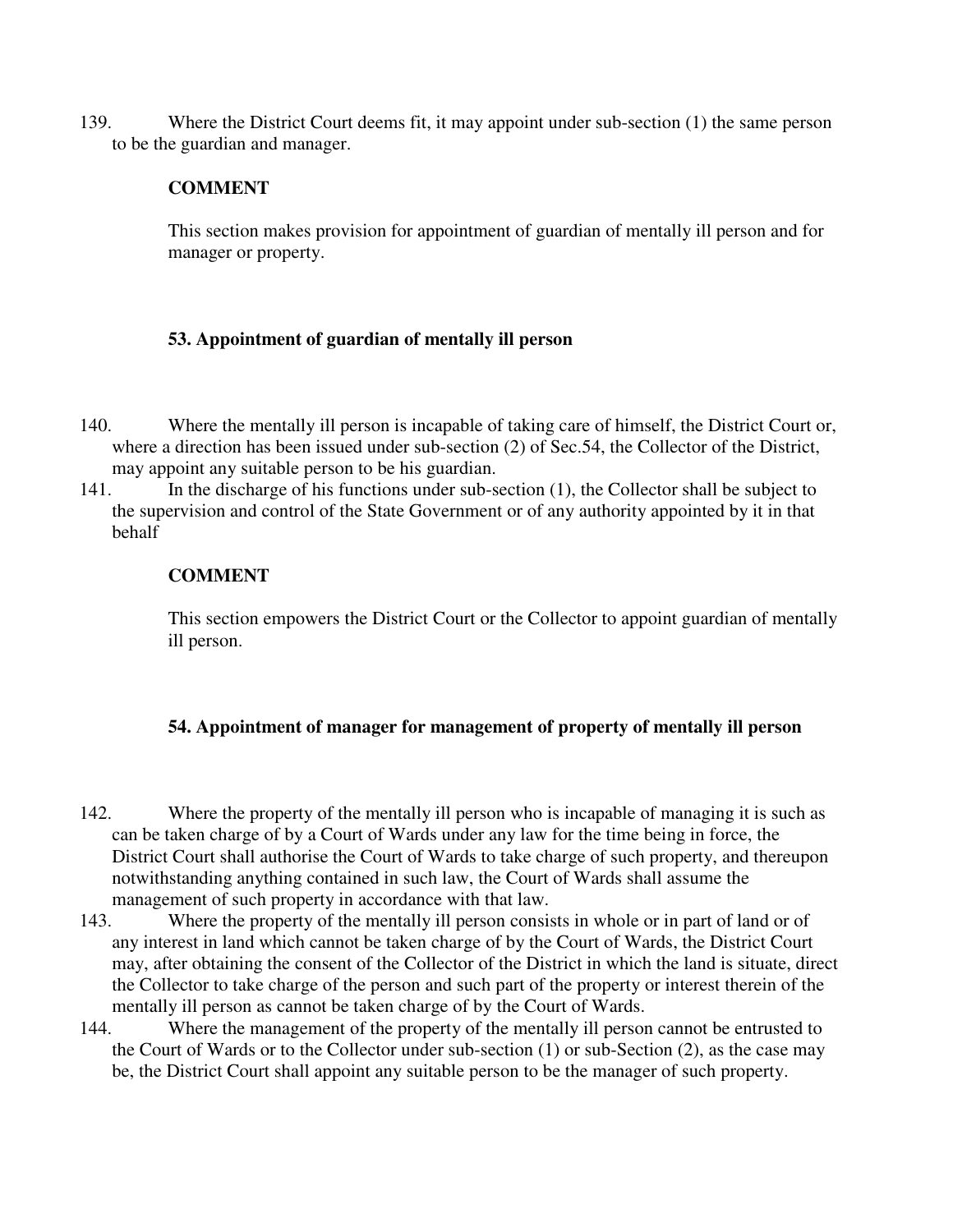## **COMMENT**

APPOINTMENT OF MANAGER - There is no prohibition in the Gwalior law and the Indian Lunacy Act (since repealed by this Act), against appointment or re-appointment of persons already acting as managers of the estate of a person during his minority who later on became a lunatic/mentally ill person either before or after attainment of majority1.

Since the vendor did not obtain any order from the competent Court under the Lunacy Act (since repealed by this Act), to have him appointed as Manager of the joint family to alienate the property, the sale is per se illegal. The sale, therefore, appears to be to defeat the statutory right of the appellant2.

## **55. Appointment of manager by Collector**

Where the property of a mentally ill person has been entrusted to the Collector by the District Court under sub-section (2) of Sec. 54, he may, subject to the control of the State Government or of any authority appointed by it in that behalf, appoint any suitable person for the management of the property of the mentally ill person.

## **COMMENT**

This section empowers the Collector to appoint manager of the property of a mentally ill person.

#### **56. Manager of property to execute bond**

Every person who is appointed as the manager of the property of a mentally ill person by the District Court or by the Collector shall, if so required by the appointing authority, enter into a bond for such sum, in such form and with such sureties as that authority may specify, to account for all receipts from the property of the mentally ill person.

#### **COMMENT**

This section requires the manager of property to execute bond.

## **57. Appointment and remuneration of guardians and managers**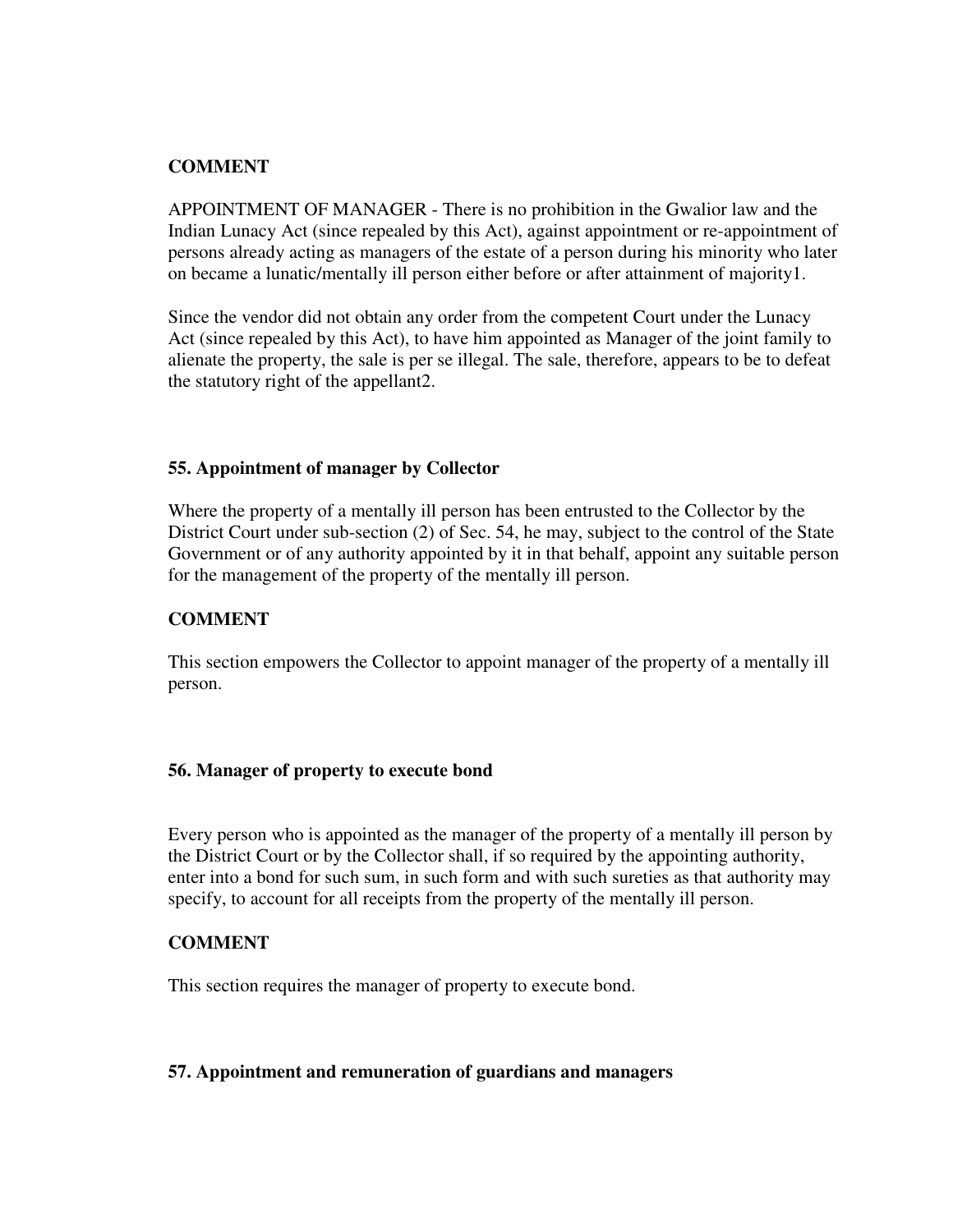- 145. No person, who is the legal heir of a mentally ill person shall be appointed under Sec. 53, 54 or 55 to be the guardian of such mentally ill person or, as the case may be, the manager of his property unless the District Court or, as the case may be, the Collector, for reasons to be recorded in writing, considers that such appointment is for the benefit of the mentally ill person.
- 146. The guardian of a mentally ill person or the manager of the property or both appointed under this Act shall be paid, from out of the property of the mentally ill person, such allowance as the appointing authority may determine.

## **COMMENT**

This section deals with appointment and remuneration of guardians and managers.

#### **58. Duties of guardian and manager**

- 147. Every person appointed as a guardian of a mentally ill person or manager of his property, or of both, under this Act shall have the care of the mentally ill person or his property or of both , and be responsible for the maintenance of the mentally ill person and of such members of his family as are dependent on him.
- 148. Where the person appointed as guardian of a mentally ill person is different from the person appointed as the manager of his property, the manager of his property shall pay to the guardian of the mentally ill person such allowance as may be fixed by the authority appointing the guardian for the maintenance of the mentally ill person and of such members of his family as are dependent on him.

#### **COMMENT**

"FAMILY" - A married daughter living with her husband and separate from her father is not entitled to a separate maintenance being allowed to her against her father's estate, when that estate is taken charge of by the Court under the provisions of Lunatic Act (since repealed by this Act).

The word "family" includes persons living with the lunatic/mentally ill person as members of his family, that is to say, persons actually depending upon him for their maintenance1.

In the instant case, under the relevant Medical Rules, the father was a member of the family of his son and was wholly dependent on him and the 2nd respondent was thus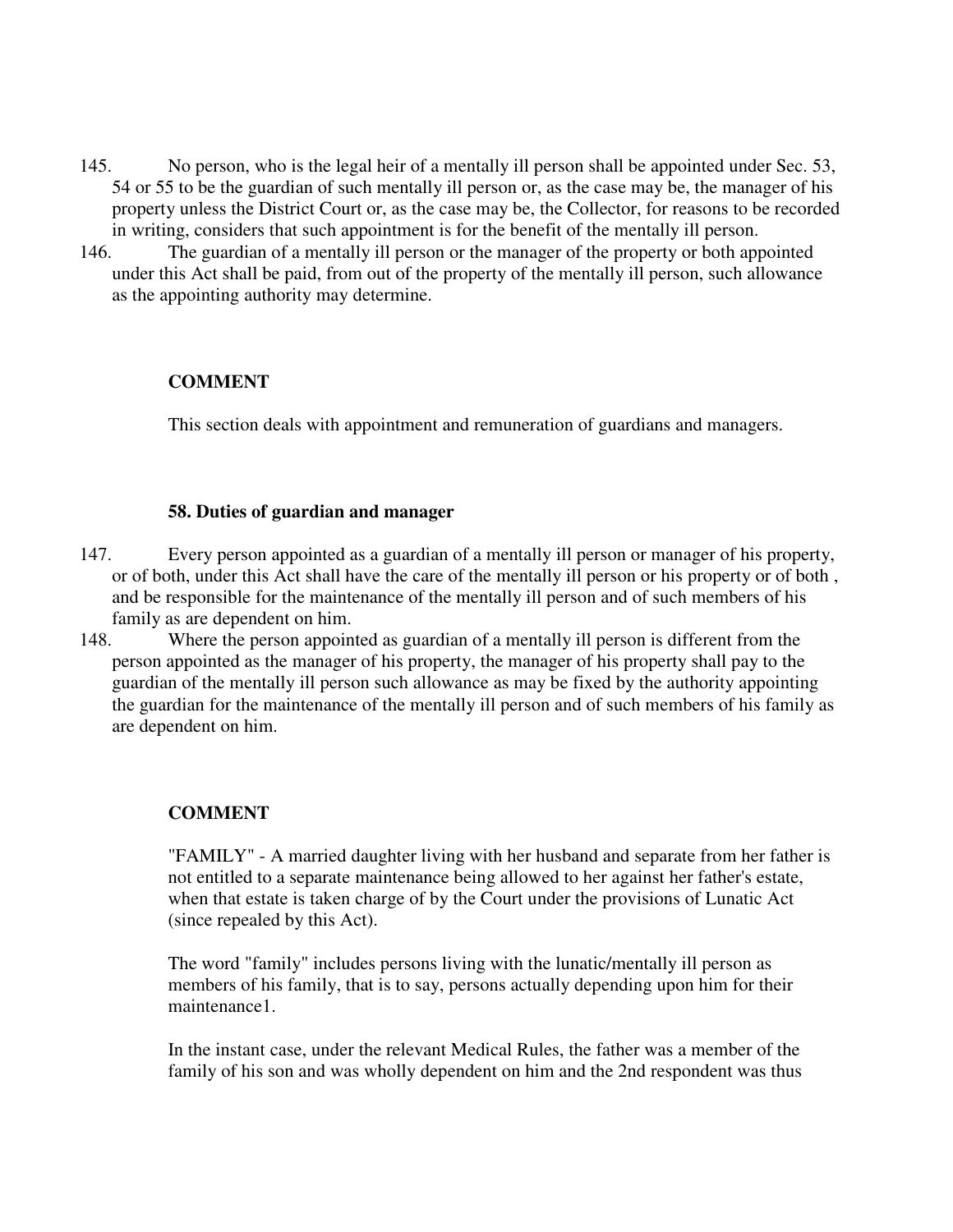fully entitled to reimbursement for the expenses incurred on the treatment of his father and other travelling expenses2.

## **59. Powers of manager**

149. Every manager under this Act shall, subject to the provisions of this Act, exercise the same powers in regard to the management of the property of the mentally ill person in respect of which he is appointed as manager, as the mentally ill person would have exercised as owner of the property had he not been mentally ill and shall realise all claims due to the estate of the mentally ill person and pay all debts and discharge all liabilities legally due from that estate:

> Provided that the manager shall not mortgage, create any charge on, or , transfer by sale, gift, exchange or otherwise, any immoveable property of the mentally ill person or lease out any such property for a period exceeding five years, unless he obtains the permission of the District Court in that behalf.

- 150. The District Court may, on an application made by the manager, grant him permission to mortgage,. Create a charge on, or, transfer by sale, gift, exchange or otherwise, any immoveable property of the mentally ill person or to lease out any such property for a period exceeding five years, subject to such conditions or restrictions as that Court may think fit to impose.
- 151. The District Court shall cause notice of every application for permission to be served on any relative or friend of the mentally ill person and after considering objections, if any, received from the relative or friend and after making such inquiries as it may deem necessary, grant or refuse permission having regard to the interests of the mentally ill person.

# **COMMENT**

A manager is empowered to exercise the same powers in regard to the management of the property of the mentally ill person as the mentally ill person would have exercised as owner of the property had he not been ill.

The manager shall, however, not mortgage, create any charge on, or, transfer by sale, gift etc. any immoveable property without the prior permission of the District Court.

## **60. Manager to furnish inventory and annual accounts**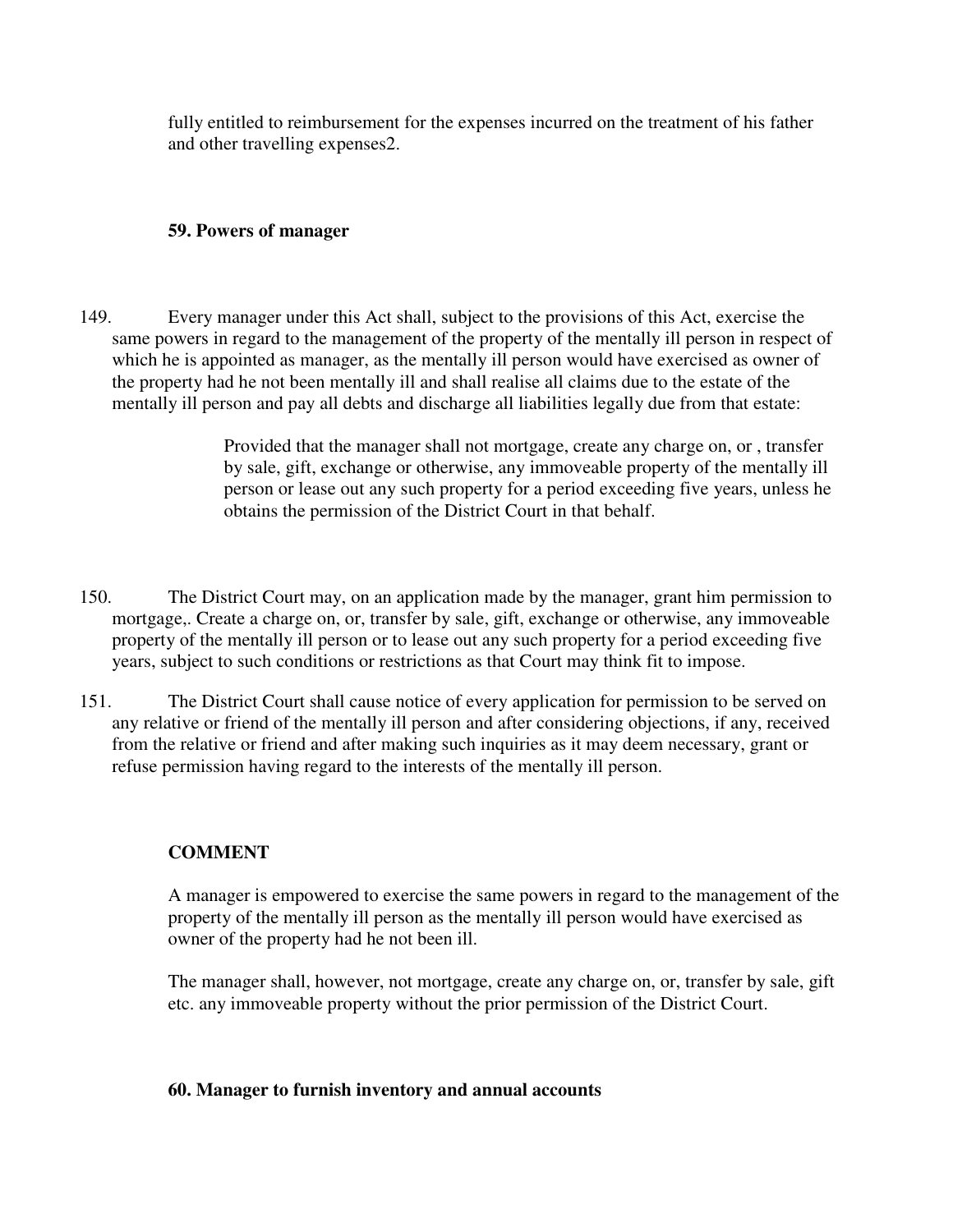- 152. Every manager appointed under this Act shall, within a period of six months from the date of his appointment, deliver to the authority, which appointed him, an inventory of the immoveable property belonging to the mentally ill person and of all assets and other moveable property received on behalf of the mentally ill person, together with a statement of all claims due to and all debts and liabilities due by, such mentally ill person.
- 153. Every such manager shall also furnish to the said appointing authority within a period of three months of the close of every financial year, an account of the property and assets in his charge, the sums received and disbursed on account of the mentally ill person and the balance remaining with him.

## **COMMENT**

Under this section manager has to furnish inventory and annual accounts in respect of the property of the mentally ill person to the appointing authority.

#### **61. Manager's power to execute conveyances under orders of District Court**

Every manager appointed under this Act, may, in the name and on behalf of the mentally ill person -

- 154. execute all such conveyance and instruments of transfers by way of sale, mortgage or otherwise of property of the mentally ill person as may be permitted by the District Court; and
- 155. Subject to the orders of the District Court, exercise all powers vested in that behalf in the mentally ill person, in his individual capacity or in his capacity as a trustee or as a guardian.

## **COMMENT**

This section empowers the manager to execute conveyances in the name and on behalf of the mentally ill person, under the orders of the District Court.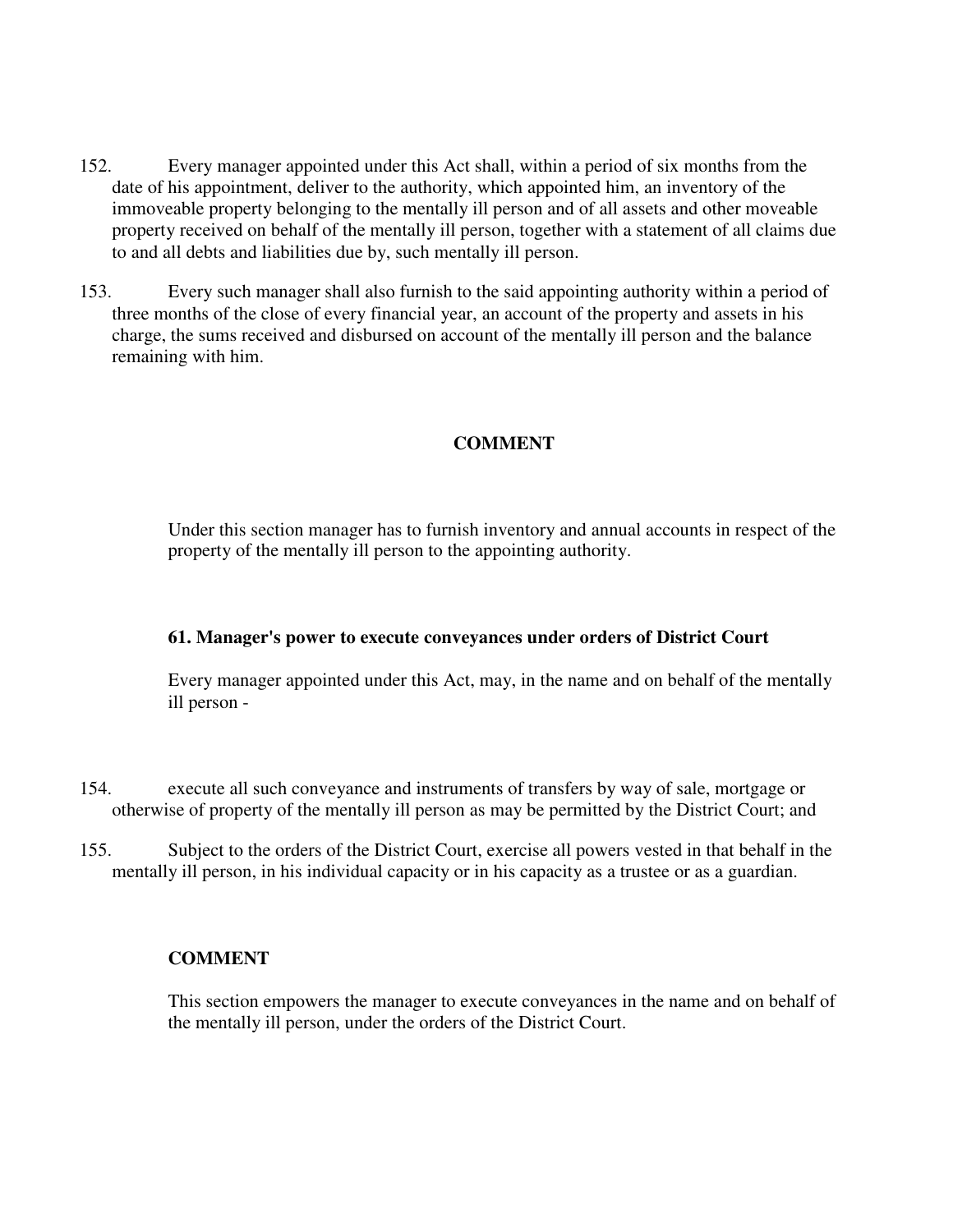## **62. Manager to perform contracts directed by District Court**

Where the mentally ill person had, before his mental illness, contracted to sell or otherwise dispose of his property or any portion thereof, and if such contract is, in the opinion of the District Court, of such a nature as ought to be performed, the District Court may direct the manager appointed under this Act to perform such contract and to do such other acts in fulfilment of the contract as the Court considers necessary and thereupon the manager shall be bound to act accordingly.

## **COMMENT**

This section empowers the manager to perform contracts on behalf of the mentally ill person as per directions of the District Court.

## **63. Disposal of business premises**

Where a mentally ill person had been engaged in business before he became mentally ill, the District Court may, if it appears to be for the benefit of the mentally ill person to dispose of his business premises, direct the manager appointed under this Act in relation to the property of such person to sell and dispose of such premises and to apply the sale proceeds thereof in such manner as the District Court may direct and thereupon the manager shall be bound to act accordingly.

## **COMMENT**

The District Court is empowered to direct disposal of business premises of a mentally ill person, who was engaged in business prior to becoming mentally ill, for the benefit of the said ill person.

## **64. Manager may dispose of leases**

Where a mentally ill person is entitled to a lease or under lease, and it appears to the manager appointed under this Act in relation to the property of such person that it would be for the benefit of the mentally ill person to dispose of such leas or under lease, such manager may, after obtaining the orders of the District Court, surrender, assign or otherwise dispose of such lease or under lease to such person for such consideration and upon such terms and conditions as the Court may direct.

# **COMMENT**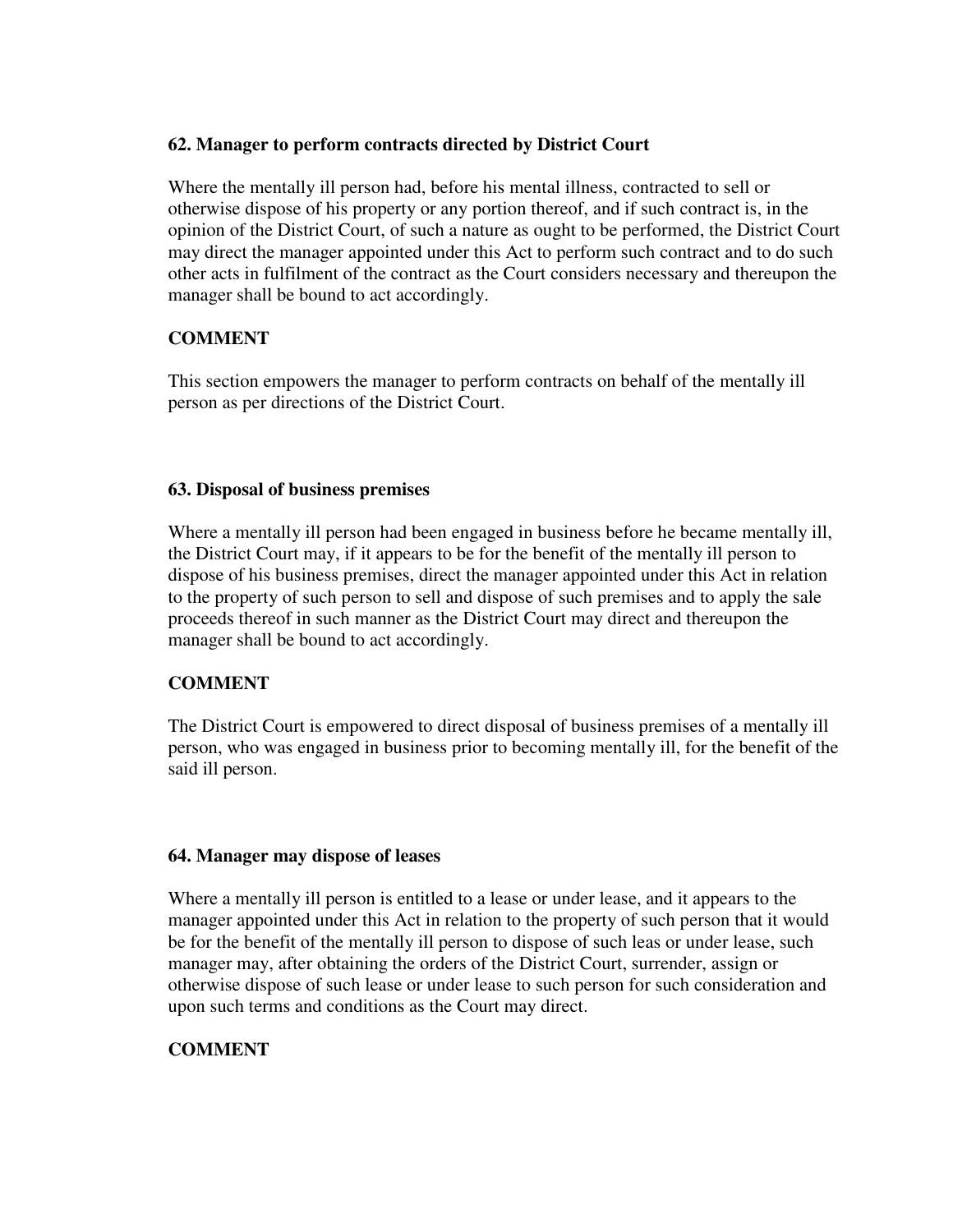This section empowers manager of a mentally ill person to dispose of lease for the benefit of the mentally ill person, after obtaining the orders of the District Court.

## **65. Power to make order concerning any matter connected with mentally ill person**

The District Court may, on an application made to mentally ill person or his property, make such order, subject to the provisions of this Chapter, in relation to that matter as in the circumstances it thinks fit.

## **COMMENT**

This section empowers the District Court to pass order concerning any matter connected with mentally ill person.

## **66. Proceeding if accuracy of inventory or accounts is impugned**

If any relative of the mentally ill person or the collector impugns, by a petition to the District Court, the accuracy of the inventory or statement referred to in sub-section (1), or, as the case may be, any annual account referred to in sub-section (2) of Sec.60, the Court may summon the manager and summarily inquire into the matter and make such order thereon as it thinks fit.

Provided that the District Court may, in its discretion, refer such petition to any Court subordinate to it, or to the Collector in any case where the manager was appointed by the Collector and the petition is not presented by the Collector.

# **COMMENT**

This section lays down the procedure for disposal of petition challenging accuracy of inventory or account.

## **67. Payment into public treasury and investment of proceeds of estate**

All sums received by a manager on account of any estate in excess of what may be required for the current expenses of the mentally ill person or for the management of his property, shall be paid into the public treasury on account of the estate, and shall be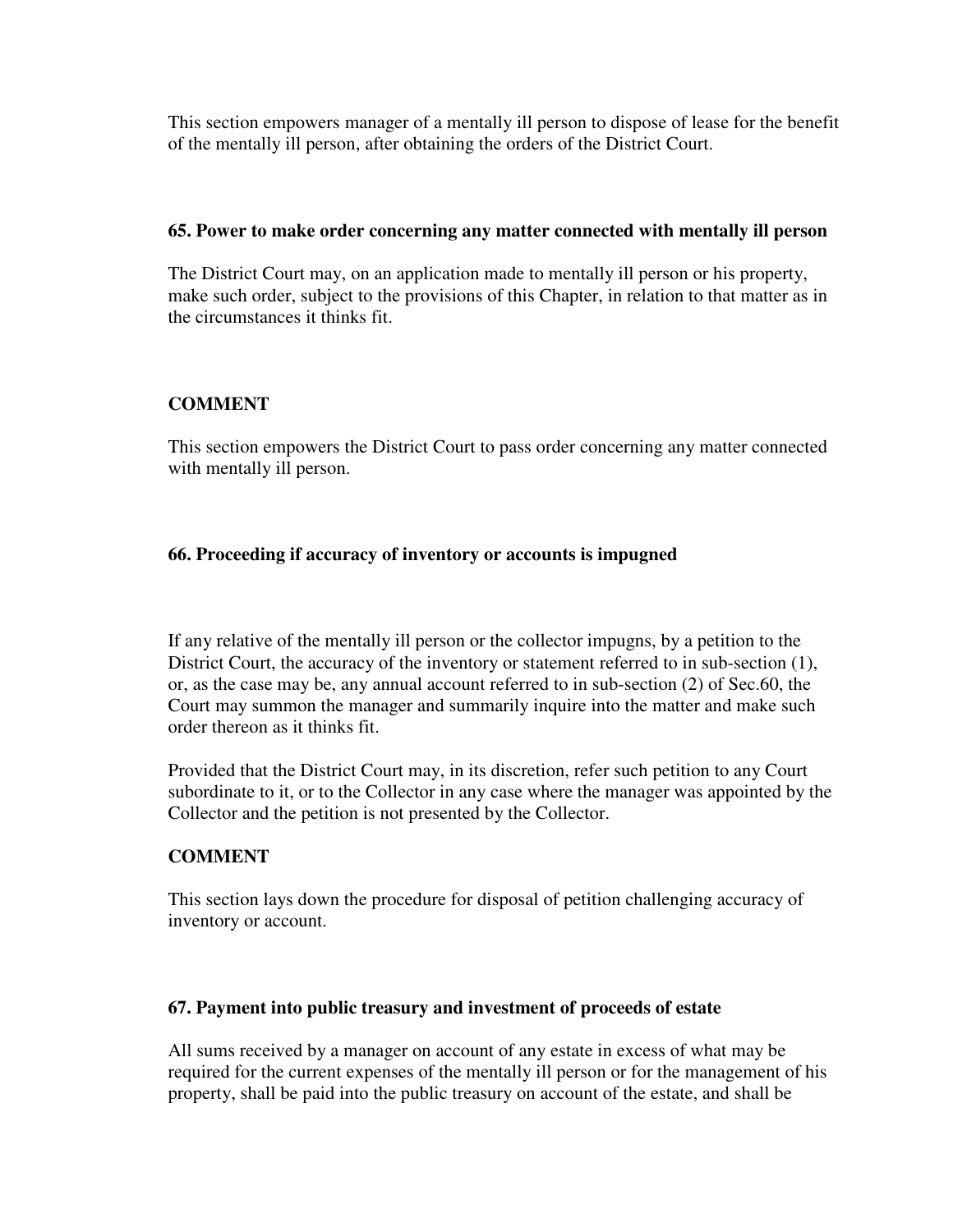invested from time to time in any of the securities specified in Sec.20 of the Indian Trusts Act, 1882 (2 of 1982), unless the authority which appointed him, for reasons to be recorded in writing, directs that, in the interests of the mentally ill person such sums be otherwise invested or applied.

# **COMMENT**

A manager of mentally ill person is required under this section, to make payment into public treasury on account of estate.

## **68. Relative may sue for account**

Any relative of a mentally ill person may, with the leave of the District Court, sue for an account from any manager appointed under this Act, or from any such person after his removal from office or trust, or from his legal representative in the case of his death, in respect of any property then or formerly under his management or of any sum of money or other property received by him on account of such property.

# **COMMENT**

This section empowers relative of a mentally ill person, with the leave to the District Court, to sue for account from any manager.

# **69. Removal of managers and guardians**

- 156. The manager of the property of a mentally ill person may, for sufficient cause and for reasons to be recorded in writing, be removed by the authority which appointed him and such authority may appoint a new manager in his place.
- 157. Any manager removed under sub-section (1) shall be bound to deliver the charge of all property of the mentally ill person to the new manager and to account for all moneys received or disbursed by him.
- 158. The District Court may, for sufficient cause, remove any guardian of a mentally ill person and appoint in his place a new guardian.

# **COMMENT**

This section makes provision for removal of managers and guardians of a mentally ill person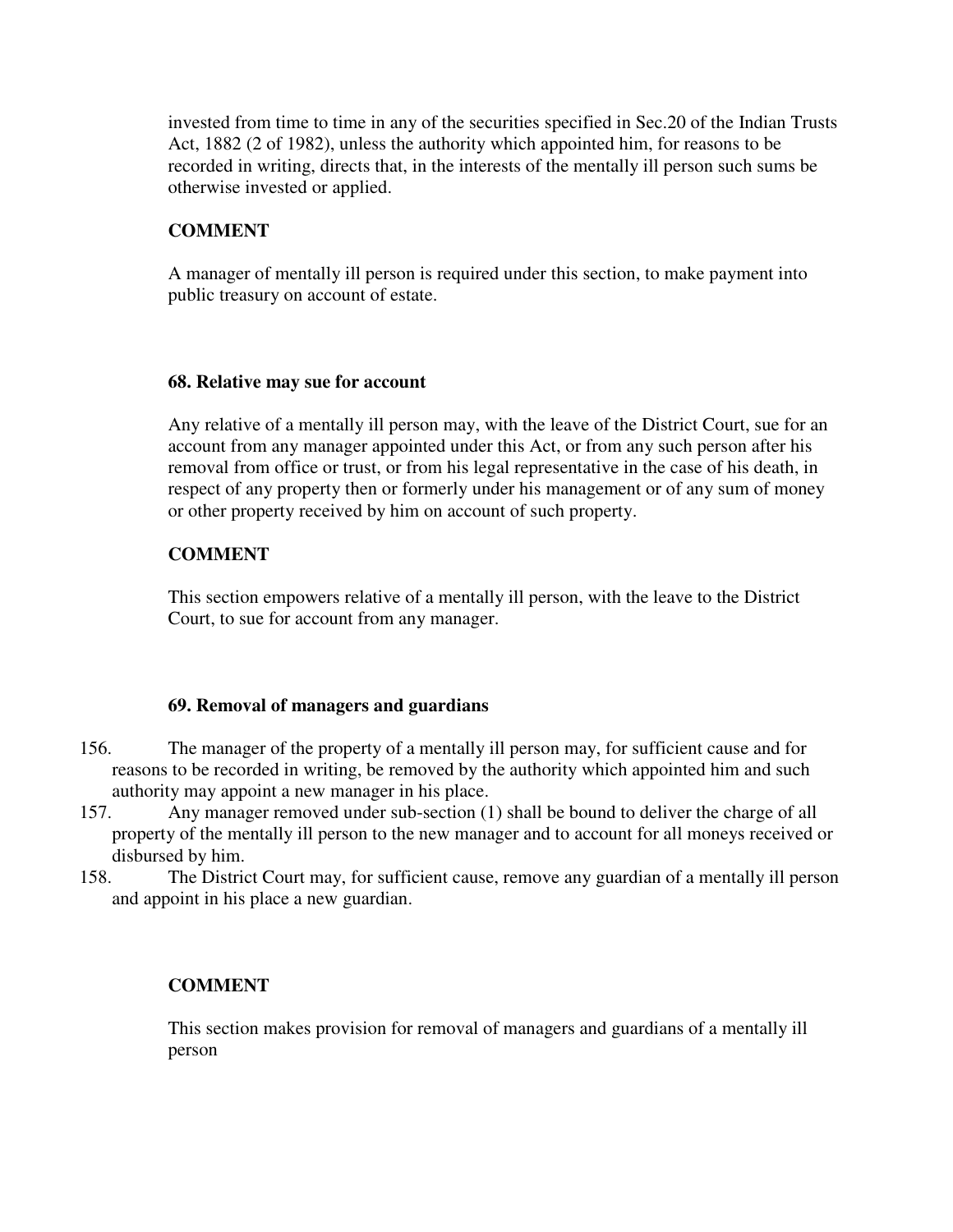## **70. Dissolution and disposal of property of partnership on a memner becoming mentally ill**

- 159. Where a person, being a member of a partnership firm, is found to be mentally ill, the District Court may, on the application of any other partner for the dissolution of partnership or on the application of any person who appears to that Court to be entitled to seek such dissolution, dissolve the partnership.
- 160. Upon the dissolution under sub-section (1), or otherwise, in due course of law, of a partnership firm to which that sub-section applies, the manager appointed under this Act may, in the name and on behalf of the mentally ill person, join with the other partners in disposing of the partnership property upon such terms, and shall do all such acts for carrying into effect the dissolution of the partnership, as the District Court may direct.

# **COMMENT**

This section makes provision for dissolution and disposal of property of partnership firm when a member becomes mentally ill.

# **71. Power to apply property for maintenance of mentally ill person without appointing manager in certain cases**

- 161. Notwithstanding anything contained in the foregoing provisions, the District Court may, instead of appointing a manager of the estate, order that in the case of cash, the cash and in the case of any other property the produce thereof, shall be realised and paid or delivered to such person as may be appointed by the District Court in this behalf, to be applied for the maintenance of the mentally ill person and of such members of his family as are dependent on him.
- 162. A receipt given by the person appointed under sub-section (1) shall be valid discharge to any person who pays money or delivers any property of the mentally ill person to the person so appointed.

# **COMMENT**

This section empowers the District Court to order for application/utilization of cash and the produce of other property for maintenance of mentally ill person without appointing a manager of the estate.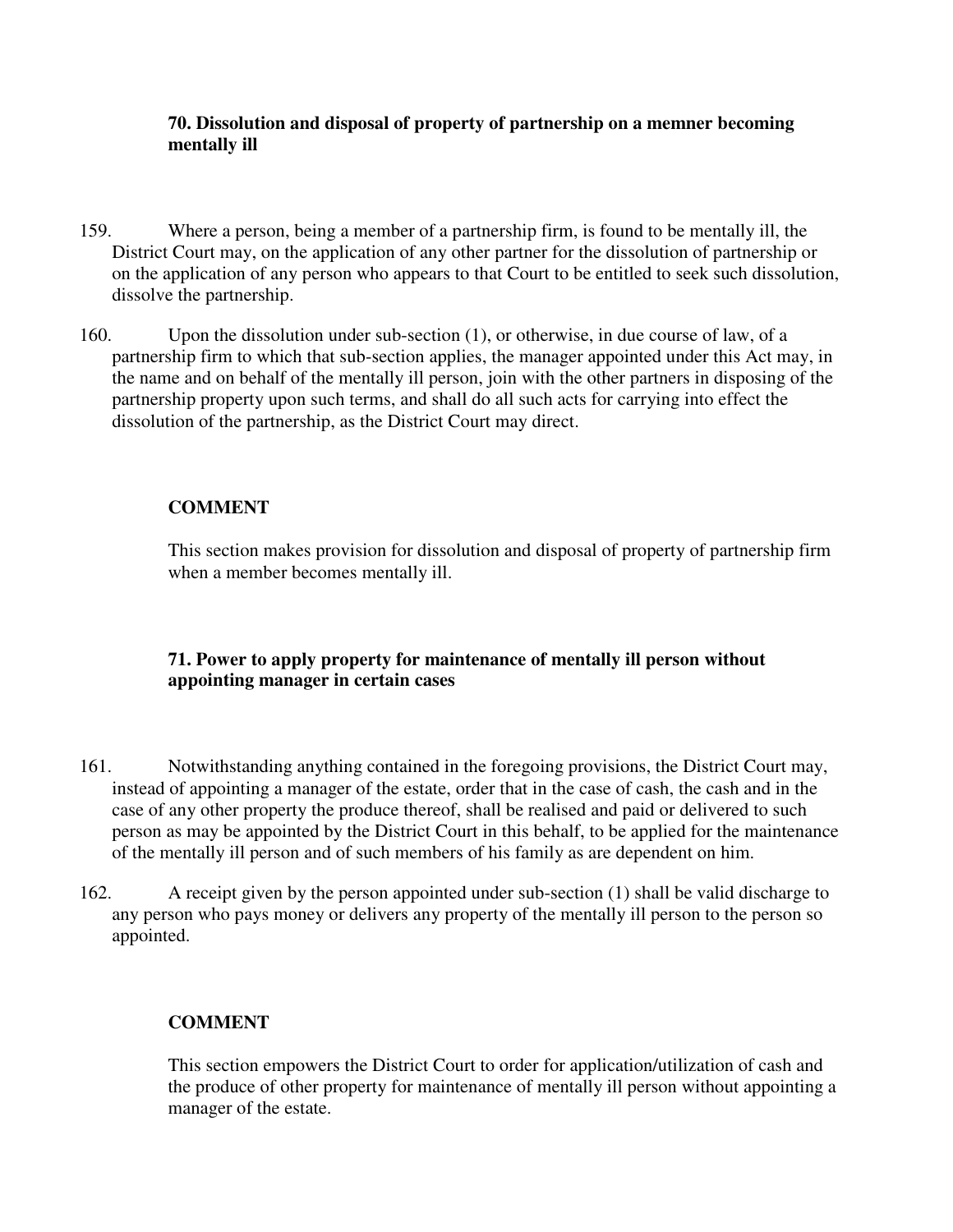## **72. Power to order transfer of stock, securities or shares belonging to mentally ill person in certain cases**

Where any stock or Government securities or any share in a company (transferable within India or the dividends of which are payable therein) is or are standing in the name of, or vested in, a mentally ill person beneficially entitled thereto, or in the manager appointed under this Act or in a trustee for him, and the manager dies intestate, or himself becomes mentally ill, or is out of the jurisdiction of the District Court, or it is uncertain whether the manager is living or dead, or he neglects or refuses to transfer the stock, securities or shares, or to receive and pay over thereof the dividends to a new manager appointed in his place, within fourteen days after being required by the Court to do so, then the District Court may direct the company or Government concerned to make such transfer, or to transfer the same, and to receive and pay over the dividends in such manner as it may direct.

## **COMMENT**

This section empowers the District Court to pass order for transfer of stock, securities or share belonging to mentally ill person, when the manager dies or himself becomes mentally ill or neglects or refuses to transfer stock, securities, etc.

## **73. Power to order transfer of stock, securities or shares of mentally ill person residing out of India**

Where any stock or Government securities or share in a company is or are standing in the name of, or vested in , any person residing out of India, the District Court upon being satisfied that such person has been declared to be mentally ill and that his personal estate has been vested in a person appointed for the management thereof, according to the law of the place where he is residing, may direct the company or Government concerned to make such transfer of the stock, securities or shares or of any part thereof, to or into the name of the person so appointed or otherwise, and also to receive and pay over the dividends and proceeds, as the District Court thinks fit.

#### **COMMENT**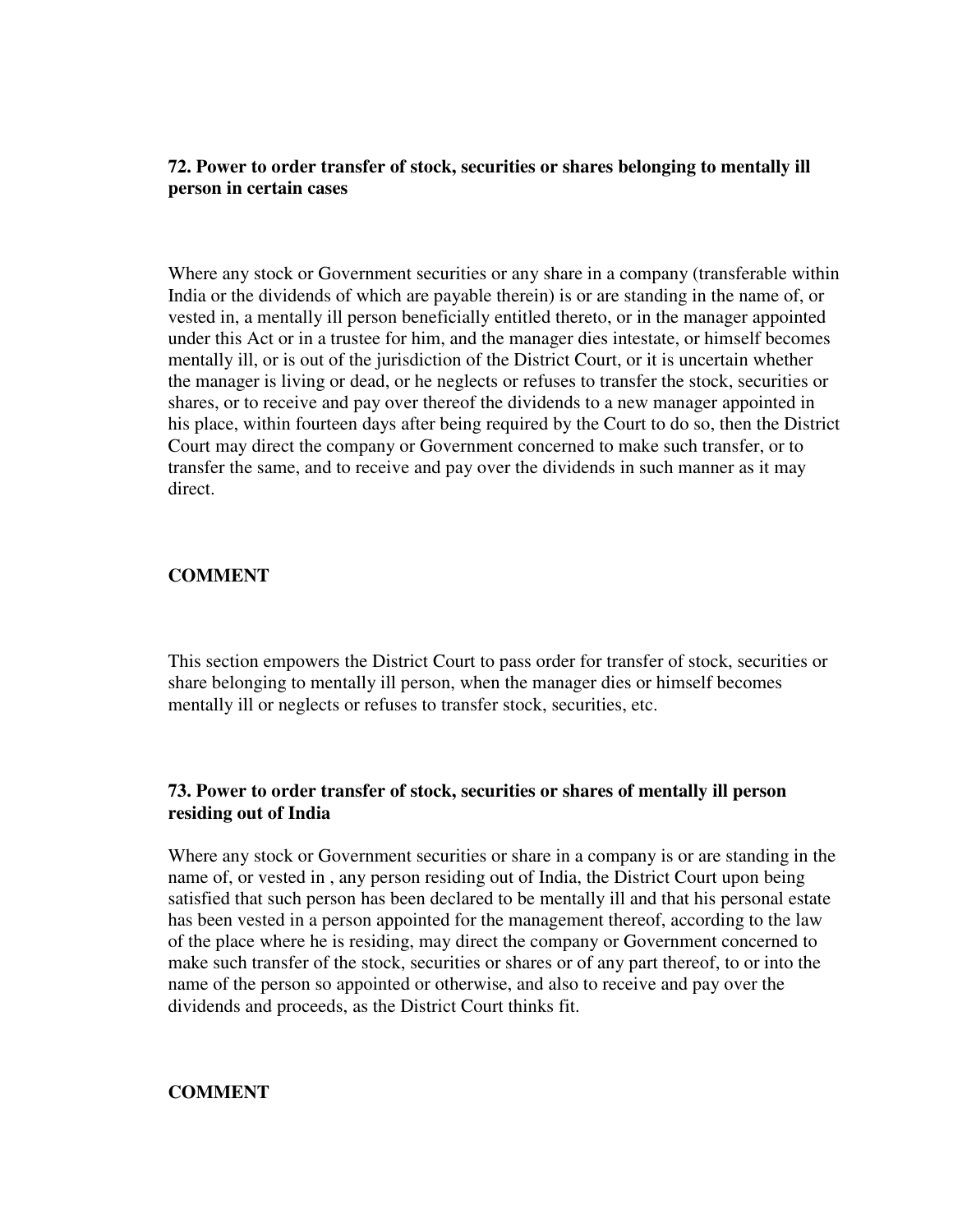This section empowers the District Court to issue directions for transfer of stock, securities or shares of mentally ill person residing out of India.

## **74. Power to apply property for mentally ill person's maintenance in case of temporary mental illness**

If it appears to the District Court that the mental illness of a mentally ill person is in its nature temporary, and that it is expedient to make provision for a temporary period, for his maintenance for the maintenance of such members of his family as are dependent on him, the District Court may, in like manner as under Sec. 71, direct his property or a sufficient part thereof to be applied for the purpose specified therein.

## **COMMENT**

The District Court is empowered, under this section, to apply property of the mentally ill person for his maintenance in case of temporary mental illness.

## **75. Action taken in respect of mentally ill person to be set aside if District Court finds that his mental illness has ceased**

- 163. Where District Court has reason to believe that any person who was found to be mentally ill after inquisition under this Chapter has ceased to be mentally ill, it may direct any Court subordinate to it to inquire whether such person has ceased to be mentally ill.
- 164. An inquiry under sub-section (1) shall, so far as may be, conducted in the same manner as an inquisition conducted under this Chapter.
- 165. If after an inquiry under this section, it is found that the mental illness of a person has ceased, the District Court shall order all actions taken in respect of the mentally ill person under this Act to be set aside on such terms and conditions as that Court thinks fit to impose.

## **COMMENT**

This section makes provision for setting aside the action taken in respect of mentally ill person if the District Court finds that his mental illness has ceased.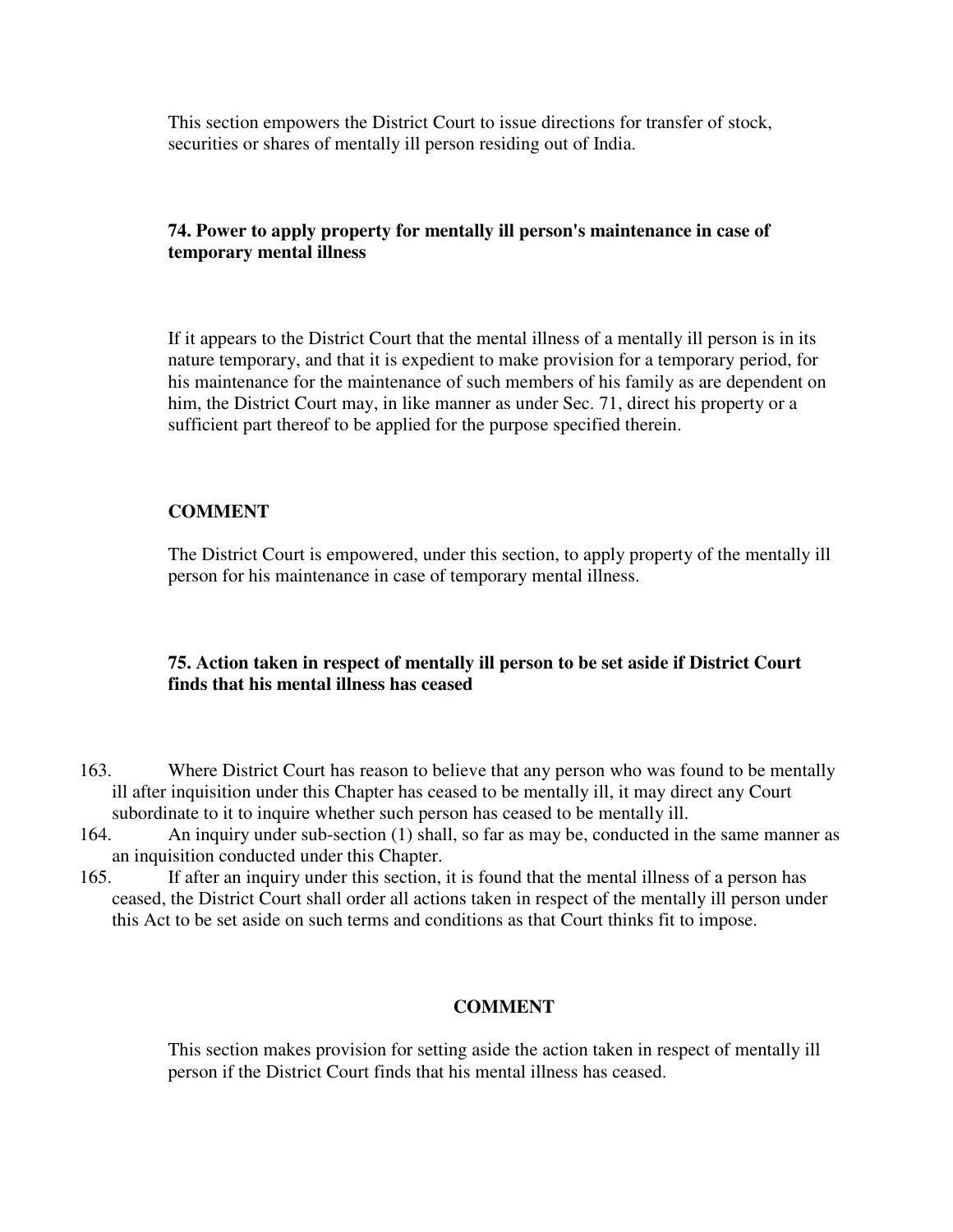## **76. Appeals**

An appeal shall lie to the High Court from every order made by a District Court under this Chapter.

#### **COMMENT**

This section makes provision for appeal in High Court from every order of the District Court.

#### **77. Power of District Court to make regulations**

The District Court may, from time to time, make regulations for the purpose of carrying out the provisions of this Chapter.

## **COMMENT**

This section empowers the District Court to make regulations for carrying out the provisions of this Chapter.

**Chapter VII - Liability To Meet Cost Of Maintenance Of Mentally Ill Persons Detained In Psychiatric Hospital Or Psychiatric Nursing Home** 

#### **78. Cost of maintenance to be borne by Government in certain cases**

The cost of maintenance of a mentally ill person detained as an in-patient in any psychiatric hospital or psychiatric nursing home shall, unless otherwise provided for by any law for the time being in force, be borne by the Government of the State wherein the authority which passed the order in relation to the mentally ill person is subordinate, if -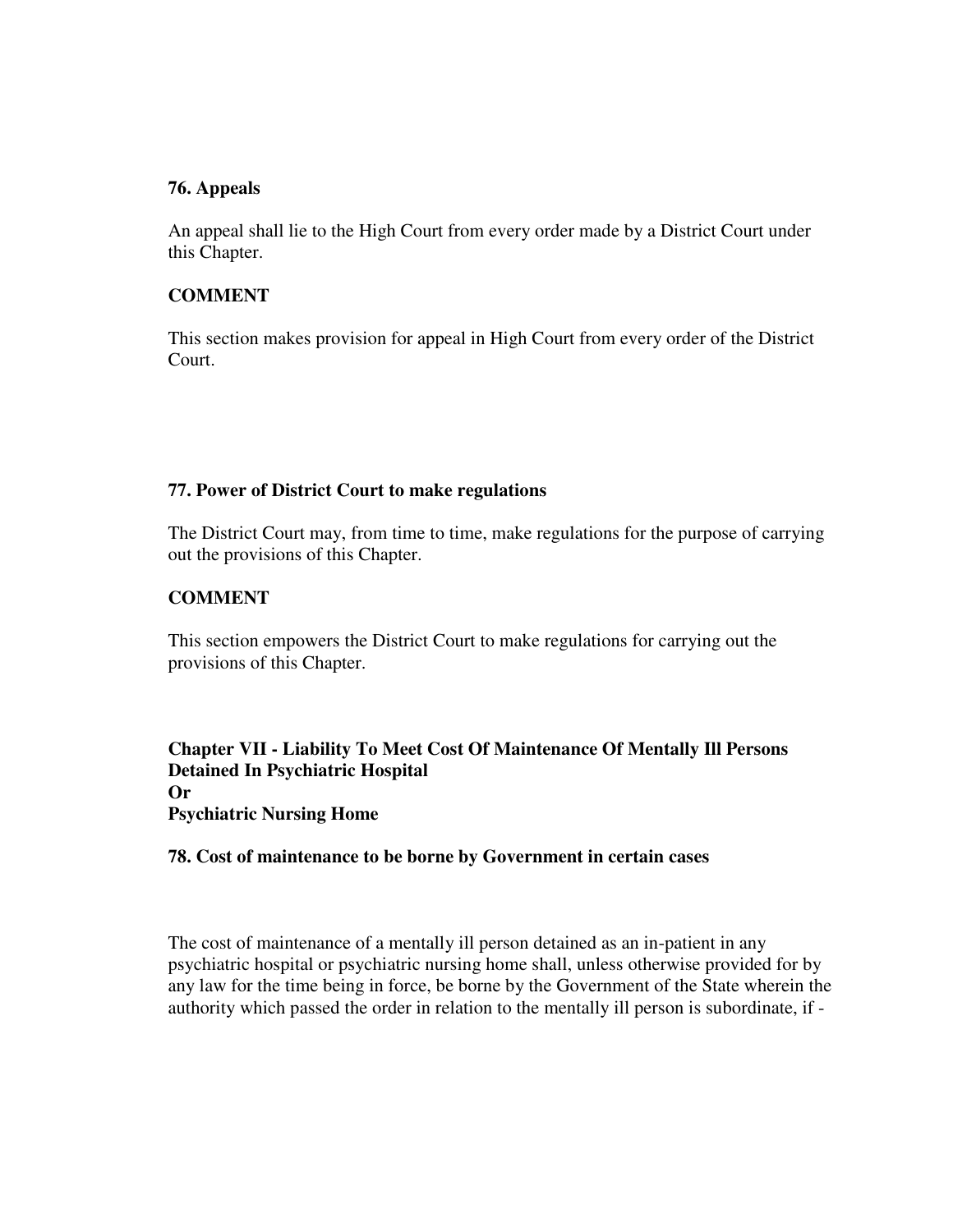jijjijiji. that authority which made the order has not taken an undertaking from any person to bear the cost of maintenance of such mentally ill person, and

kkkkkkk. no provision for bearing the cost of maintenance of such a District Court under this Chapter.

#### **COMMENT**

This section makes provisions for maintenance of mentally ill person at Government cost, in certain cases.

#### **79. Application to District Court for payment of cost of maintenance out of estate of mentally ill person or from a person legally bound to maintain him**

- 168. Where any mentally ill person detained in a psychiatric hospital or psychiatric nursing home has an estate or where any person legally bound to maintain such person has the means to maintain such person, the Government liable to pay the cost of maintenance of such person under Sec. 78 or any local authority liable to bear the cost of maintenance of such mentally ill person under any law for the time being in force, may make an application to the District Court within whose jurisdiction the estate of the mentally ill person is situate or the person legally bound to maintain the mentally ill person and having the means therefor resides, for an order authorising it to apply the estate of the mentally ill person to the cost of maintenance or, as the case may be, directing the person legally bound to maintain the mentally ill person and having the means therefor to bear the cost of maintenance of such mentally ill person.
- 169. An order made by the District Court under sub-section (1) shall be enforced in the same manner, shall have the same force and effect and be subject to appeal, as a decree made by such Court in a suit in respect of the property or person mentioned therein.

#### **COMMENT**

When a mentally ill person has an estate or any person legally bound to maintain such person has means to maintain such ill person, application may be preferred to the District Court for payment of cost of maintenance of mentally ill person.

## **80. Persons legally bound to maintain mentally ill person not absolved from such liability**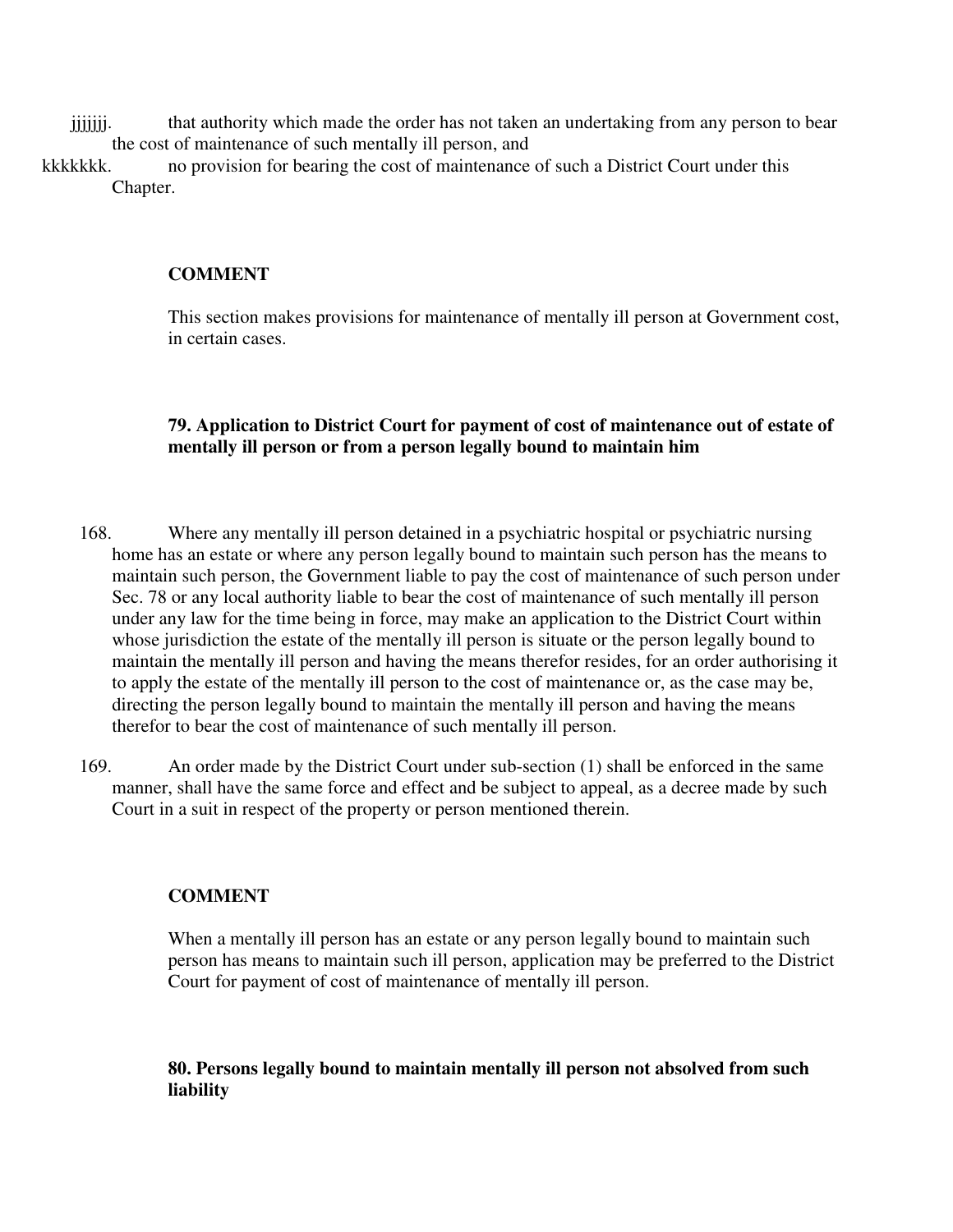Nothing contained in the foregoing provisions shall be deemed to absolve a person legally bound to maintain a mentally ill person from maintaining such mentally ill person.

# **COMMENT**

The provisions of the Act do not absolve person legally bound to maintain mentally ill person from maintaining such ill person.

## **Chapter VIII - Protection Of Human Rights Of Mentally III Persons**

**81.**

- 170. No mentally ill person shall be subjected during treatment to any indignity (whether physical or mental) or cruelty.
- 171. No mentally ill person under treatment shall be used for purposes of research, unless
	- . such research is of direct benefit to him for purposes of diagnosis or treatment, or i. Such person, being a voluntary patient, has given his consent in writing or where such person (whether or not a voluntary patient) is incompetent, by reason of minority or otherwise, to give valid consent, the guardian or other person competent to give consent on his behalf, has given his consent in writing, for such research.
- 172. Subject to any rules made in this behalf under Sec.94 for the purpose of preventing vexatious or defamatory communications or communications prejudicial to the treatment of mentally ill persons, no letters or other communications sent by or to a mentally ill persons under treatment shall be intercepted, detained or destroyed.

# **COMMENT**

This section provides for protection of human rights of mentally ill persons.

**Chapter IX - Penalties And Procedure**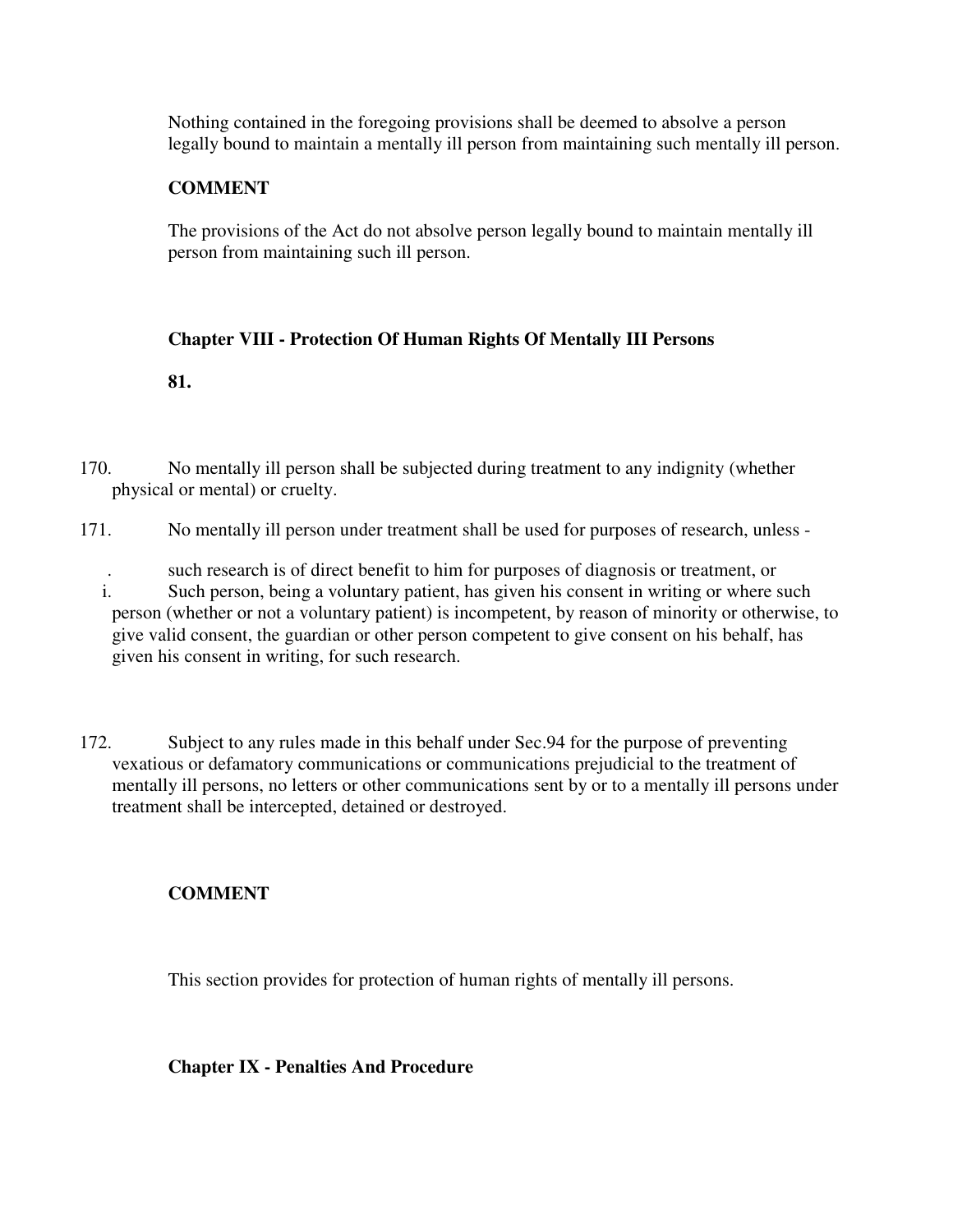## **82. Penalty for establishment or maintenance of psychiatric hospital or psychiatric nursing home in contravention of Chapter III**

- 173. Any person who establishes or maintains a psychiatric hospital or psychiatric nursing home in contravention of the provisions of Chapter III shall, on conviction, be punishable with impriisonment for a term which may extend to three months, or with fine which may extend to two hundred rupees, or with both, and in the case of a second or subsequent offence, with imprisonment for a term which may extend to six months, or with fine which may extend to one thousand rupees, or with both.
- 174. Whoever, after conviction under sub-section(1) continues to maintain a psychiatric hospital or psychiatric nursing home in contravention of the provisions of Chapter III shall, on conviction, be punishable with fine which may extend to one hundred rupees, for every day after the first day during which the contravention is continued.

# **COMMENT**

This section makes provision for penalty for establishment or maintenance of psychiatric hospital/nursing home in contravention of the provisions of Chapter III.

## **83. Penalty for improper reception of mentally ill person**

Any person who receives or detains or keeps a mentally ill person in a psychiatric hospital or psychiatric nursing home otherwise than in accordance with the provision of this Act, shall, on conviction, be punishable with imprisonment for a term which may extend to two years or with fine which may extend to one thousand rupees, or with both.

## **COMMENT**

This section makes provision for penalty for improper reception of mentally ill person.

#### **84. Penalty for contravention of Secs. 60 and 69**

Any manager appointed under this Act to manage the property of a mentally ill person who contravenes the provisions of Sec. 60 or sub-section (2) of Sec. 69, shall, on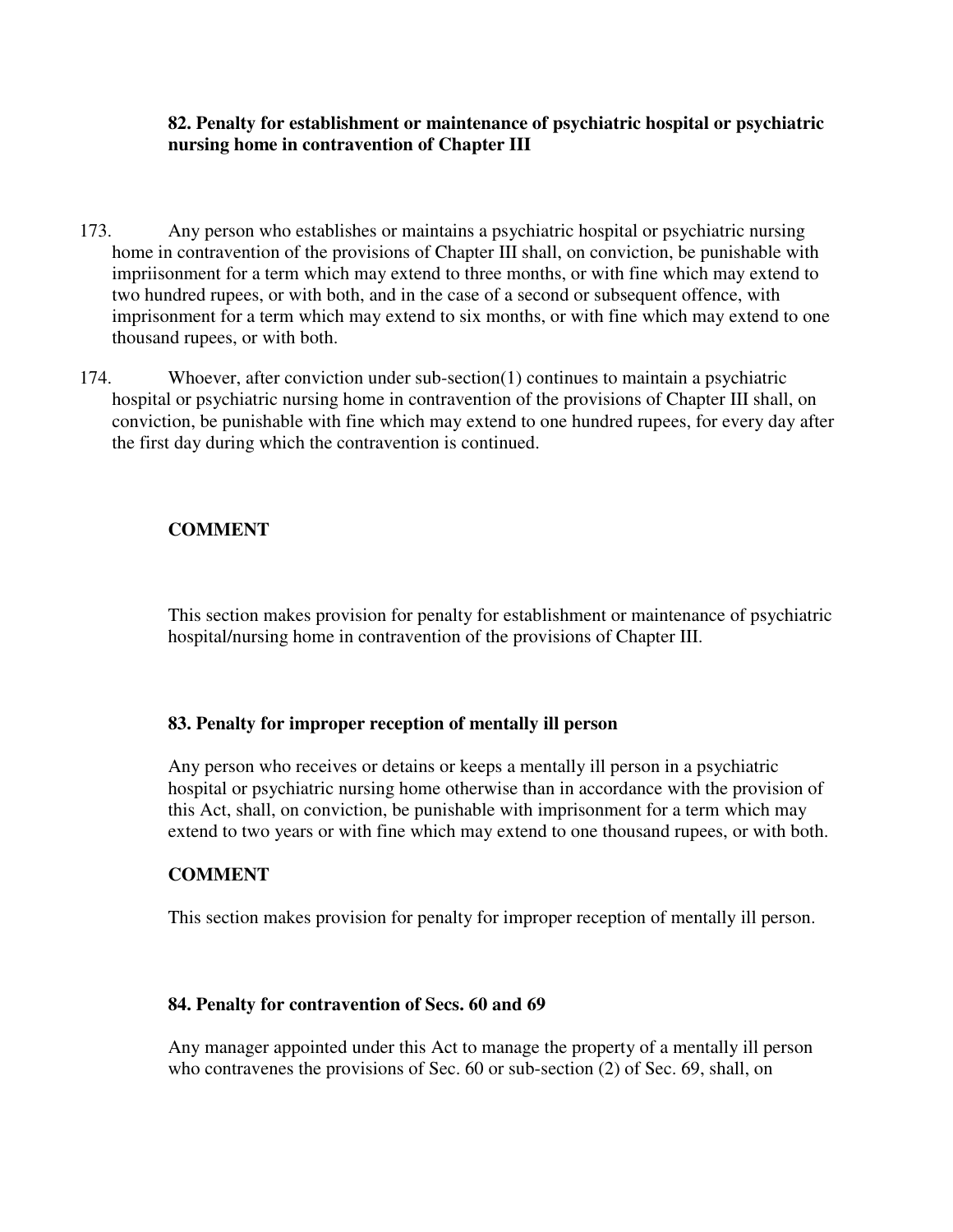conviction, be punishable with fine which may extend to two thousand rupees and may be detained in a civil prison till he complies with the said provisions.

# **COMMENT**

This section makes provision for penalty for contravention of the provisions of Secs. 60 and 69.

# **85. General provision for punishment of other offences**

Any person who contravenes any of the provisions of this Act or of any rule or regulation made thereunder, for the contravention of which no penalty is expressly provided, in this Act, shall, on conviction, be punishable with imprisonment for a term which may extend to six months, or with fine which may extend to five hundred rupees, or with both.

# **COMMENT**

This section makes general provision for punishment of other offences.

# **86. Offences by companies**

- 175. Where an offence under this Act has been committed by a company, every person who, at the time of offence was committed, was in charge of, and was responsible to, the company for the conduct of the business of the company, as well as the company, shall be deemed to be guilty of the offence and shall be liable to be proceeded against and punished accordingly.
- 176. Notwithstanding anything contained in sub-section (1), where an offence under this Act has been committed by a company and it is proved that the offence has been committed with the consent or connivance of, or is attributable to any neglect on the part of, any director, manager, secretary or other officer of the company, such director, manager, secretary or other officer shall also be deemed to be guilty of that offence and shall be liabale to be proceeded against and punished accordingly.

EXPLANATION - For the purposes of this section -

 . "company" means a body corporate and includes a firm or other association of individuals; and

a. "director", in relation to a firm, means a partner in the firm. COMMENTS This section deals with the offences under this Act committed by companies.

PENAL PROVISION - Penal provision is to be construed rigidly1.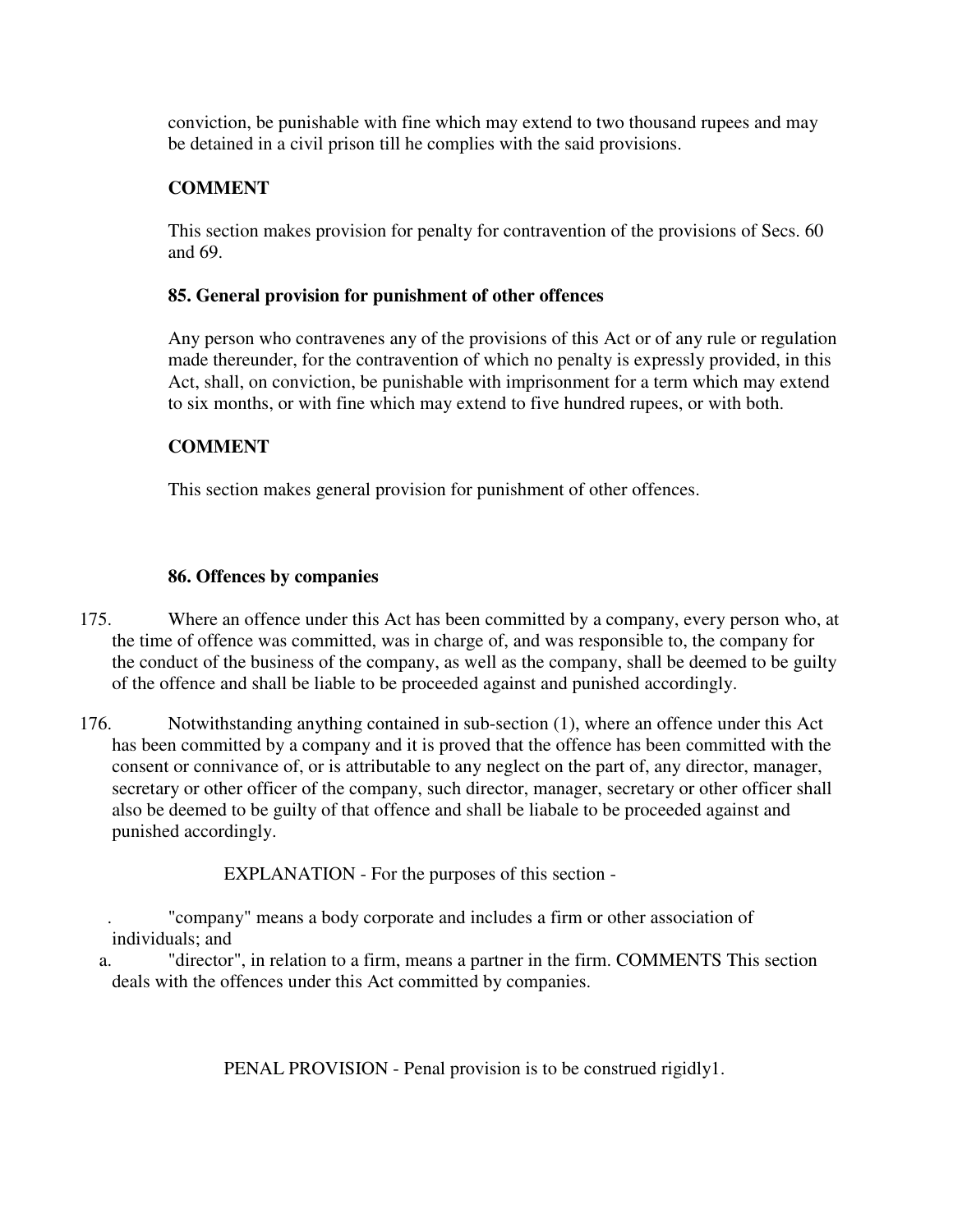#### **87. Sanction for prosecutions**

Notwithstanding anything contained in the Code of Criminal Procedure, 1973 (2 of 1974), no Court shall take cognizance of any offence punishable under Sec. 82, except with the previous sanction of the licensing authority.

## **COMMENT**

Under this section previous sanction of the licensing authority has to be obtained for persecutions.

## **Chapter X - Miscellaneous**

## **88. Provision as to bonds**

The provisions of Chapter XXXIII of the Code of Criminal Procedure, 1973 (2 of 1974) shall, as far as may be apply to bonds taken under this Act.

## **COMMENT**

This section makes provision as to bonds taken under this Act.

## **89. Report by medical officer**

The medical officer in-charge of a psychiatric hospsital or psychiatric nursing home shall, as soon as may be, after any mentally ill person detained therein has been discharged make a report in respect of his mental and physical condition to the authority under whose orders such person had been so detained.

## **COMMENT**

This section requires the medical officer to make a report about the mental and physical condition of the discharged person to the authority under whose orders the mentally ill person was detained in the psychiatric hospsital/nursing home.

## **90. Pension, etc. of mentally ill person payable by Government**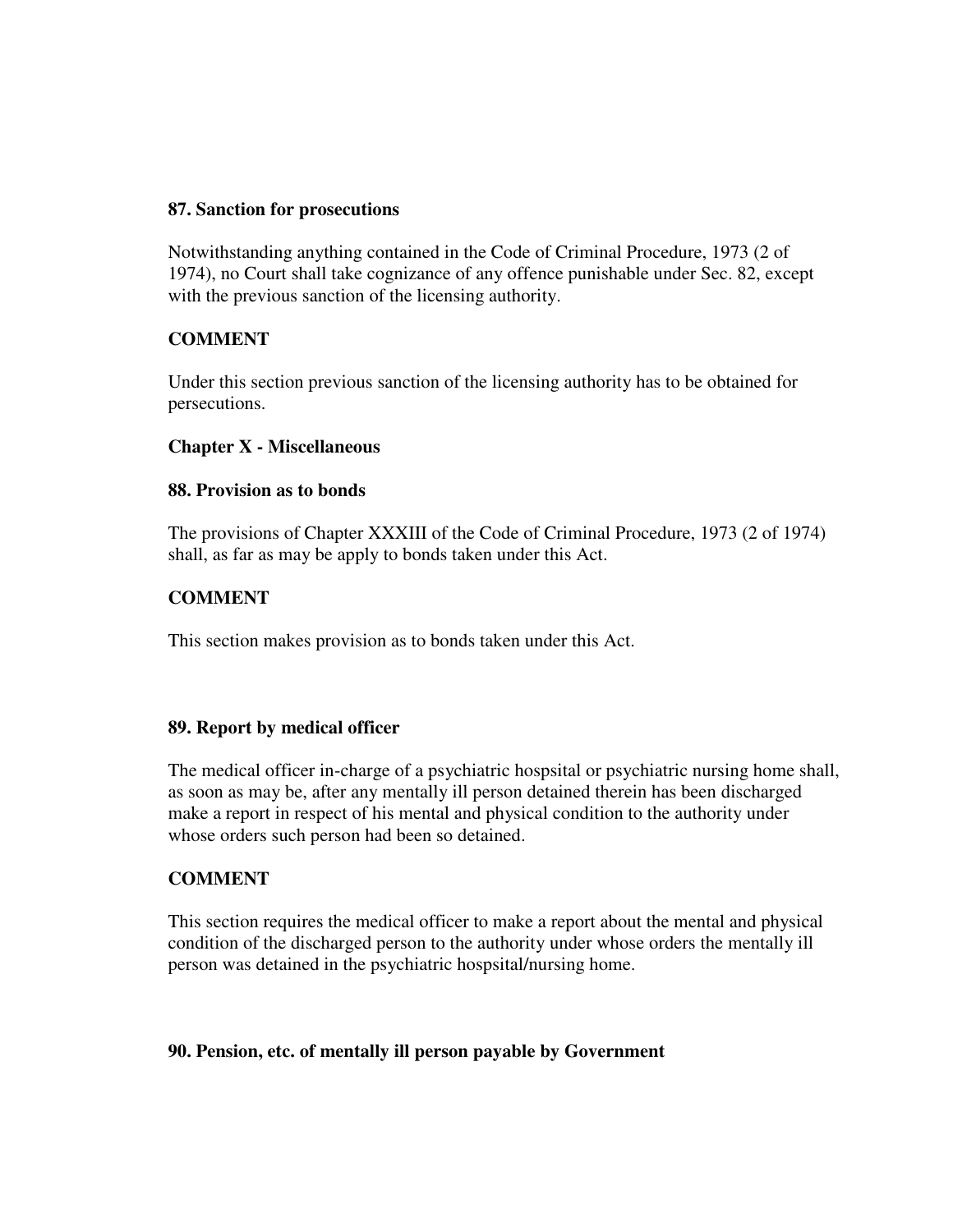- 177. Where any sum is payable in respect of pay, pension, gratuity or any allowance to any person by any Government and the person to whom the sum is payable is certified by a Magistrate under this Act to be a mentally ill person, the officer under whose authority such sum would be payable, may pay to the person having charge of the mentally ill person so much of the said sum as he thinks fit, having regard to the cost of maintenance of such person and may pay to such member of the family of the mentally ill person as are dependent on him for maiantenance, the susrplus, if any, or such part thereof as he thinks fit, having regard to the cost of maintenance of such members.
- 178. Where there is any further surplus amount available out of the funds specified in subsection (1) after making payments as provided in that sub-section, the Government shall hold the same to be dealt with as follows namely:

 . where the mentally ill person is certified to have ceased to be mentally ill person by the District Court within the local limits of whose jurisdiction such person resides or is kept or detains, the whole of the surplus amount shall be paid back to that person;

- a. Where the mentally ill person dies before payament, the whole of the surplus amount shall be paid over to those of his heirs who are legally entitled to receive the same:
- b. Where the mentally ill person dies during his mental illness without leaving any person legally entitled to succeed to his estate, the whole of the surplus amount shall, with the prior permission of the District Court, be utilised for such charitable purpose as may be approved by the District Court.
- 179. The Central Government or the State Government, as the case may be, shall be discharged of all liability in respect of any amount paid in accordance with this section.

## **COMMENT**

This section makes provision for payment of pay, pension, gratuity, etc. of mentally ill person payable by Government.

## **91. Legal aid to mentally ill person at State expense in certain cases**

- 180. Where a mentally ill person is not represented by a legal practitioner in any proceeding under this Act before a District Court or a Magistrate and it appears to the District Court or Magistrate that such person has not sufficient means to engage a legal practitioner, the District Court or Magistrate shall assign a legal practitioner to represent him at the expense of the State.
- 181. Where a mentally ill person having sufficient means to engage a legal practitioner is not represented by a legal practitioner in any proceding under this Act before a District Court or a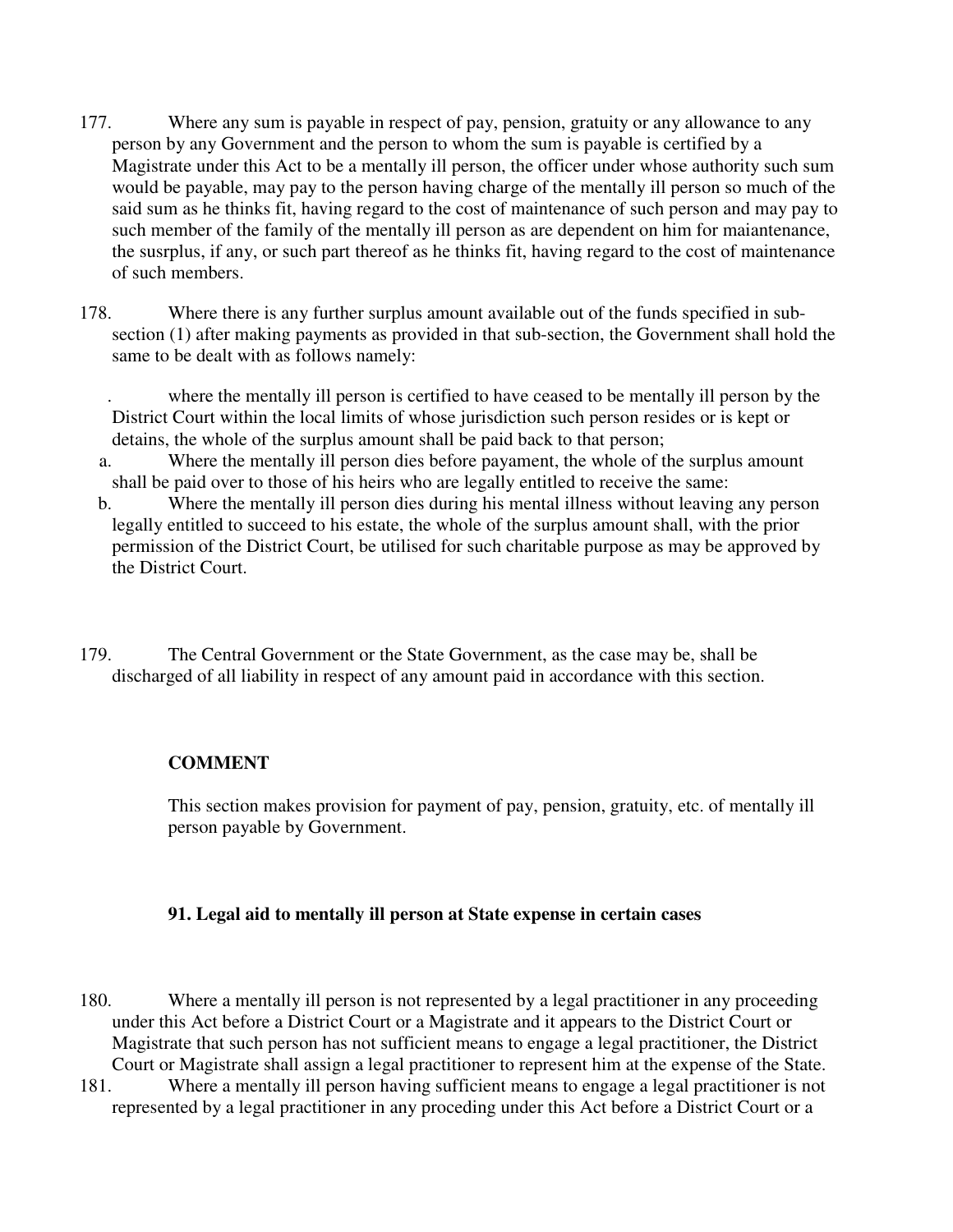Magistrate and it appears to the District Court or Magistrate, having regard to all the circumstances of the case, that such person ought to be represented by a legal practitioner, the District Court, or Magistrate may assign a legal practitioner to represent him and direct the State to bear the expenses with respect thereto and recover the same from out of the property of such person.

- 182. The High Court may, with the previous approval of the State Government, make rules providing for
	- the mode of selecting legal practitioners for the purpose of Sub-section  $(1)$  and  $(2)$ ;
	- a. the facilities to be allowed to such legal practitioners;
	- b. the fees payable to such legal practitioners by the Government and generally for carrying out the purpose of sub-sections (1) and (2).

*EXPLANATION* - In this section "legal practitioner" shall have the meaning assigned to it in Cl. (I) of Sec. 2 of the Advocates Act, 1961 (25 of 1961).

# **COMMENT**

This section provides for legal and to mentally ill person at State expense in certain cases.

EXPLANATION - It is now well settled that an explanation added to a statutory provision is not a substantive provision in any sense of the term but as the plain meaning of the word itself shows it is merely meant to explain or clarify certain ambiguities which may have crept in the statutory provision1.

# **92. Protection of action taken in good faith**

- 183. No suit, prosecution or other legal proceeding shall lie against any person for anything which is in good faith done or intended to be done in pursuance of this Act or any rules, regulations or orders made thereunder.
- 184. No suit or other legal proceeding shall lie against the Government for any damage caused or likely to be caused for anything which is in good faith done or intended to be done in pursuance of this Act or any rules, regulations or orders made thereunder.

# **COMMENT**

This section grants immunity from legal proceedings to persons for anything done or intended to be done under this Act in good faith.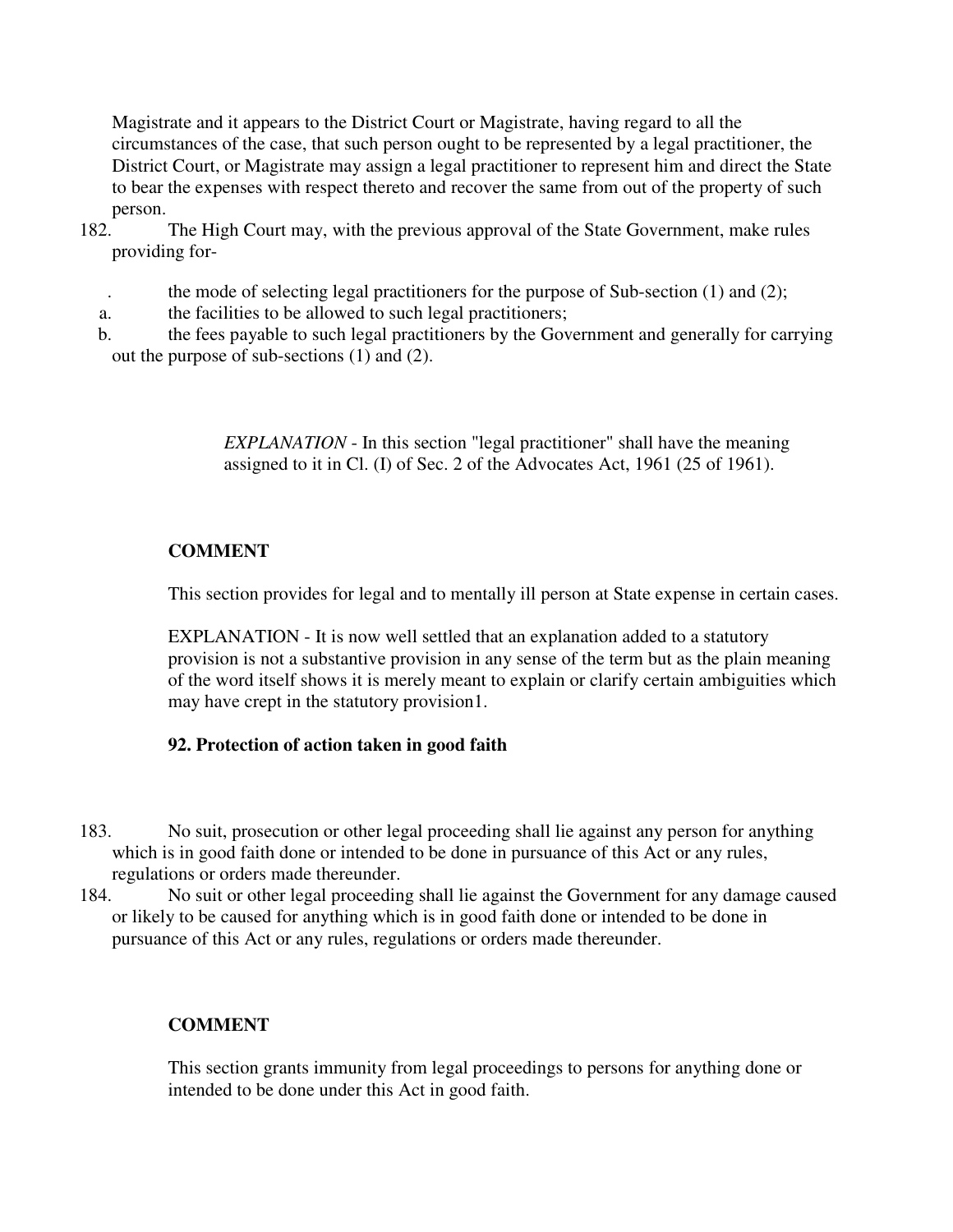## **93. Construction of reference to certain laws, etc.**

- 185. Any reference in this Act to a law which is not in force in any area shall, in relation to that area, be construed as a reference to the corresponding law, if any, in force in that area.
- 186. Any reference in this Act to any officer or authorityshall, in relation to any area in which there is no offer or authority with the same designation, be construed as a reference to such officer or authority as may be specified by the Cengral Government by notification.

# **COMMENT**

This section provides for construction of reference to certain laws.

*SOCIAL WELFARE LEGISLATION* - In construing social welfare legislation, the Courts should adopt a beneficent rule of construction and in any event, that construction should be preferred which fulfils the policy of the legislation. Construction to be adopted should be more beneficial to the purposes in favour of and in whose interest the Act has been passed1.

## **94. Power of Central Government and State Government to make rules**

- 187. The Central Government may, by notification, make rules providing for the qualifications of persons who may be appointed as Mental Health Authority under Sec. 3 and the terms and conditions subject to which they may be appointed under that section and all other matters relating to such authority.
- 188. Subject to the provisions of sub-section (1), the State Government, with the previous approval of the Central Government may, by notification, make rules for carrying out the provisions of this Act:

Provided that the first rules shall be made by the Central Government by notification.

- 189. In particular, and without prejudice to the generality of the foregoing power, rules made under sub-section (2) may provide for all or any of the following maters, namely:
	- the qualifications of persons who may be appointed as Mental Health Authority and the terms and conditions subject to which they may be appointed under Sec. 4 and all other matters relating to such authority;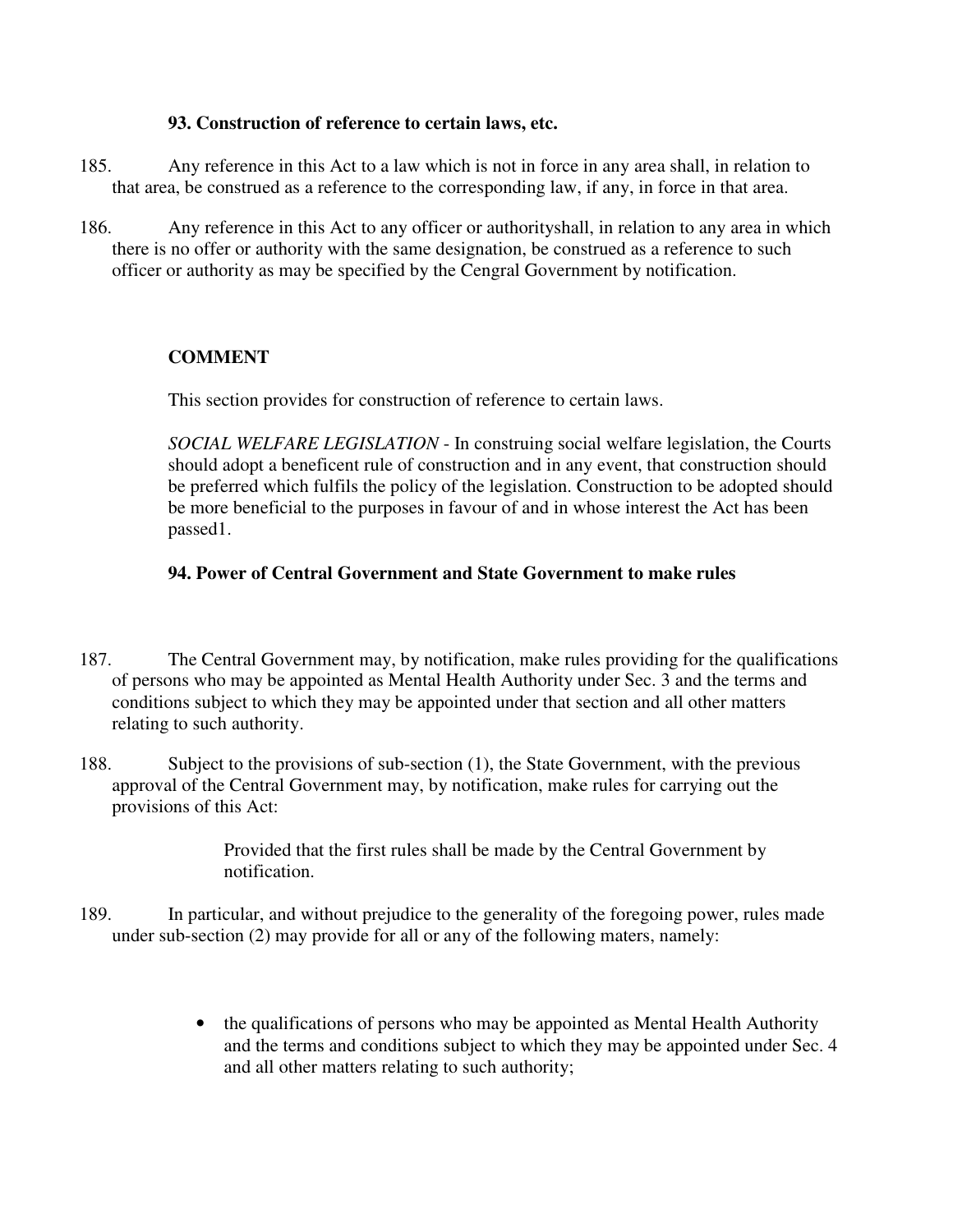- The class or category of persons for whom separate psychiatric hospitals and psychiatric nursing homes may be established and maiantained under Cl (d) of sub-section (1) of Sec. 5;
- The form in which. -

 . an application, may be made for grant or renewal of a licence and the fee payable in respect thereof under Sec. 7 or as the case may be, Sec. 9;

i. a licence may be granted for the establishment or maintenance of a psychiatric hospital or a psychiatric nursing home under Sec.8;

ii. an application may be made for a reception order under Sec. 20

- the manner in which an order refusing to grant, or revoking, a licence shall be communicated under Sec. 8 or, as the case may be Sec. 11;
- the manner in which a report may be made to the licensing authority under subsection (2) of Sec.9;
- the minimum facilities referred to in the proviso to sub-section (5) of Sec. 9 including -
- iii. psychiatrist-patient ratio;
- iv. other medical or para-medical staff;
- v. space requirement;
- vi. treatment facilities; and
- vii. equipment:
	- the manner in which and the conditions subject to which a psychiatric hospital or psychiatric nursing home shall be maintained under sec. 10.
	- The form and manner in which and the period within which an appeal against any order refusing to grant or renew a licence or revoking a licence shall be preferred and the fee payable in respect thereof under sec.12;
	- The manner in which records shall be maintained under sub-section (1) of sec.13.
	- The facilities to be provided under Sec. 14 of the treatment of a mentally ill person as an out-patient;
	- The manner in which application for a reception order shall be signed and verified under sub-section (6) of Sec. 20;
	- The qualification of persons who may be appointed as visitors and the terms and conditions on which they may be appointed, under Sec.37 and their functions.
	- Prevention of vexatious or defamatory communications and other matters referred to in sub-section (3) of Sec.81;
	- Any other matter which is required to be, or may be, prescribed.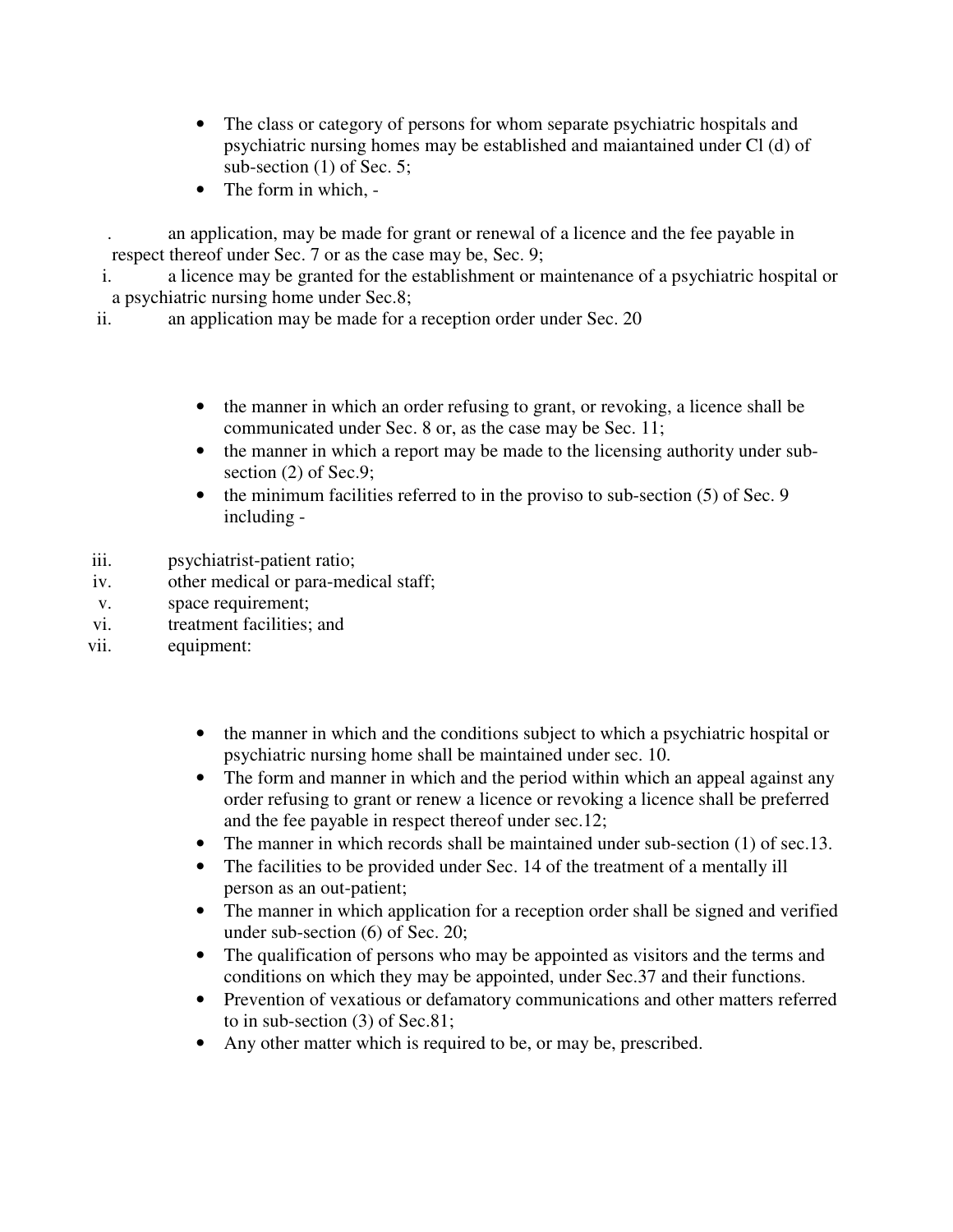# **COMMENT**

This section empowers the Central Government and State Government to make rules for carrying out the purposes of the legislation.

*RULES OF CONSTRUCTION -* It is well-settled canon of construction that the rules made under a statute must be treated exactly as if they were in the Act and are of the same effect as if contained in the Act. There is another principle equally fundamental to the rules of construction, namely, that the rules shall be consistent with the provision of the Act1.

# **95. Rules made by Central Government or the State Government to be laid before the Legislature**

- 190. Every rule made by the Central Government under this Act shall be laid, as soon as may be after it is made, before each House of Parliament, while it is in session , for a total period of thirty days which may be comprised in one session or in two or more successive sessions, and if, before the expiry of the session immediately following the session or the successive sessions aforesaid, both Houses agree in making any modification in the rule or both Houses agree that the rule should not be made, the rule shall thereafter have effect only if such modified form or be of no effect, as the case may be; so, however, that anay such modification or annulment shall be without prejudice to the validity of anything previously done under that rule.
- 191. Every rule made by the State Government under this Act shall be laid, as soon as may be after it is made, before the State Legislature.

# **COMMENT**

This section provides that the rules framed by the Central Government or the State Government shall be laid before each Houses of Parliament or the State Legislature, as the case may be.

## **96. Effect of Act on other laws**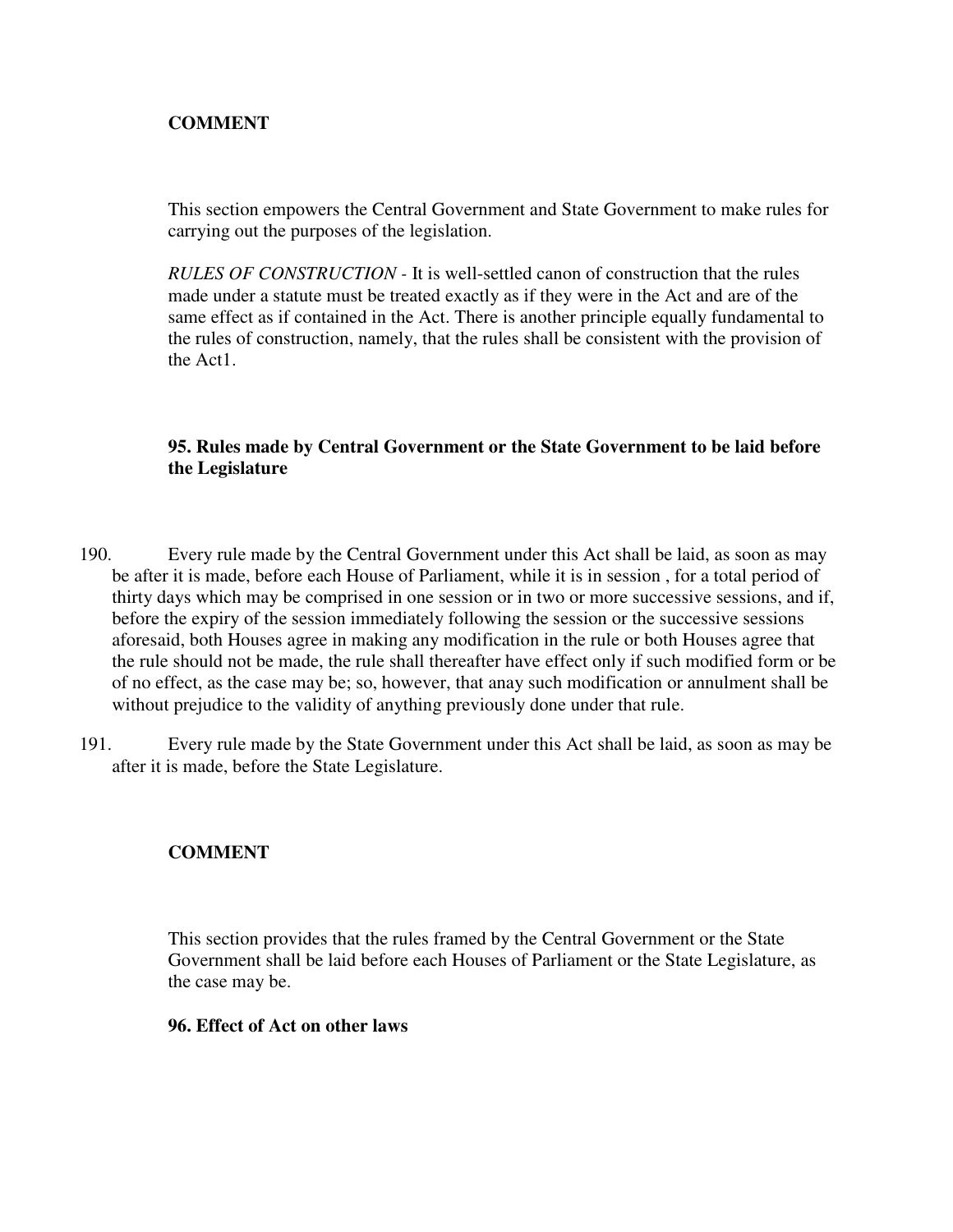The provisions of this Act shall have effect notwithstanding anything inconsistent therewith contained in any other law for the time being in force and to the extent of such inconsistency that other law shall be deemed to have no effect.

# **COMMENT**

This section lays down that the provisions of othis Act shall have effect on other laws.

#### **97. Power to remove difficulty**

If any difficulty arises in giving effect to the provisions of this Act in any State, the State Government may, by order, do anything not inconsistent with such provisions which appears to it to be necessary or expedient for the purpose of removing the difficulty.

Provided that no order shall be made under this section in relation to any State after the expiry of two years from the date on which this Act comes into force in that State.

## **COMMENT**

This section empowers the State Government to remove difficulty.

#### **98. Repeal and Saving**

- 192. The Indian Lunacy Act, 1912 (4 of 1912) and the Lunacy Act, 1977 [Jammu and Kashmir Act 25 of 1977 (1920 AD)] are hereby repealed.
- 193. Notwithstanding such repeal, anything done or any action taken under either of the said Acts shall, in so far as such thing or action is not inconsistent with the provisions of this Act, be deemed to have been done or taken under the corresponding provisions of this Act and shall continue in force until superseded by anything done or any action taken under this Act.

## **COMMENT**

*EFFECT OF IMPLIED REPEAL* - If there is a repugnancy between the two pieces of legislation, to such an extent that both cannot stand together and operate simultaneously, the latter will have the effect of impliedly repealing the former1.

*SAVING PROVISION - EFFECT OF* - While giving effect to a saving provision, when it provides that something which is done or issued under the repealed provision must be treated as having been treated or issued under the newly enacted provision, an earlier